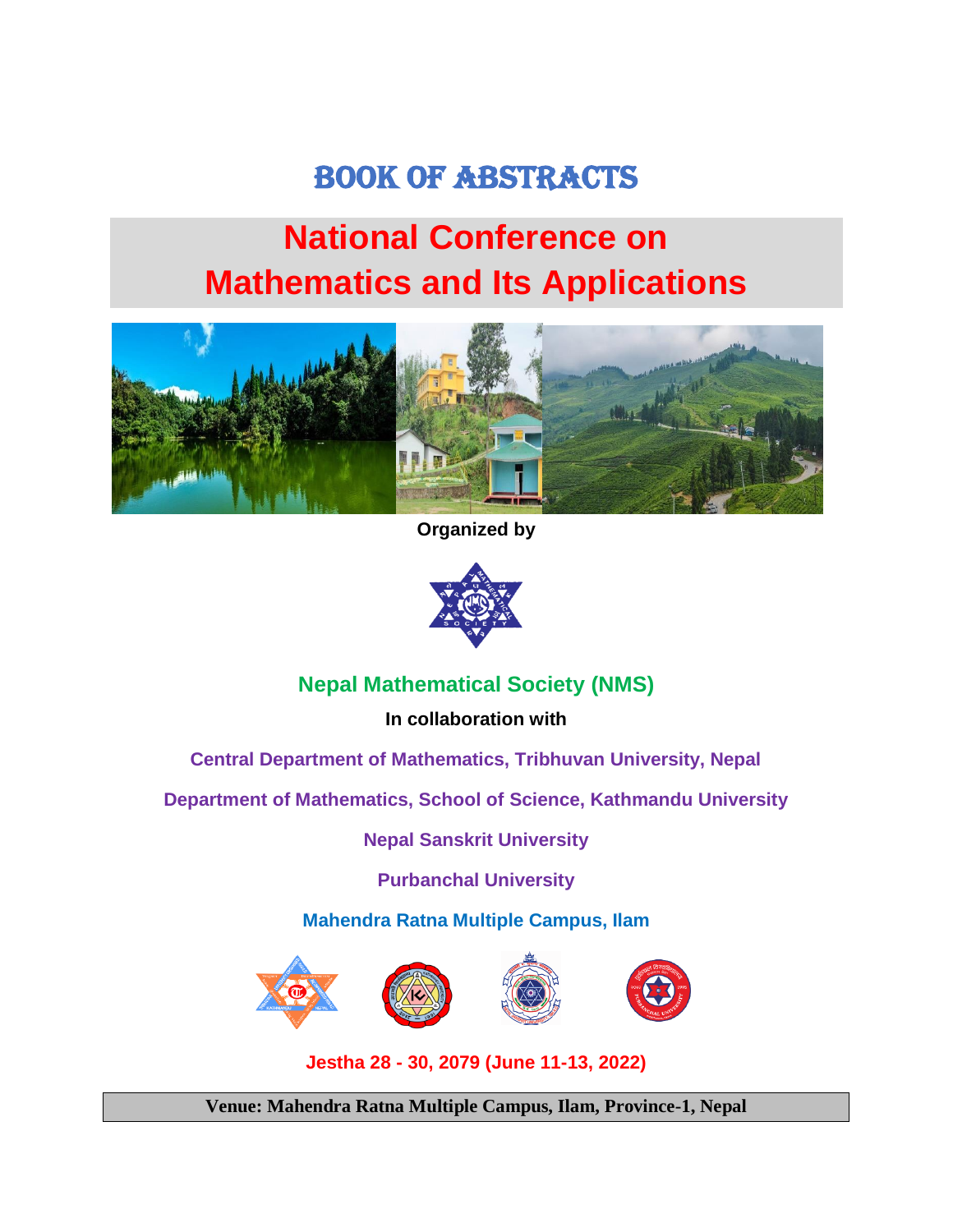## **THE DIFFUSIVE LOTKA-VOLTERRA COMPETITION MODEL IN FRAGMENTED PATCHES I: COEXISTENCE**

A. Acharya<sup>1</sup>, S. Bandyopadhyay<sup>1</sup>, J. T. Cronin<sup>2</sup>, J. Goddard II<sup>3,\*</sup>, A. Muthunayake<sup>4</sup>, R. Shivaji<sup>1</sup>

<sup>1</sup>University of North Carolina, Greensboro, NC, USA <sup>2</sup>Lusiana State University, Baton Rouge, LA, USA <sup>3</sup>University of Auburn Montgomery, Montgomery, AL, USA <sup>4</sup>University of Miami, Coral Gables, FL, USA

\*Corresponding Author: Jerome Goddard II (Email ID: jgoddard@aum.edu)

**Abstract:** We consider a competitive model having a competition of two species  $u$  and  $v$  inside the domain with respective strengths of the competition  $b_1 > 0$  and  $b_2 > 0$ . We consider the linear boundary condition such that a parameter  $\lambda$  influences both the differential equations as well as the boundaries. On the boundaries, we have  $\gamma_1, \gamma_2$  involved which are related to the hostility of the exterior domain. We analyze the positive solutions of the model as the parameters  $b_1$ ,  $b_2$  and  $\gamma_1$ ,  $\gamma_2$ vary.

**Keywords:** Lotka-Volterra; Competitive model; Coupled solutions

# **SOLITON SOLUTIONS OF NONLINEAR EVOLUTION EQUATIONS VIA**  THE ENHANCED  $(G'/G)$ -EXPANSION METHOD

A. K. M. Kazi Sazzad Hossain<sup>1,\*</sup>, M. Ali Akbar<sup>2</sup>

<sup>1</sup>Department of Mathematics, Begum Rokeya University, Rangpur, Bangladesh <sup>2</sup>Department of Applied Mathematics, University of Rajshahi, Rajshahi, Bangladesh

\*Corresponding Author: (Email ID: [kazi@brur.ac.bd\)](mailto:kazi_bru@yahoo.com)

Abstract: In this article, we consider two nonlinear equations named the Benjamin-Ono equation and the modified Benjamin-Bona-Mahony (mBBM) equation. The Benjamin-Ono equation describes a one-dimensional internal wave in deep stratified fluids and is a nonlinear partial integrodifferential equation. Another modified Benjamin-Bona-Mahony (mBBM) equation is a variant of Benjamin-Bona-Mahony (BBM) equation. The BBM equation is applicable to the study of the Rossby waves in rotating fluids and drift waves in plasma. The enhanced (G′/G)-expansion method is presented to find the exact traveling wave solutions as well as soliton solitons of these two equations. The solutions with arbitrary parameters are achieved by this method is expressed trigonometric and hyperbolic functions. The properties of these solutions are shown by 3-D figures and expose different characteristics of these evolution equations. The resulting solutions demonstrate that the above method is very powerful and competent mathematical tool for finding abundant solutions and can be used for many other NLEEs in mathematical physics.

**Keywords:** Enhanced (G′/G)-expansion method; Benjamin-Ono equation; Modified Benjamin-Bona-Mahony equation; Exact traveling wave solutions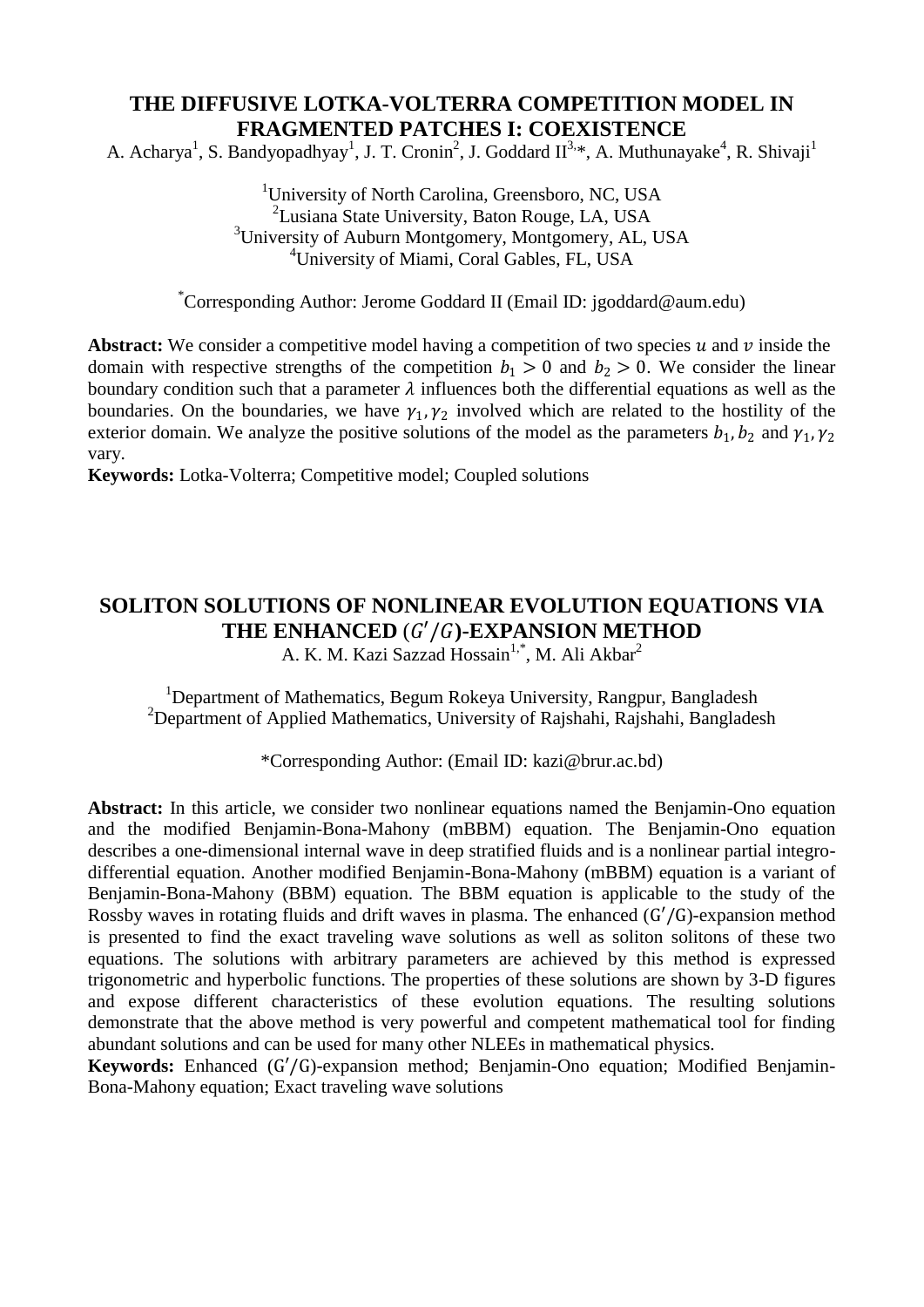#### **AN IN-HOST MODEL OF MEASLES VIRUS INFECTION**

Anjana Pokharel<sup>1,\*</sup>, Kedar Nath Uprety<sup>2</sup>, Naveen K. Vaidya<sup>3</sup>

1 Padma Kanya Multiple Campus, Tribhuvan University, Kathmandu, Nepal <sup>2</sup>Central Department of Mathematics, Tribhuvan University, Kathmandu, Nepal 3 San Diego State University, San Diego, CA, USA

\*Corresponding Author: AnjanaPokharel (Email ID: anjanapokharel11@gmail.com)

**Abstract:** Measles is a human viral disease caused by a highly contagious virus called the genus Morbillivirus. The infection of this virus often induces strong measles virus-specific immune responses. In this work, we develop an in-host model describing the interaction between virus, host cell, and immune responses related to measles infection. We use our model to determine the effects of the antibodies produced during the immune response on controlling the virus infection. Specifically, we will obtain the infection-free equilibrium point, infected equilibrium point, and basic reproduction number. We further analyze the stability of the infection-free equilibrium point to identify the level of immune response needed for the successful control of measles virus infection.

**Keywords:** Immune system; Antibodies; Measles virus; In-host model

## **NUMERICAL ANALYSIS OF QUANTUM TUNNELING**

Anju Kafle<sup>1,\*</sup>, Indra Bahadur Bhandari<sup>2</sup>, Jeevan Kafle<sup>1</sup>

<sup>1</sup>Central Department of Mathematics, Tribhuvan University, Kathmandu, Nepal <sup>2</sup>Department of Applied Science, Purwanchal Campus, Tribhuvan University, Dharan, Nepal

\*Corresponding Author: Anju Kafle (Email ID: kafle.aps1.ak@gmail.com)

Abstract: Quantum tunneling is a phenomenon in which particles tunnel through a potential energy barrier whose height is larger than the particles' total energy. A height-based potential energy barrier produces three physical zones with three distinct wave characteristics. In the three regions, two sorts of solutions arise. The motion of a quantum-mechanical system is governed by the Schrodinger equation, a linear partial differential equation. Analytically solving the Schrodinger equation, we investigate the nature of the solution. The study focuses mostly on the particle's behavior. The purpose is to evaluate the probability of particle transmission or reflection through a potential barrier. Quantum tunneling serves as the basis for nanotechnology. It finds use in the tunnel diode, quantum computing, the scanning tunneling microscope, *etc*.

**Keywords:** Barrier tunneling; Schrödinger equation; Wave function; Transmission coefficient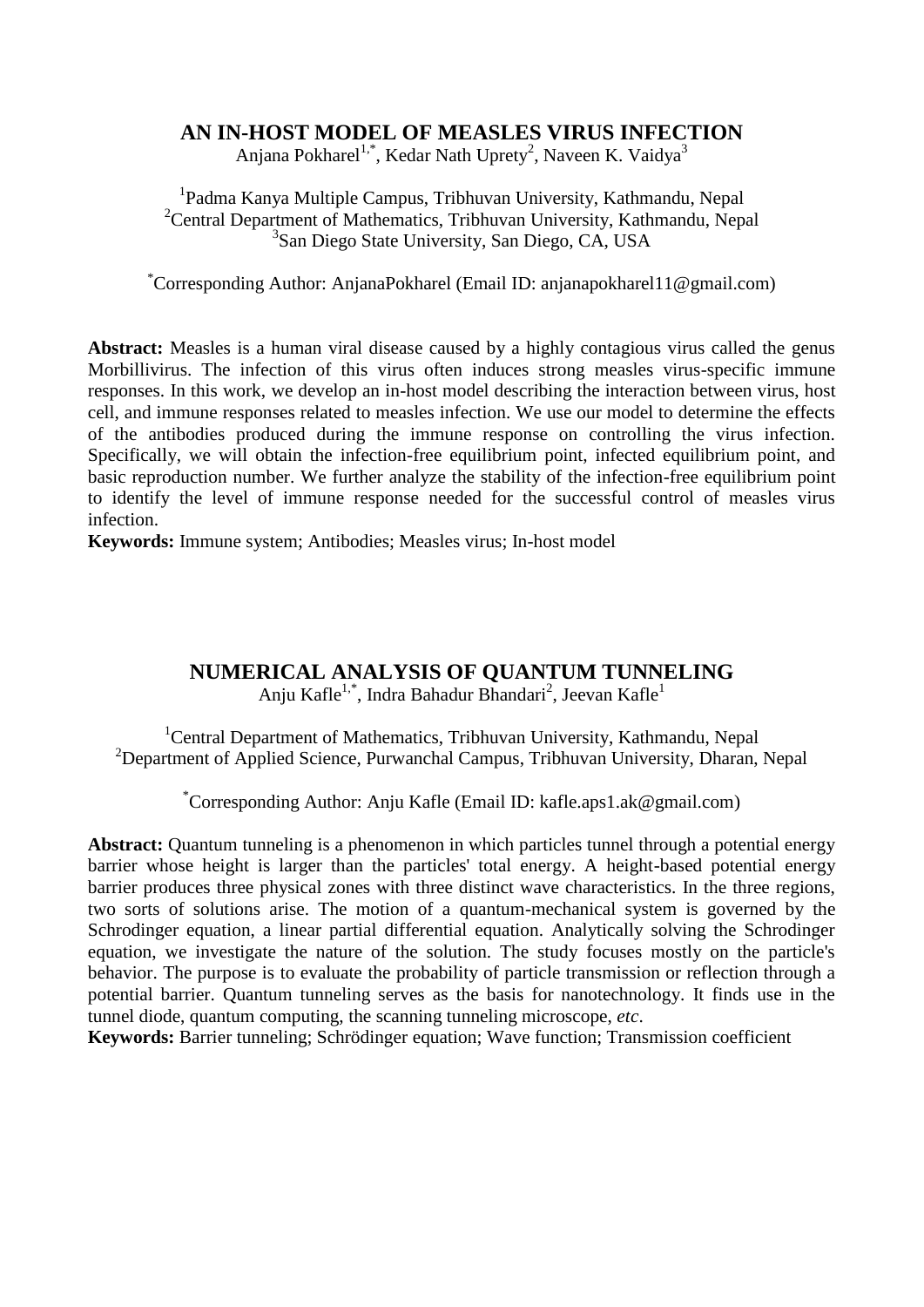#### **RAYLEIGH GENERATED LOG-LOGISTIC DISTRIBUTION, PROPERTIES, AND APPLICATIONS**

Arjun Kumar Gaire<sup>1,\*</sup>, Yogendra Bahadur Gurung<sup>2</sup>

<sup>1,2</sup>Central Department of Population Studies, Tribhuvan University, Nepal <sup>1</sup>Khwopa Engineering College, Purbanchal University, Bhaktapur, Nepal

\*Corresponding Author: Arjun Kumar Gaire(Email ID: arjun.gaire@gmail.com)

**Abstract:** A new family of distribution has been proposed and presented as Rayleigh Generated family. A four parameters continuous distribution is proposed called Rayleigh Generated Loglogistic distribution as a special case of RG family of distribution. It is the generalization of Loglogistic distribution by using the cumulative distribution function of Rayleigh distribution. The statistical properties and random number generation of the distribution have been derived. Method of maximum likelihood and moments have been derived for the estimation of parameters. The age of the mother at the birth of a child and the waiting time (minutes) of the customer at the bank before receiving the service have been used to illustrate the usefulness, flexibility, and application of the proposed distribution. The chi-square test statistics, Akaike's Information Criteria, and Bayesian Information Criteria have been used to test the significance and validate the data. The proposed model is found to be more flexible and better fit the data significantly than some selected probability distributions.

**Keywords:** Hazard rate function; Reliability function; Waiting time; Age-specific fertility rate

## **SOME TECHNIQUES FOR SOLVABILITY OF QUADRATIC DIOPHANTINE EQUATIONS**

Bal Bahadur Tamang<sup>1,\*</sup>, Ajaya Singh<sup>2</sup>, Manoj Gyawali<sup>3</sup>

<sup>1</sup>Department of Mathematics, Mahendra Ratna Multiple Campus, Tribhuvan University, Nepal <sup>2</sup>Central Department of Mathematics, Tribhuvan University, Nepal <sup>3</sup>National University of Singapore

\*Corresponding author: Bal Bahadur Tamang, (Email ID: bal.tamang@mrmc.tu.edu.np)

**Abstract:** In this paper, we present some results related to the open problem of unsolvability or solvability of quadratic Diophantine equations. Some quadratic Diophantine equations can be converted into Pell's equation, but not all. The Pell equation  $x^2 - dy^2 = N$  has no integer solution if N is a quadratic non-residue modulo d. This equation becomes most interesting when  $d \neq 1$ , a positive, not a perfect square. Sometimes there are solutions for specific values of dand  $N$ , and sometimes there are also not. Lagrange solved Pell's equation  $x^2 - dy^2 = 1$  using a simple continuous fraction. For a givend, one can identify the solvability or unsolvability of Pell's equation $x^2 - dy^2 = -1$  using the continued fraction expansion of  $\sqrt{d}$ , Quadratic Reciprocity Law and Legendre Symbol. We consider this problem from the view point of determining the computational complexity of classifying such  $d$ .

**Keywords:** Solvability; Diophantine equations; Integer solution; Complexity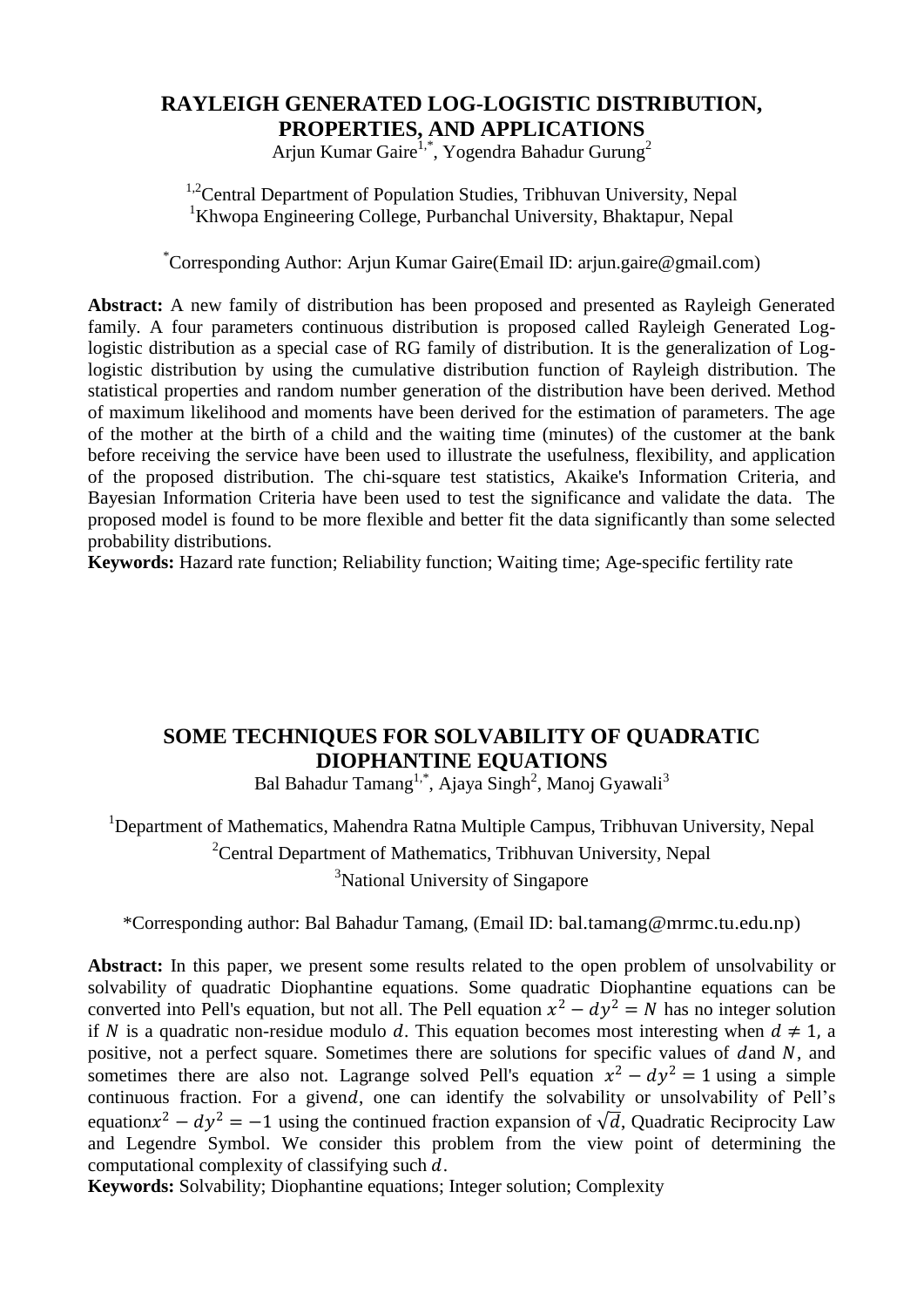#### **NUMERICAL SOLUTIONS OF ELLIPTIC PARTIAL DIFFERENTIAL EQUATIONS USING CHEBYSHEV POLYNOMIALS**

B. Khatri Ghimire<sup>1,\*</sup>, H. Y. Tian<sup>2</sup>, A. R. Lamichhane<sup>3</sup>

<sup>1</sup>Alabama State University, Montgomery, AL <sup>2</sup>University of Southern Mississippi, Hattiesburg, MS <sup>3</sup>Ohio Northern University, Ada, OH

#### \*Corresponding Author: Haiyan Tian (Email ID: Haiyan.tian@usm.edu)

Abstract: In this talk, we present a simple and effective Chebyshev polynomial scheme (CPS) combined with the method of fundamental solutions (MFS) and the equilibrated collocation Trefftz method for the numerical solutions of inhomogeneous elliptic partial differential equations (PDEs). CPS is applied in a two-step approach. First, Chebyshev polynomials are used to approximate a particular solution of a PDE. Chebyshev nodes which are the roots of Chebyshev polynomials are used in the polynomial interpolation due to their spectral convergence. Then the resulting homogeneous equation is solved by boundary type methods including the MFS and the equilibrated collocation Trefftz method. Numerical results for problems on various irregular domains show that our proposed scheme is highly accurate and efficient.

**Keywords:** Chebyshev polynomials; Particular solutions; Collocation Trefftz method; Poisson equations; Modified Helmholtz equations

#### **STEAM EDUCATION AS/FOR TRANSFORMATIVE MATHEMATICS LEARNING**  Basanta Raj Lamichhane

#### Saptagandaki Multiple Campus, Bharatpur, Chitwan

#### Corresponding Author: Basanta Raj Lamichhane(Email ID: mebasanta98@gmail.com)

**Abstract:** I have tried to explore how a hegemonic western cultural worldview supports perpetuating the disciplinary egocentric curriculum practices. It has established the western modern worldview, culture, and perspective as a universal standard and makes the learners unaware of their ways of being, knowing, and doing. Likewise, it engulfs humanitarian, biocultural, political, and spiritual perspectives of mathematics education. It signifies that we urgently need to revitalize mathematics education by incorporating newly emerging perspectives; one such perspective might be STEAM education. The primary concern of STEAM education is to acknowledge local and contextual ways of being, knowing, and doing. The recognition of the local cosmological knowledge, perspectives, and values support authenticating the learning process. The learning authentication widens the possibilities of active engagement of learners in the learning and decision-making process by deploying creative, critical, and imaginative thinking and skills. A deep engagement in a multi/inter/transdisciplinary learning process embraces the learners into biocultural differences; the lifelines of the human being support developing awareness, selfconsciousness, and spiritual sensibility. An indication is that STEAM perspectives always focus on enriching transformative agendas to create more authentic, inclusive, and empowering educational practices. It also empowers the learners to act as change agents for enhancing socially, ecologically, and bio-culturally just society that underpins the transformation of mathematics education.

**Keywords:** Disciplinary egocentrism; STEAM education; Self-consciousness; Biocultural differences; Transformative pedagogy; Sustainable development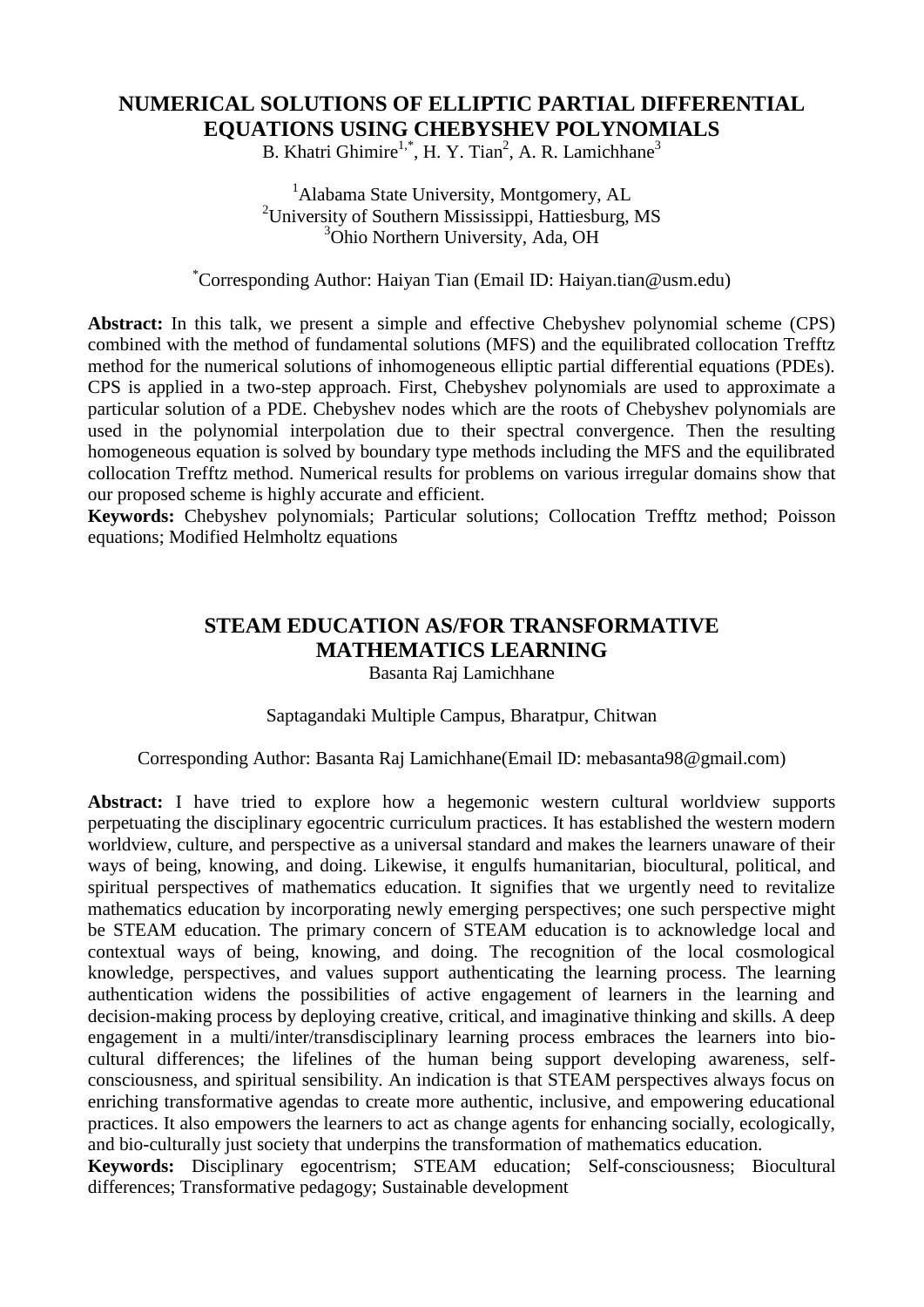## **INFLUENCE OF PARTICLE CONCENTRATION OF RELEASE MASS ON DYNAMICS OF LANDSLIDE-GENERATED TSUNAMIS**

Bekha Ratna Dangol<sup>1,\*</sup>, Chet Nath Tiwari<sup>2</sup>, Jeevan Kafle<sup>3</sup>, Parameshwari Kattel<sup>2</sup>

<sup>1</sup>Department of Mathematics, Patan Multiple Campus, Tribhuvan University, Kathmandu <sup>2</sup>Department of Mathematics, Tri-Chandra Multiple Campus, Tribhuvan University, Kathmandu  $3$ Central Department of Mathematics, Tribhuvan University, Kirtipur, Kathmandu

\*Corresponding Author: Bekha Ratna Dangol (Email ID: bekha.dangol@pmc.tu.edu.np)

**Abstract:** Tsunamis are generated when a rapidly moving landslide or any other gravitational mass strikes a water reservoir by transforming its impact energy into the water body. The destructive effects induced by the waves are strongly influenced by the characteristics of channel geometry and particle concentration of initial release mass. The dynamics of these complex natural processes have been studied extensively using experimental, analytical, and computational models. Here, we employ a general two-phase mass flow model (Pudasaini, 2012) to perform numerical experiments and present geometrically three-dimensional, simulation results for the time evolution of both solid and fluid wave structures with varying particle concentrations in the two-phase initial release mass. The simulation results reveal that the concentration of grains in the released mass remarkably affects the dynamics of landslides, induced tsunamis, and their propagation. These studies can be applied to investigate the flow dynamics of a wide range of geophysical mass flows such as granular flows, debris flows, mud flows, and flash floods as well as GLOFs and the dynamics of water waves and submarine flow after the flow-reservoir-interaction.

**Keywords:** Two-phase mass flows; Particle concentration; Subaerial Landslide; Tsunami

#### **KNIGHTS-AND-KNAVES PUZZLE** Bhadra Man Tuladhar

#### Kathmandu University, Nepal

Corresponding Author: Bhadra Man Tuladhar (Email ID: tuladharb2@gmail.com)

Abstract: "Knights and Knaves Problem" originally presented by Boolos (1996) is considered the Hardest logic puzzle ever. It has several variants and modifications. There are several weird tales related to it. Some of the problems are interesting logical recreations. **Keywords:** Hardest logic puzzle ever; Weird tales; Logical recreations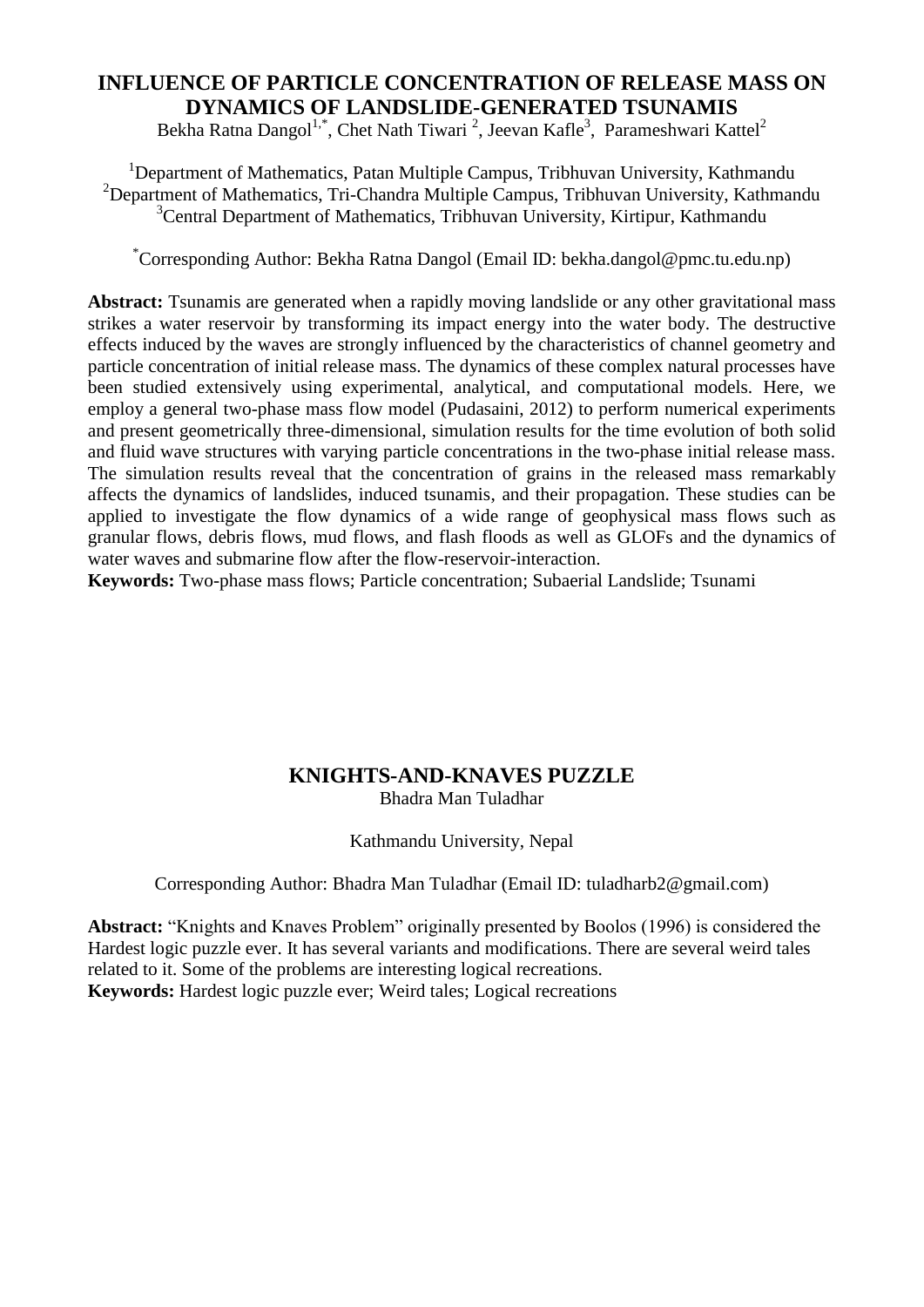#### **LEXICOGRAPHICALLY MAXIMUM FLOWS UNDER AN ARC INTERDICTION**

Phanindra Prasad Bhandari<sup>1,\*</sup>, Shree Ram Khadka<sup>2</sup>

<sup>1</sup>Science and Humanities Department, Khwopa Engineering College, Bhaktapur, Nepal <sup>2</sup>Central Department of Mathematics, Tribhuvan University, Kathmandu, Nepal

\*Corresponding Author: Phanindra Prasad Bhandari (Email ID: phanindra.maths@gmail.com)

**Abstract:** Network interdiction problem arises when an unwanted agent attacks the network system to deteriorate its transshipment efficiency. Literature is flourished with models and solution approaches for the problem. This paper considers a single commodity lexicographic maximum flow problem on a directed network with capacitated vertices to study two network flow problems under an arc interdiction. In the first, the objective is to find an arc on the input network to be destroyed so that the residual lexicographically maximum flow is lexicographically minimum. The second problem aims to find a flow pattern resulting lexicographically maximum flow on the input network so that the total residual flow if an arc is destroyed, is maximum. The paper proposes strongly polynomial-time solution procedures for these problems.

**Keywords:** Network flow; Capacitated vertices; Lexicographically maximum flows; Network interdiction problem

# **CLOSED QUEUEING NETWORK ANALYSIS OF VEHICLE SHARING IN A CITY**

Bharat Raj Wagle<sup>1,\*</sup>, Ram Prasad Ghimire<sup>2</sup>

<sup>1</sup>School of Business, Pokhara University, Nepal <sup>2</sup>Department of Mathematics, School of Science, Kathmandu University, Nepal

\*Corresponding Author: Bharat Raj Wagle (Email ID: bharatwagle@pusob.edu.np)

**Abstract:** Vehicle sharing is an immense issue in the world from the point of view of environmental protection, traffic management, and economics. Our study deals with the construction of a closed queueing network with a finite number of nodes and vehicles that provide the service to the riders. The customer's average arrival and service rate are provisioned to be heterogeneous on a first-come-first-served basis. Arrivals of the customers in the nodes are taken to be Poisson and the customer's service in exponential fashion. With the help of the transition diagram under study,  $3(N + 1)$  difference equations have been set up, which have been solved explicitly to obtain the probability of individual state conditions of vehicles. Moreover, the performance of the network's product form is obtained by using the Gorden and Newell theorem of closed queueing networks. Some numerical results with the help of MATLAB software have also been computed to show the validity and the applicability of the model under study.

**Keywords:** Queueing networks; Vehicle sharing, Heterogeneous arrival and service; Product form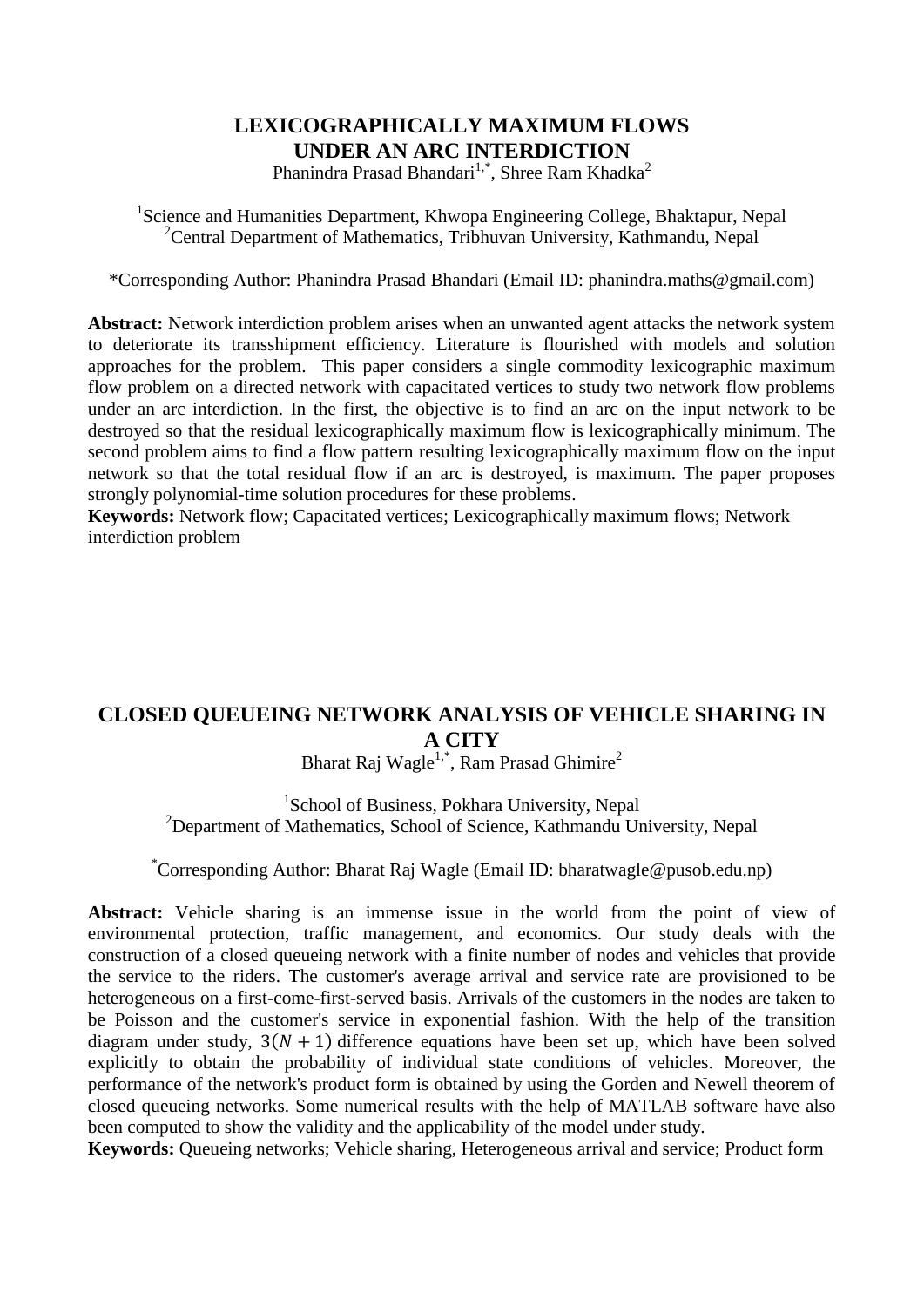# **A RELATION BETWEEN PYTHAGOREAN AND BIRKHOFF ORTHOGONALITY IN TERMS OF BOUNDED OPERATORS**

Bhuwan Prasad Ojha

Apex College, Kathmandu, Nepal

Corresponding Author: Bhuwan Prasad Ojha (Email ID: bhuwanp.ojha@apexcollege.edu.np)

**Abstract:** This paper deals with the connection between reserving Birkhoff-James orthogonality and a new particular case of the Carlsson orthogonality in terms of non-zero linear operators in Banach spaces. The goal is to find the relation between reserving Pytharegorean orthogonality and Birkhofforthogonality. We prove that if a non-zero linear operator reserves Pythagorean orthogonality, then it also reserves Birkhoff orthogonality. We also prove the uniqueness property of orthogonality concerning the reserving Pythagorean orthogonality

**Keywords:** Normed linear space; Reserving orthogonality; Birkhoff-James orthogonality; Pythagorean orthogonality

## **TEACHING MATHEMATICS FOR SOCIAL JUSTICES**

Binod Prasad Pant\* , Bal Chandra Luitel, Indra Mani Shrestha, Niroj Dahal, Netra Kumar Manandhar Kathmandu University School of Education, Department of STEAM Education

\*Corresponding Author: Binod Prasad Pant (Email ID:binod@kusoed.edu.np)

**Abstract:** For several years, the purpose of teaching mathematics was to help learners solve routine mathematical problems. The focus was on mathematical concepts and delivering conceptual knowledge and procedural skills in regular classes. In the modern era, the discourses on the purpose of teaching mathematics have been extended toward social justice. There might be several injustices in the family, communities, and workplaces. As per the principles of critical theory and critical pedagogy, the roles of mathematics teaching should advocate for establishing social justice by raising the deep-rooted unjust practices. In this context, the authors have supported schoolteachers through various workshops and seminars to use critical pedagogy in school mathematics and address the social issues by teaching mathematics. The development of projects and implementation for mathematics teaching provides rich environments to raise multi-layered problems in societies and develop the courage to solve the issues using mathematical knowledge and skills. The schoolteachers, in the beginning, struggled a lot to develop the projects and connect them with social issues. Gradually, teachers came up with several authentic topics such as time and work distribution in the family, and why farmers are not rich? who benefits more in book publication? Mathematics in our kitchen, etc. In this presentation, we share different teacher-made projects to ensure the social justice perspectives. We also share the students; engagement through projectbased learning and the transformation students realize during learning. This presentation can be useful to teachers, teacher educators, and researchers who advocate social justice through mathematics teaching.

**Keywords:** Social justice; Critical pedagogy; Project-based learning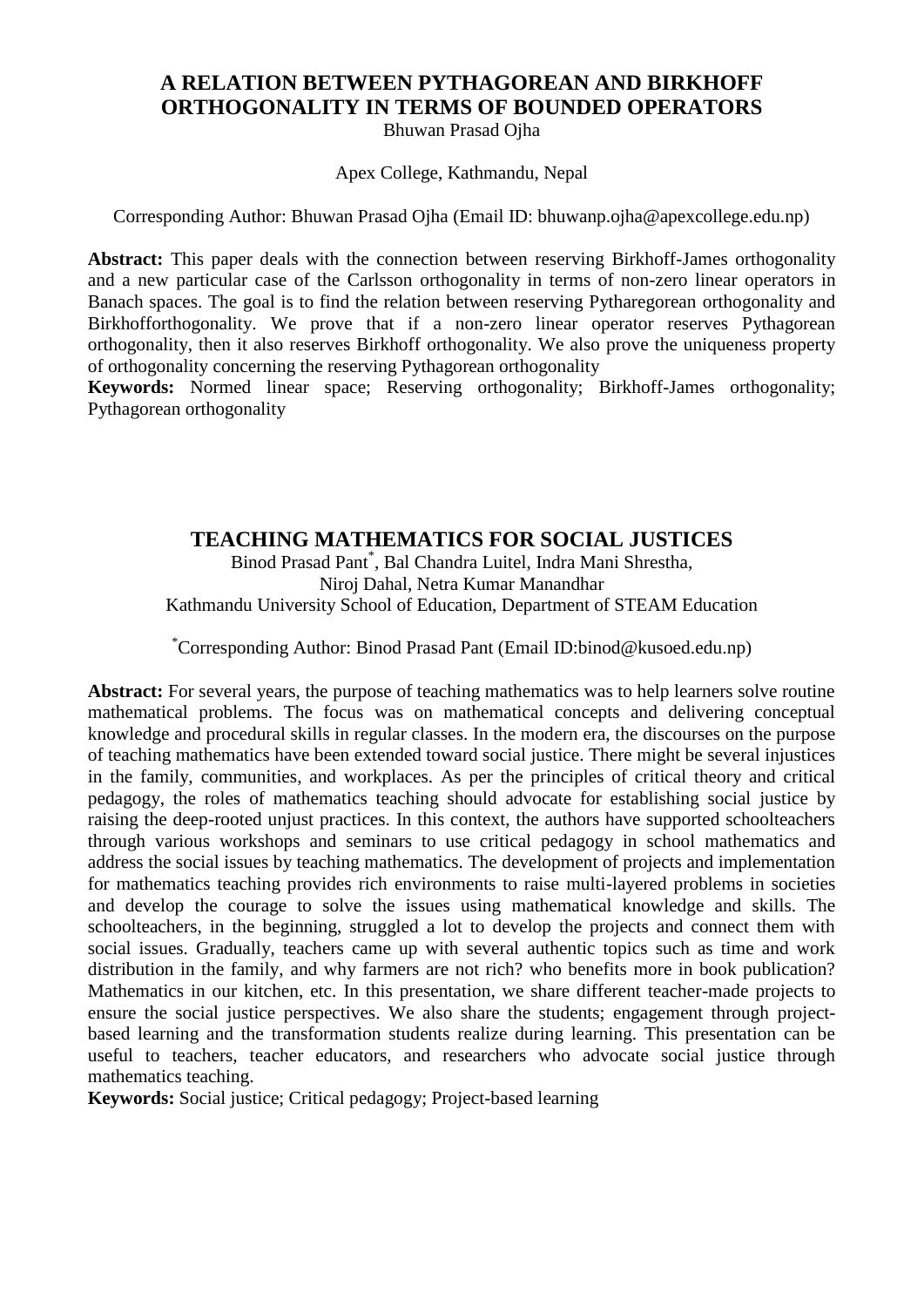#### **MAXIMUM NETWORK FLOW ALGORITHMS: A COMPARATIVE STUDY**

Bishnu Prasad Chapagai<sup>1,\*</sup>, Phanindra Prasad Bhandari<sup>2</sup>, Shree Ram Khadka<sup>3</sup>

<sup>1</sup>Dhawalagiri Multplecampus, Tribhuvan university, Nepal <sup>2</sup>Khwopa Engineering College, Bhaktapur, Nepal <sup>3</sup>Central Department of Mathematics, Tribhuvan University, Kathmandu, Nepal

\*Corresponding Author: Bishnu Prasad Chapagai (Email ID: chapagai15@gmail.com)

**Abstract:** Maximum network flow problem has numerous applications in science, technology, and engineering. Many efficient solution algorithms have been established to solve the problem. In this paper, we compare some of the prominent and recent algorithms to the maximum network flow problem with respect to their running time complexities.

**Keywords:** Network flow; Maximum network flow problem; Algorithm; Complexity

#### **PHYSICAL REALITY AND ESSENCE OF IMAGINARY NUMBERS** Bishnu Hari Subedi

Central Department of Mathematics, Tribhuvan University, Kathmandu, Nepal

Corresponding Author: Bishnu Hari Subedi (Email ID: subedi.abs@gmail.com)

**Abstract**: Recent investigations show that imaginary numbers have real physical meaning, and nowadays it is assumed that they are not mere mathematical artifacts, but they do exist. We show some cases that show the physical reality and essence of imaginary numbers. **Keywords:** Imaginary number**;** Complex number; Multiverse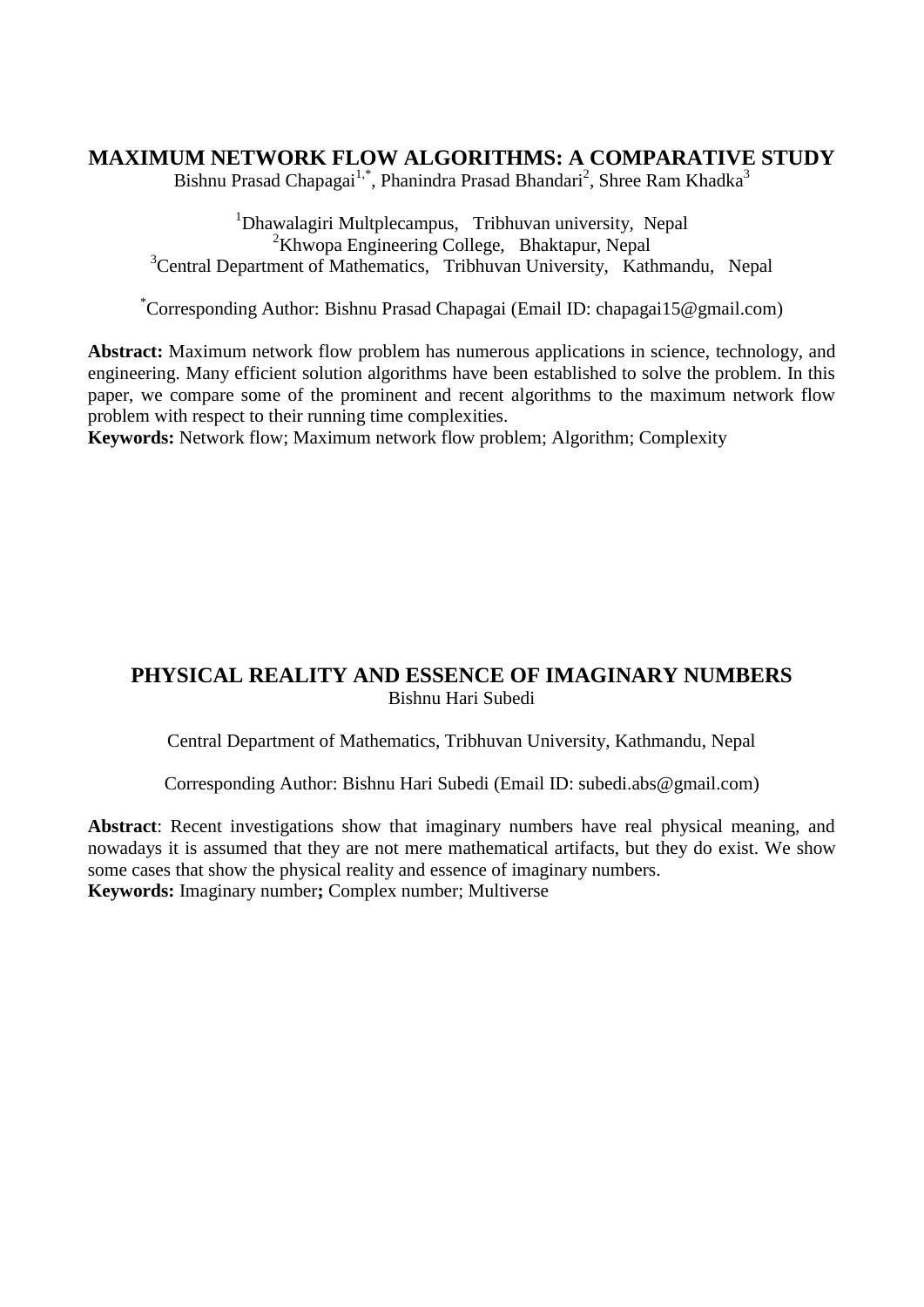## **MODELING MULTIPHASE DEBRIS FLOODS DOWN A MEANDERING CHANNEL**

Chet Nath Tiwari<sup>1,\*</sup>, Bekha Ratna Dangol<sup>2</sup>, Parameshwari Kattel<sup>1</sup>, Jeevan Kafle<sup>3</sup>

<sup>1</sup>Department of Mathematics, Tri-Chandra Multiple Campus, Tribhuvan University, Kathmandu <sup>2</sup>Department of Mathematics, Patan Multiple Campus, Tribhuvan University, Kathmandu  $3$ Central Department of Mathematics, Tribhuvan University, Kirtipur, Kathmandu

\*Corresponding Author: Chet Nath Tiwari (Email ID: chet.tiwari@trc.tu.edu.np)

Abstract: Debris flows, floods, and hyperconcentrated flows are effectively two-phase flows, where the fluid dynamics are considerably to remarkably affected by the solid phase forces and the interaction between the phases. Many studies and modeling attempts were carried out by using empirical or effectively single-phase models. We present some existing models in the dynamics of debris floods down meandering channels. Moreover, we present some simulation results demonstrating debris floods in meandering channels, employing a general two-phase debris flow model developed by Pudasaini (2012). The results will be useful to understand the dynamics of the constituent phases of debris flows/floods down continuously meandering channels as seen in the natural paths of rivers, which is relevant in the Nepali context since Nepal is often hit by catastrophic floods, especially during the monsoon.

**Keywords:** Debris floods; Meandering channel; Sinuosity; Two-phase flows

# *C* **[***a***,** *b***] AS THE BACKBONE OF EVOLUTION OF FUNCTIONAL ANALYSIS**

Chet Raj Bhatta

#### Central Department of Mathematics, Tribhuvan University

#### Corresponding Author: Chet Raj Bhatta (Email ID: chetbhatta0@gmail.com)

**Abstract:** The purpose of the present article is to demonstrate amply the role played by *C* [*a*, *b*], the class of all continuous functions defined on the closed finite interval [*a*, *b*], in the shaping of Functional Analysis. It seems that this space has been just in front of every great mathematician whose work has proved to be a part of the foundation leading to the establishment of major developments in the subject. It is shown that *C* [*a*, *b*] was also the basis of the initiation of studies of integral equations. Functional Analysis could be thought of as the analysis of functions defined on topological space whose points are themselves functions. We aim at showing that this topological space was initially *C* [*a*, *b*] in most of the important cases.

**Keywords:** Evolution; Functional analysis; Topological space; The Stone-Weierstrass theorem; The Ascoli-Arzela theorem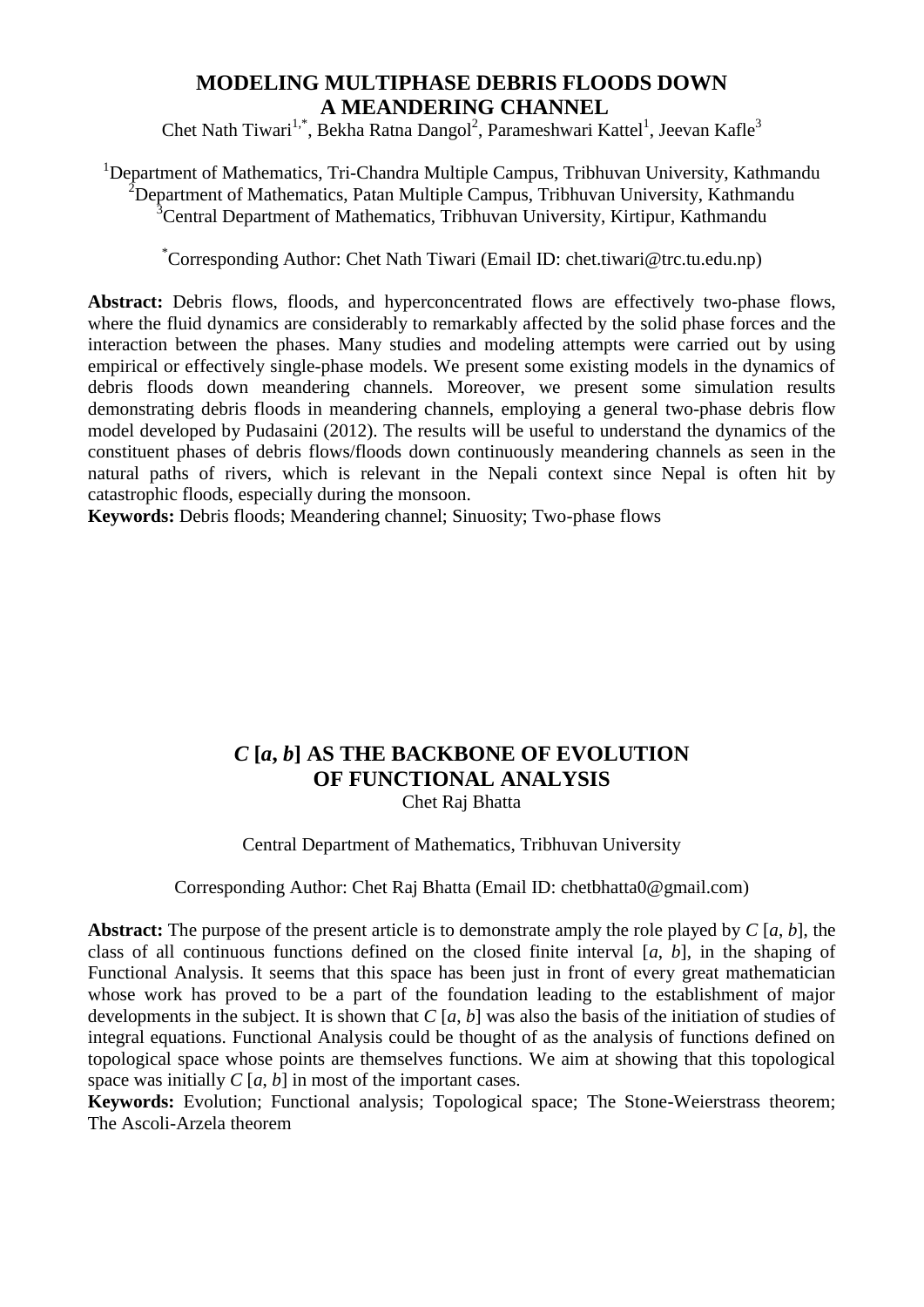# **CORONA THEOREM IN BOUNDED ANALYTIC FUNCTION ON THE UNIT DISC**

Chudamani Pokharel

Central Department of Mathematics, Tribhuvan University, Kirtipur, Kathmandu

Corresponding Author: Chudamani Pokharel (Email ID: pokharel534@gmail.com)

Abstract: In 1962, L. Carleson's proved the famous Corona theorem on  $H^{\infty}$  space in the unitdisc D. The purpose of this presentation is to demonstrate amply the pioneering role played by  $H^{\infty}$  space function, the set of all bounded analytic functions in the unit disc  $D$  and prove the Corona theorem in  $H^{\infty}$  space. In this presentation, the Corona data can be used and the solution of the Corona theorem can be obtained. The Corona solution depends on the number of functions and some constants will also be explained briefly. An application of Corona theorem on  $Q_p$  space and the multipliers in  $Q_p$  space will also be taken into account.

**Keywords:** Corona data;  $H^{\infty}$  space; Unit disc;  $Q_p$  space

# **ANALYSIS OF THE METABOLIC RATE AND SKIN LAYERS THICKNESS FOR HUMAN THERMOREGULATION IN A TWO-DIMENSIONAL FEM MODEL FOR ADULTS AND AGING**

Dev Chandra Shrestha\* , Saraswati Acharya, Dil Bahadur Gurung

Department of Mathematics, School of Science, Kathmandu University, Nepal

\*Corresponding Author: Dev Chandra Shrestha (Email ID: shresthadev28@yahoo.com)

**Abstract:** Adult and aging are the natural stages that occur in the human body. The basal metabolic rate decreases throughout aging as compared to an adult. The epidermis and dermis layer's thicknesses become thinner on increasing the aging period than an adult. The present paper deals with the two-dimensional model of thermoregulation rooted in basal metabolic rate and skin layer thickness. The finite element method (FEM) is used to evaluate the realistic temperature of skin layers. The results have shown the epidermis and dermis layers' temperature is higher in aging as compared to adults. But subcutaneous tissue temperature slightly decreases during aging than in the adult period.

**Keywords:** Basal metabolic rate; Skin layers thickness; Thermoregulation; Ambient temperature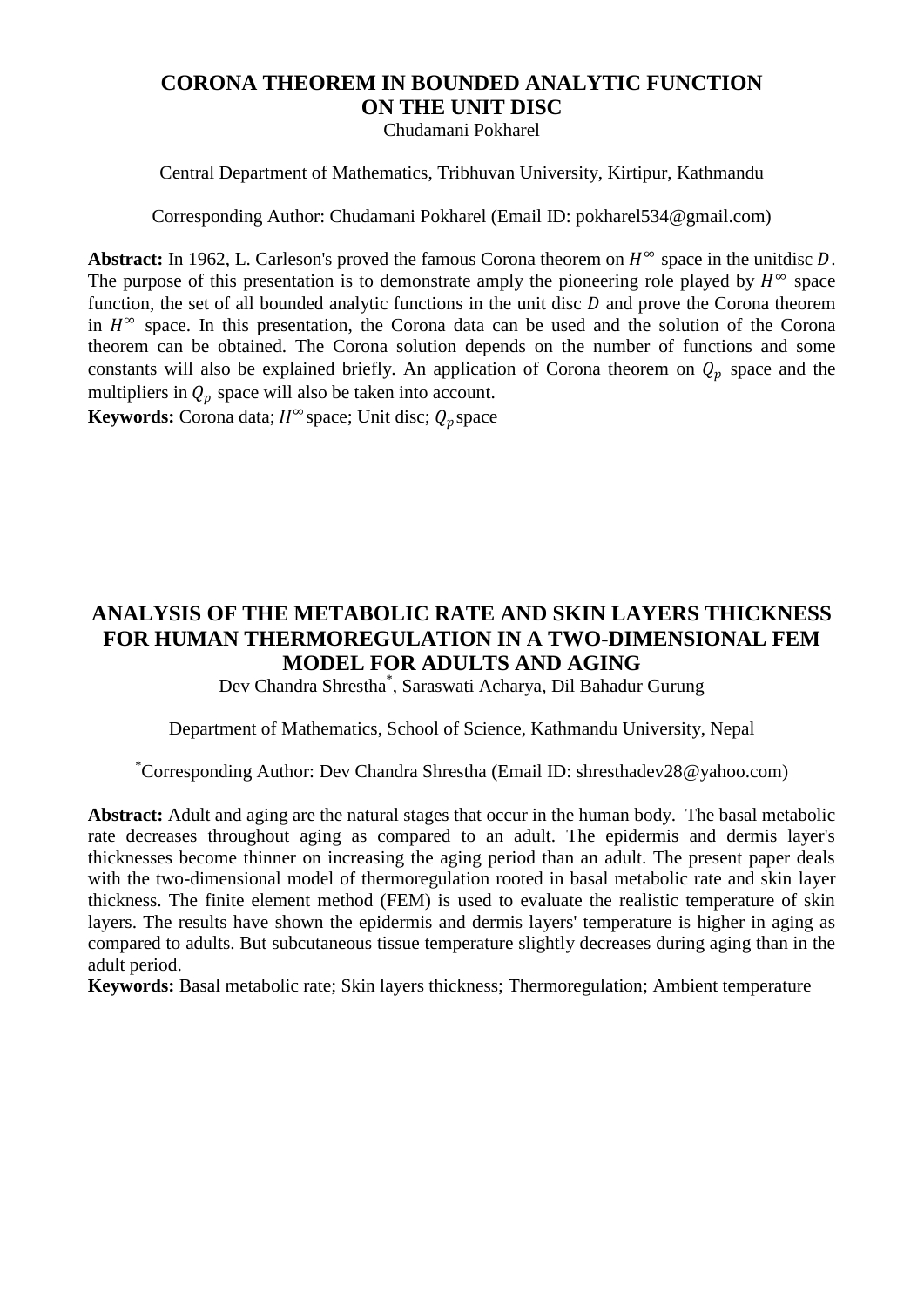#### **DISLOCATED METRIC SPACE AND SOME FIXED-POINT THEOREMS** Dinesh Panthi

Department of Mathematics, Valmeeki Campus, Nepal Sanskrit University

Corresponding Author: Dinesh Panthi (Email ID: panthid06@gmail.com)

**Abstract:** In 1986, S. G. Matthews initiated the concept of dislocated metric space under the name of metric domains. In 1994, S. Abramski and A. Jung presented some facts about dislocated metric in the context of domain theory. In 2000, P. Hitzler and A. K. Seda generalized the celebrated Banach contraction principle in complete dislocated metric spaces. In 2003, W.A. Kirk, P. S. Shrinivasan and P. Veeramani introduced the notion of cyclic contraction and established fixed point results for such contractions. Since then, many authors proved fixed point results in cyclic contraction mappings in metric space. In 2013, M. A. Ahmed, F. M. Zeyada and G. F. Hasan introduced the notion of generalized types of dislocated metric spaces so called left and right dislocated metric spaces. In this paper, we discuss some fixed-point theorems in cyclic contractions of left and right dislocated metric spaces and also some fixed-point results related to this space. **Keywords**: Fixed point; l *d*-metric; *rd*-metric; Cyclic contraction

# **ARE MATHEMATICS TEXT BOOKS IN NEPAL SERVING THEIR PURPOSE?**

Deepak Basyal<sup>1,\*</sup>, Der-Ching Yang<sup>2</sup>

<sup>1</sup>Coastal Carolina University, USA <sup>2</sup>National Chiayi University, Taiwan

\*Corresponding Author: Deepak Basyal (Email ID: dbasyal@coastal.edu)

Abstract: Textbooks are considered one of the primary resources for teaching and learning mathematics. Moreover, mathematics teachers in Nepal often use textbooks as a primary resource of teaching materials. Existing research shows a correlation between the quality of textbooks utilized in the classroom and student achievement. In this regard, it is necessary that textbooks should be carefully developed and evaluated periodically for their quality. Using the middle school (grades 6, 7 & 8) mathematics textbooks published by Curriculum Development Center, we investigated multiple features of textbooks that are essential for promoting a deeper understanding of mathematics. We also compared the algebra contents of our sample with the textbooks from high-performing countries (Finland, China, Taiwan, Singapore, and the USA) in the international assessments such as TIMSS and PISA. Our findings reveal that the majority of problems in Nepali mathematics textbooks are closed-ended, non-contextual, and cognitively less challenging. Additionally, most problems are written in symbolic representations and worked-out examples similar to most exercise problems are available. We discuss the implications of our findings regarding the development of mathematics textbooks in Nepal.

**Keywords:** Mathematics in Nepal; Textbook; Middle school mathematics; Cross-national comparison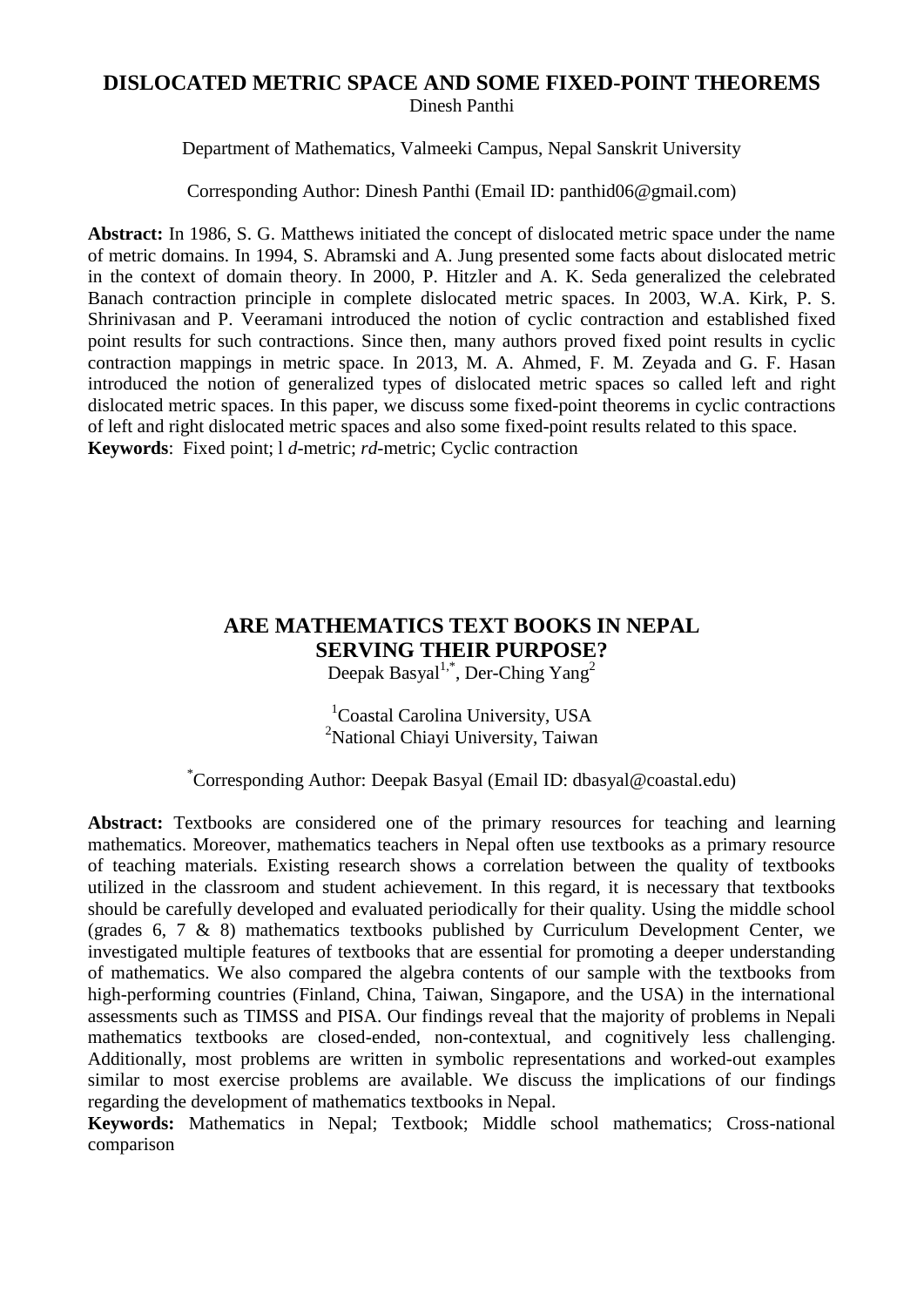#### **GLOBAL REGULARITY FOR THE 2D MAGNETOHYDRODYNAMIC (MHD) EQUATIONS WITH PARTIAL DISSIPATION AND DIFFUSION** Dipendra Regmi

Department of Mathematics, University of North Georgia-Gainesville Campus, Oakwood

Corresponding Author: Dipendra Regmi (Email ID: dregmi@ung.edu)

**Abstract:** Whether the classical solution of the 2D MHD equations can develop a finite time singularity or global regularity is an outstanding open problem. We study the global existence and regularity of classical solutions to the 2D incompressible MHD equations with partial dissipation and diffusion. In this presentation, we discuss some of the recent results and open problems related to MDH equations.

**Keywords:** MHD equations; Partial dissipation; Global regularity

#### **ASSESSING THE IMPACT OF CONTROL MEASURES ON DENGUE DISEASE TRANSMISSION DYNAMICS** Ganga Ram Phaijoo

Department of Mathematics, School of Science, Kathmandu University, Dhulikhel, Nepal

Corresponding Author: Ganga Ram Phaijoo (Email ID: gangaram@ku.edu.np)

**Abstract:** Dengue is an infectious vector-borne disease caused by viruses named DEN 1 – DEN 4 which is spread via the bite of infected Aedes mosquitoes. In this work, a deterministic compartmental model with control strategies is presented. Dengue infections that occurred in Nepal have been used to estimate the parameters of the model. The stability of the model's equilibrium points and the sensitivity analysis of the model parameters have been carried out. Numerical discussion is made to observe the impact of control measures graphically. The present study suggests that spraying insecticides and the use of mosquito repellents can significantly reduce the transmission of dengue infection.

**Keywords:** Compartmental model; Control measures; Stability; Sensitivity analysis; Parameter estimation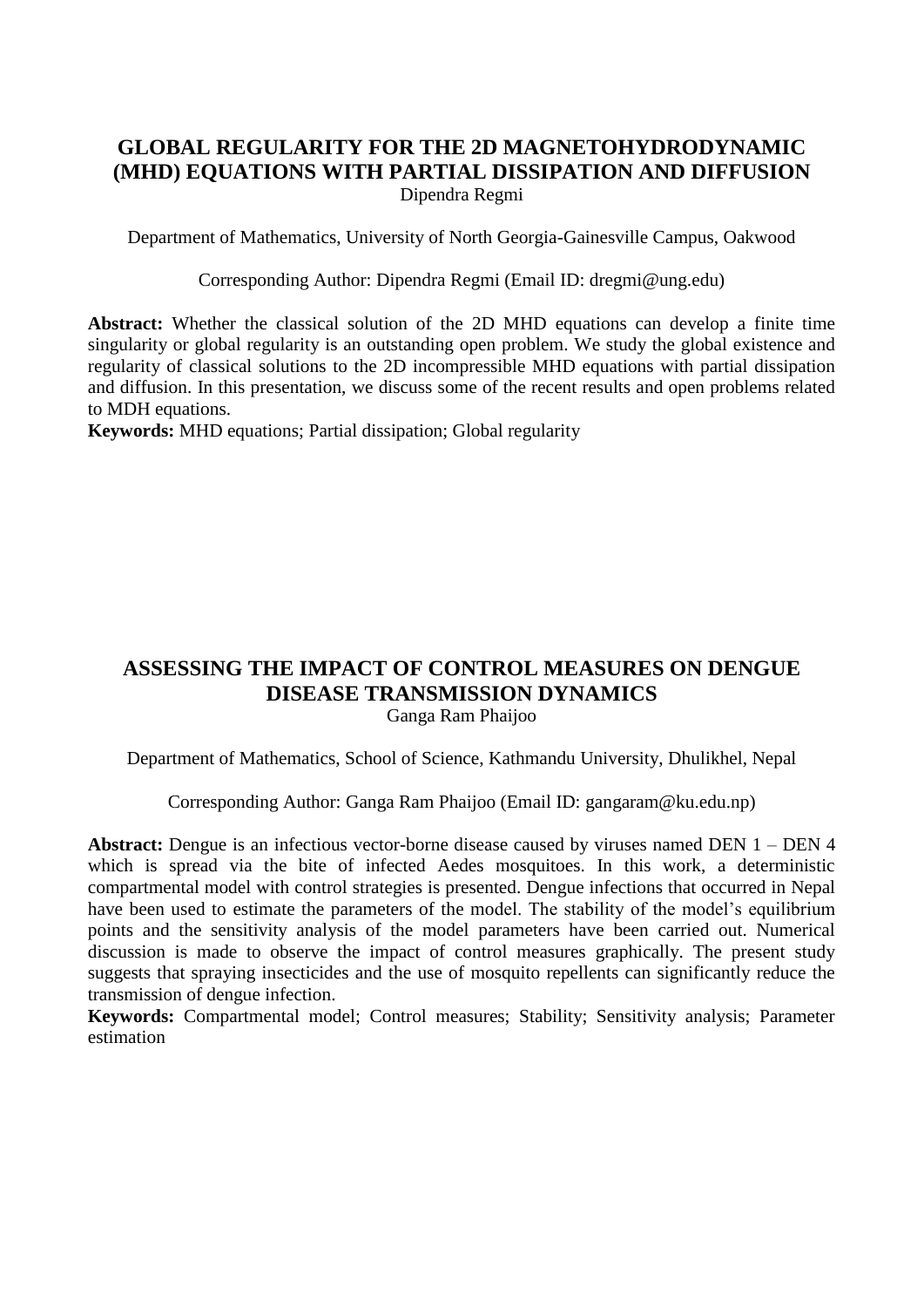## **INTEGRATED NETWORK OPTIMIZATION MODEL OF EXCLUSIVE BUS LANE**

Gaurab Chand\* , Durga Prasad Khanal, Urmila Pyakurel

Central Department of Mathematics, Tribhuvan University, Kathmandu, Nepal

\*Corresponding Author: Gaurab Chand (Email ID: gaurabchan@gmail.com)

Abstract: A transportation system with an exclusively reserved lane for public buses or high passenger vehicles is called an exclusive bus lane (EBL). The EBL system can help to reduce traffic congestion and users of private vehicles in the city. A properly managed EBL system can meet the target of the transportation authority. In this research study, we survey network optimization EBL models along with the review min-max dynamic optimization EBL model in favor of three modes of vehicles. Major upgraded terms on a reviewed model have been taken as prior origin count of the bus travel time, bureau of public road (BPR) constraint to the car mode, anda maximum number of motorcycle rider constraints. Among them, BPR constraint has impacted significantly over objective function as well as planning of EBL on the transportation network. Traffic data related to the motorcycle mode had been estimated using a statistical tool by increasing the capacity of arcs and without loss of generality with original data of buses and cars. We prefer a parallel genetic algorithm for the solution of the problem and proved that the complexity of the problem is NP-hard. A numerical example is revealed as are viewed optimization network model to achieve the feasibility that yields an optimal solution.

**Keywords:** Exclusive bus lane; Vehicle mode; BPR constraints; Parallel genetic algorithm

## **MATHEMATICAL ANALYSIS OF COVID-19 IN NEPAL**

Gauri Bhuju<sup>1,2,\*</sup>, Ganga Ram Phaijoo<sup>2</sup> and Dil Bahadur Gurung<sup>2</sup>

<sup>1</sup>Department of Mathematics, Bhaktapur Multiple Campus, Bhaktapur, Nepal <sup>2</sup>Department of Mathematics, School of Science, Kathmandu University, Dhulikhel, Nepal

\*Corresponding Author: Gauri Bhuju(Email ID: bhujug@gmail.com)

**Abstract:** In the present work, the transmission dynamics of the disease is analyzed mathematically using SIIR compartmental model. The dimensionless basic reproduction number,  $R_0$  is computed using the Next Generation Matrix method. Both local and global stability of the equilibrium points of the model is discussed with the help of the basic reproduction number. The occurrence of bifurcation in the model is investigated. Simulations are made to observe the mathematical results graphically.

**Keywords:** COVID-19; Compartmental model; Basic reproduction number; Stability; Bifurcation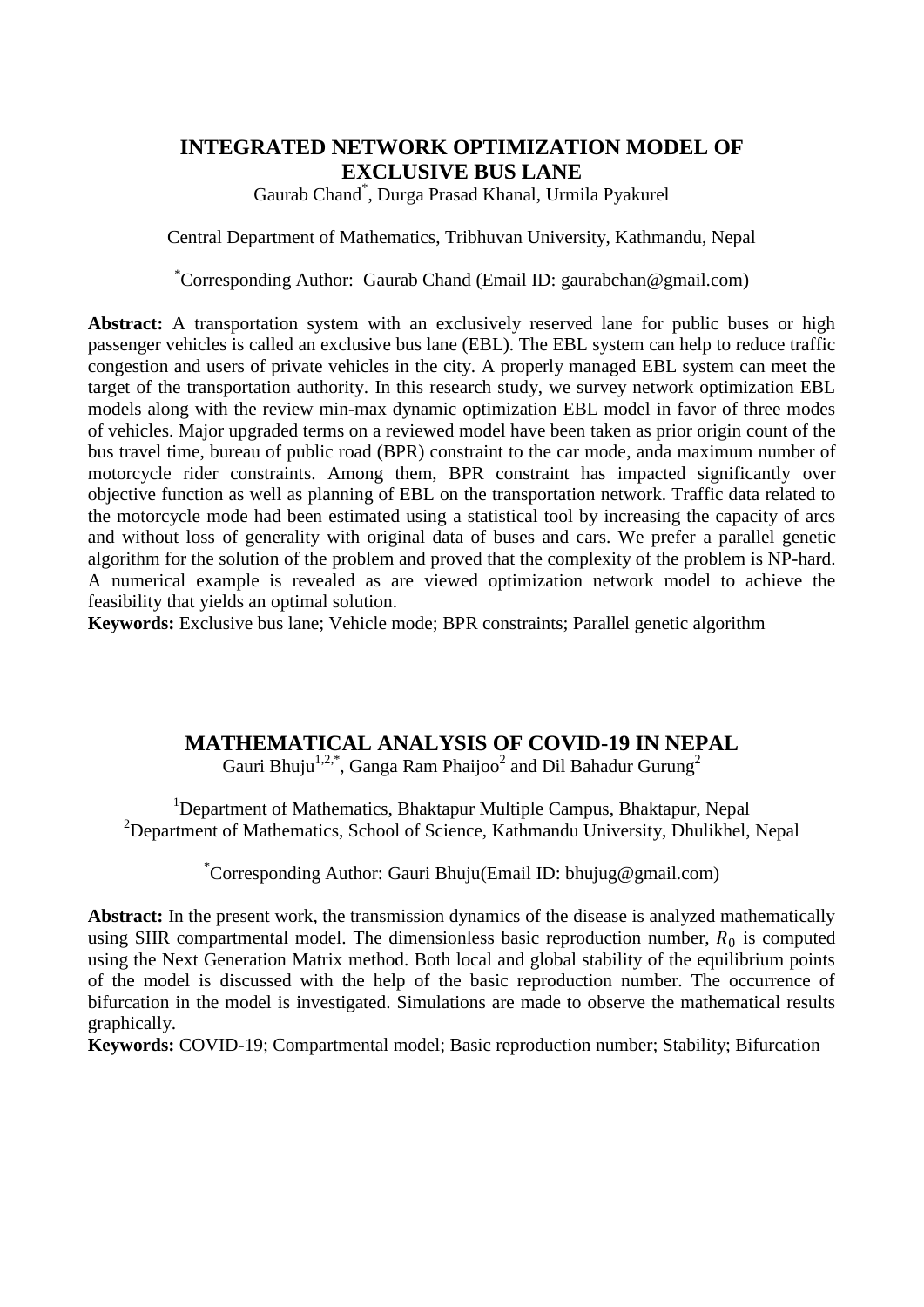## **APPLICATION OF FUZZY THROUGH BELLMEN – ZADEH MAXIMUM METHOD**

Gyan Prasad Paudel<sup>1,\*</sup>, Narayan Prasad Pahari<sup>2</sup> and <sup>3</sup>Sanjeev Kumar<sup>3</sup>

<sup>1</sup>Central Campus of Science and Technology, Mid-Western University, Surkhet, Nepal <sup>2</sup>Central Department of Mathematics, Tribhuvan University, Kirtipur, Kathmandu, Nepal <sup>3</sup>Department of Mathematics, Dr. Bhimrao Ambedkar University, Agra, India

\*Corresponding Author: Gyan Prasad Paudel (Email ID: gyan.math725114@gmail.com)

Abstract: Fuzzy logic is a multiple-valued logic in which variable truth values can be any real number within 0 and 1. It has a wide range of real-world applications. In our daily lives, we may confront several problems in selecting the best of the best for a tangible result. In the existing literature, there are different criteria for ranking options in the field of decision-making under uncertainty in a crisp environment. In this study, we will discuss the difficulties encountered while deciding the best of the best, as examined by the Bellmen-Zadehmaximin technique. It is used to address such problems by employing fuzzy real numbers.

**Keywords:** Fuzzy logic; Membership function; Fuzzy numbers; Decisionproblem; Alternatives

## **TEMPORAL VISIBILITY GRAPHS FOR ELECTROENCEPHALOGRAM SIGNALS CLASSIFICATION**

Harish Chandra Bhandari<sup>1,\*</sup>, Bishesh Khanal<sup>2</sup>, Kanhaiya Jha<sup>3</sup>

<sup>1,3</sup>Department of Mathematics, School of Science, Kathmandu University <sup>2</sup>Nepal Applied Mathematics and Informatics Institute for Research (NAAMII)

\*Corresponding Author: Harish Chandra Bhandari(Email ID: harish.bhandari@ku.edu.np)

Abstract: Recent research works have shown tremendous interest in graphs and graph neural networks to generalize deep learning methods in non-Euclidean data. In the process, the main challenge here is to construct an appropriate network that manifests the characteristics of the data. Exploiting the dynamic data having long-term dependencies and chaotic property through the networks is another issue in a graph learning community. We propose a novel deep learning framework to make the most use of temporal data. In the process of transforming evolving data into complex networks, we convert it into visibility graphs using the concept of visibility among the temporal signals. Then the graphs so obtained will have the structural information referring to temporal points as the nodes and the visibility as the link between the nodes. We construct visibility graphs on a real-world electroencephalogram dataset for signals classification and the effectiveness of our proposed method is validated on this data set.

**Keywords:** Visibility graphs; Graph neural networks; Electroencephalogram; Dynamic signals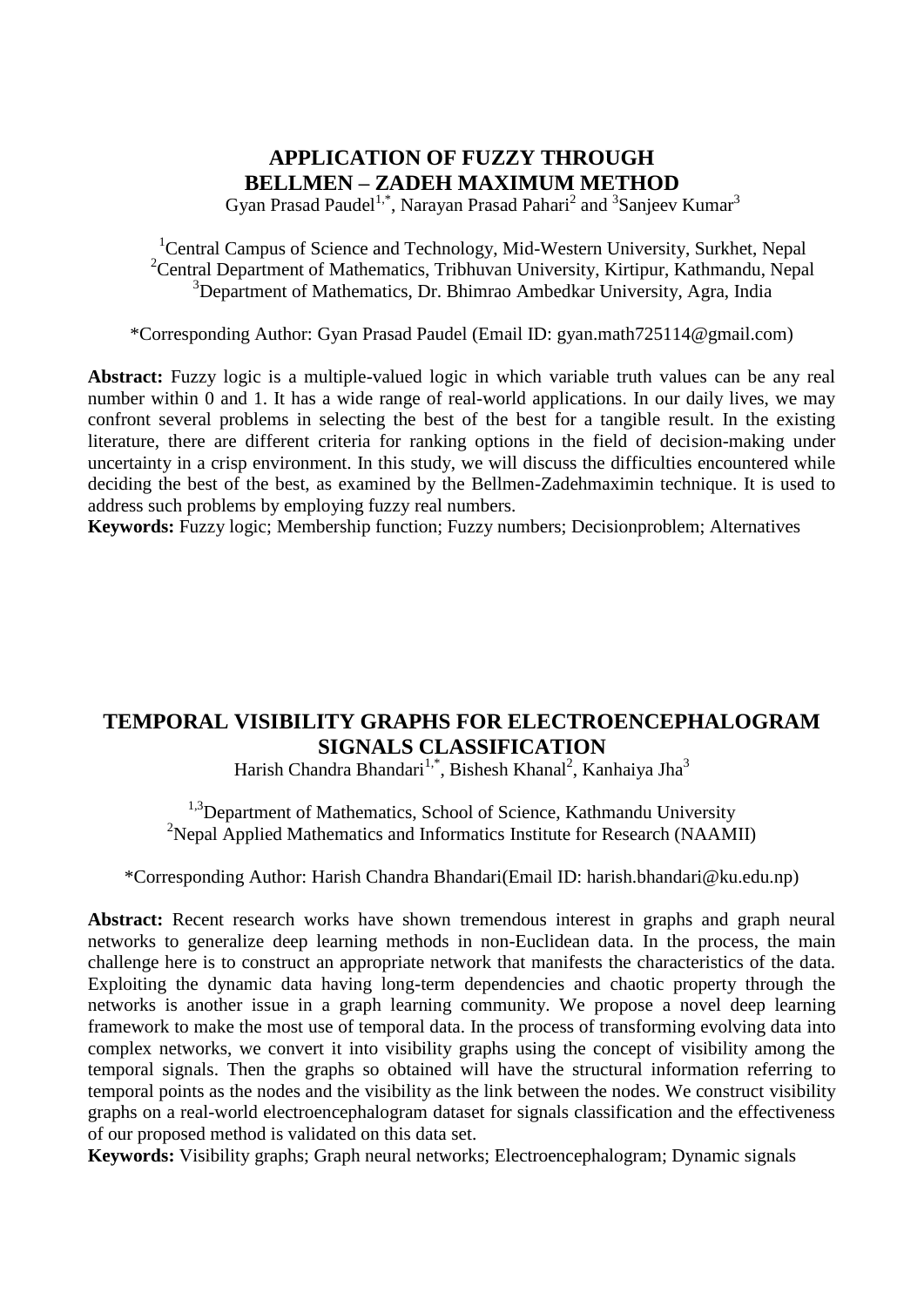## **INNOVATIVE PEDAGOGIES FOR MEANINGFUL MATHEMATICS LEARNING: SHARING OUR LIVED EXPERIENCES**

Indra Mani Shrestha\* , Bal Chandra Luitel, Binod Prasad Pant, Niroj Dahal, Netra Kumar Manadhar

Kathmandu University, School of Education, Nepal

\*Corresponding Author: Indra Mani Shrestha (Email ID: indramani@kusoed.edu.np)

**Abstract:** In the context of Nepali Mathematics Education, Mathematics is considered a very difficult subject to teach and learn. Many teachers and students think that Mathematics is a subject for scoring good marks/grades in the examinations. However, based on our lived experiences in Mathematics Education, we have realized that Mathematics is neither a difficult subject nor only for scoring good marks/grades. Instead, Mathematics is life itself. In this context, we raise a pertinent issue, "How do various innovative pedagogies challenge disciplined-based pedagogy to enhance meaningful learning of Mathematics?" We use collaborative auto-ethnography as a research methodology to explore our innovative pedagogical practices from our memory lanes and draw meanings as research outcomes from different STEAM education lenses. This paper, therefore, discusses how disciplined-based pedagogy can be challenged and reformed by various innovative pedagogies for meaningful mathematics learning based on our lived experiences.

**Keywords:** Discipline-based pedagogy; Innovative pedagogies; Lived experiences; STEAM education; Collaborative auto-ethnography

# **EXPLORING THE MEANINGS OF A LIMIT OF A FUNCTION CONSTRUCTED BY UNDERGRADUATE STUDENTS**

Harsh Bahadur Chand<sup>1,2,\*</sup>, Bal Chandra Luitel<sup>2</sup>, Binod Prasad Pant<sup>2</sup>

<sup>1</sup>Department of Education, University Central Campus, Far Western University, Nepal <sup>2</sup>Kathmandu University School of Education, Department of STEAM Education, Nepal

\*Corresponding Author: Harsh Bahadur Chand (Email ID: harsh\_mpsteam21@kusoed.edu.np)

**Abstract:** The limit of a function is one of the very important concepts in Real Analysis (RA) because it provides a basis for other concepts such as continuity, derivative, and integral of a function. Therefore, the performance of students in RA may largely depend on the students' understanding of a limit of a function. It is found that there is a poor performance of many students in RA in Nepal and beyond. Therefore, knowing how students understand the concept of a limit of a function might be the first step toward improving performance in RA. In this scenario, this study was conducted to explore the meanings of a limit of a function that Undergraduate Students' have constructed. The social constructivism of Paul Ernest was taken as a theoretical framework for the study. Task-based interviews with eight students studying Mathematics Education at B. Ed. program were conducted to generate qualitative data under an interpretive paradigm. Subjective knowledge of students and the way of interpreting the concept of a limit of a function were kept at the center. Interview transcripts were coded, categories were formed, and then eight themes were generated. The themes are, Weak in connecting networks of representations of RA concepts; Lack of linguistic knowledge; Insufficient knowledge of logical rules and their application; Dominance of symbolic representation; Construction of unacceptable meanings; Understanding of concepts in a procedural way; Approach of rote memorization; and Error in reading symbols. The findings of this study might help to teach concepts of RA in a meaningful way.

**Keywords**: Limit of a function; Social constructivism; Representation; Meaning construction; Understanding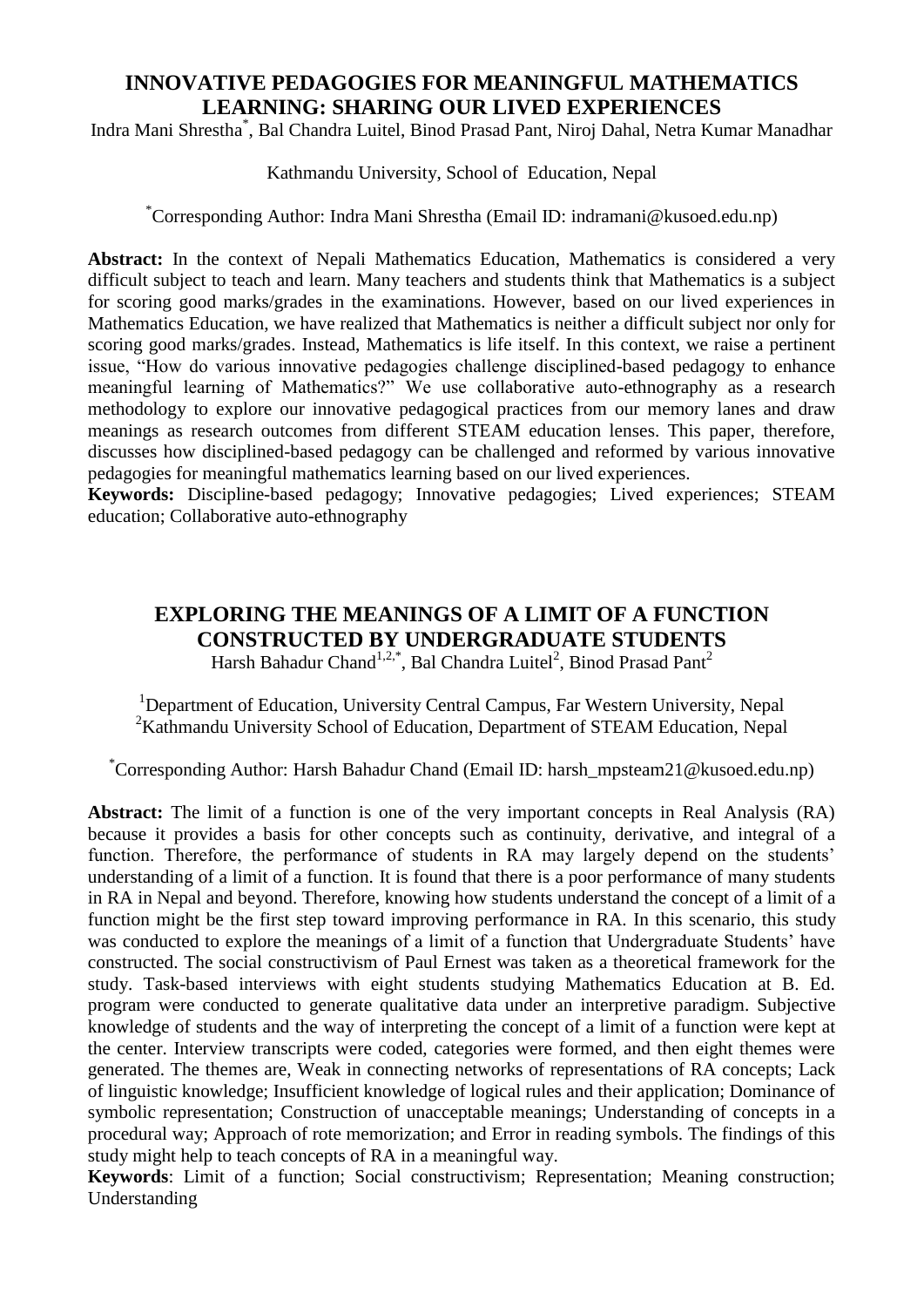## **FRACTIONAL-ORDER DERIVATIVE MODEL OF DENGUE DISEASE TRANSMISSION DYNAMICS IN NEPAL**

Hem Raj Pandey<sup>1\*</sup>, Ganga Ram Phaijoo<sup>2</sup> and Dil Bahadur Gurung<sup>3</sup>

<sup>1</sup>School of Engineering, Faculty of Science and Technology, Pokhara University, Pokhara, Nepal <sup>1,2,3</sup>Department of Mathematics, School of Science, Kathmandu University, Dhulikhel, Nepal

\*Corresponding Author: Hem Raj Pandey (Email ID: hpandey@pu.edu.np)

**Abstract:** Here, we study the dengue disease epidemic model by using fractional-order derivatives. The least-squares method is used for estimation of the parameters for the dengue infections recorded in the year 2019, the largest-ever outbreak occurred in Nepal. The reproduction number is obtained using the next-generation matrix method. Two equilibrium points: disease-free and endemic points are obtained and their stability is studied. Simulation is carried out to reveal the mathematical results graphically. Furthermore, the real data is well fitted with the model for a memory level  $\alpha = 0.93$ .

**Keywords:** Dengue fractional-order model; Basic reproduction number; Stability analysis; Parameter estimation; Numerical results

## **A STUDY ON DYADIC OPERATORS**

Jayadev Nath

Siddhanath Science Campus, Mahendranagar, Kanchanpur

Corresponding Author: Jayadev Nath (Email ID: nathjayadev@gmail.com)

**Abstract:** Dyadic techniques have been proved to be very useful tools in Harmonic analysis so it has become a very active area in the era of research in Mathematics in recent years. Dyadic operators such as Multi-linear paraproducts, Multi-linear Haar multipliers have vital importance in Harmonic analysis because dyadic techniques are proved to be useful in the study of singular operators such as Calderon-Zygmund operators. T. P. Hytonen proved the famous  $A_2$  theorem by representing a linear Calderon-Zygmund operator as an average of dyadic operators. We present the importance of the dyadic operator and brief notes on the dyadic interval, dyadic grid, BMO space, and singular integral operator.

**Keywords:** Dyadic interval; Dyadic grid; Singular integral operator; CalderonZygmund operator; BMO space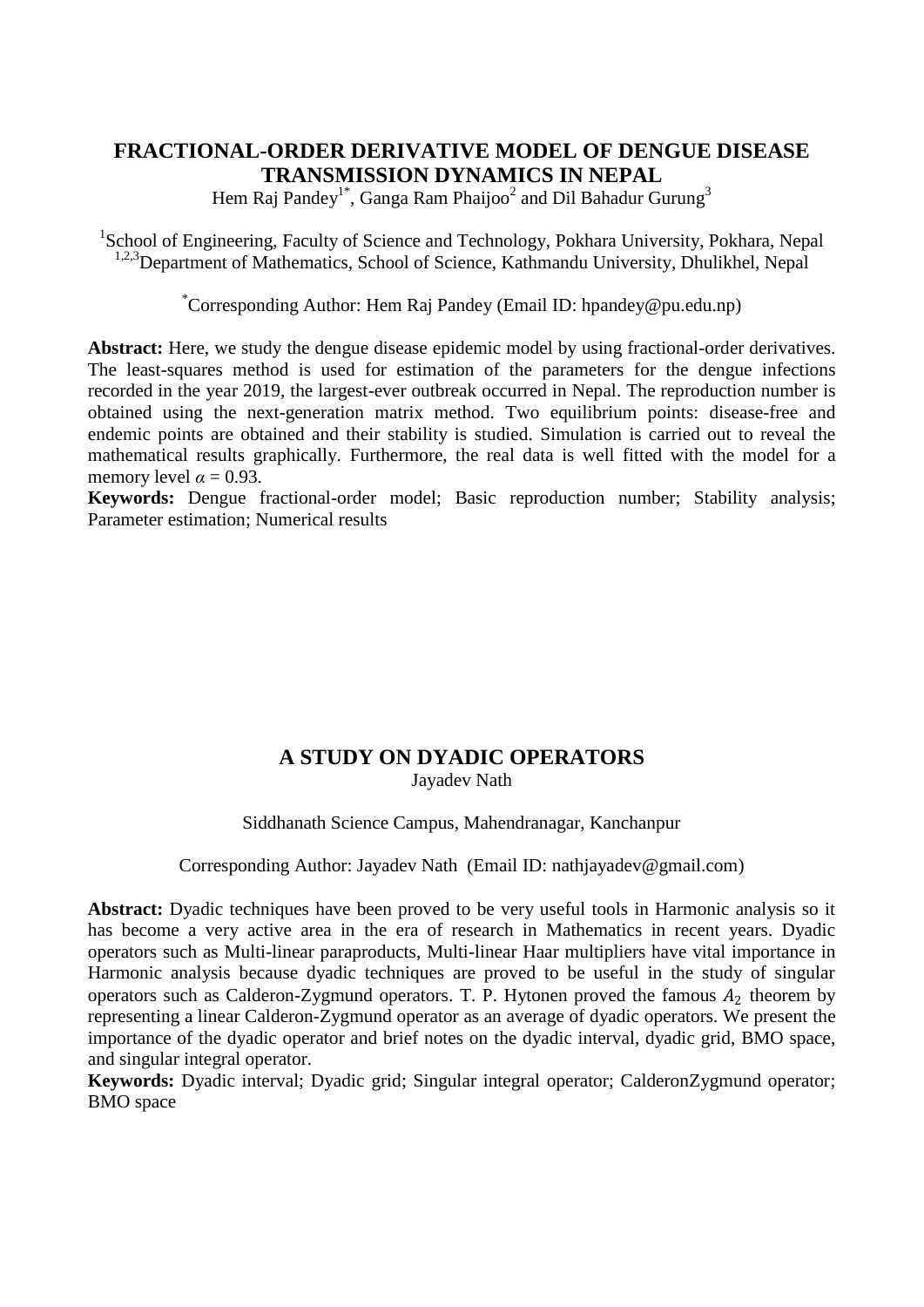# **NEW VARIANTS OF NEWTON'S METHODS FOR SOLVING NONLINEAR EQUATIONS**

Jivandhar Jnawali\* , Buddhi Prasad Sapkota

Tribhuvan University, Ratna Rajyalaxmi Campus, Kathmandu, Nepal

\*Corresponding Author: Jivandhar Jnawali (Email ID: jivandhar.jnawali@rrlc.tu.edu.np)

**Abstract:** In this work, two Newton type iterative methods have been developed to find the real root of univariate nonlinear equations. One of these is obtained by simple modification of double Newton's method and the next is obtained by the modification of midpoint Newton's method. For the modification, McDougall and Wortherspoon iterative scheme is used. The study shows that both convergence order and efficiency index of modified double Newton's method is higher than the existing one but in both methods, the same number of functions and derivatives are evaluated per iteration. The convergence order of modified midpoint Newton's method is 5.25 and in this method, two more functions are needed to evaluate per iteration compared to midpoint Newton's method with convergence order 3. Finally, some numerical examples are demonstrated to compare the performance of newly introduced methods with existing methods.

**Keywords**: Newton's method; Nonlinear equations; Order of convergence; Efficiency index

## **DATA AUGMENTATION WITH MOBIUS TRANSFORMATION** Jnaneshwar Chalise

Central Department of Mathematics, Tribhuvan University

Corresponding Author: Jnaneshwar Chalise (Email ID: math.gyanu@gmail.com)

**Abstract:** Data augmentation has led to substantial improvements in the performance and generalization of deep models, and remains a highly adaptable method to evolving model architectures and varying amounts of data—in particular, extremely scarce amounts of available training data. Mobius transformations are bijective conformal maps that generalize image translation to operate over complex inversion in pixel space. As a result, Mobius transformations can operate on the sample level and preserve data labels.

**Keywords:** Network; Data augmentation; Mobius transformation; Pixel space; Conformal maps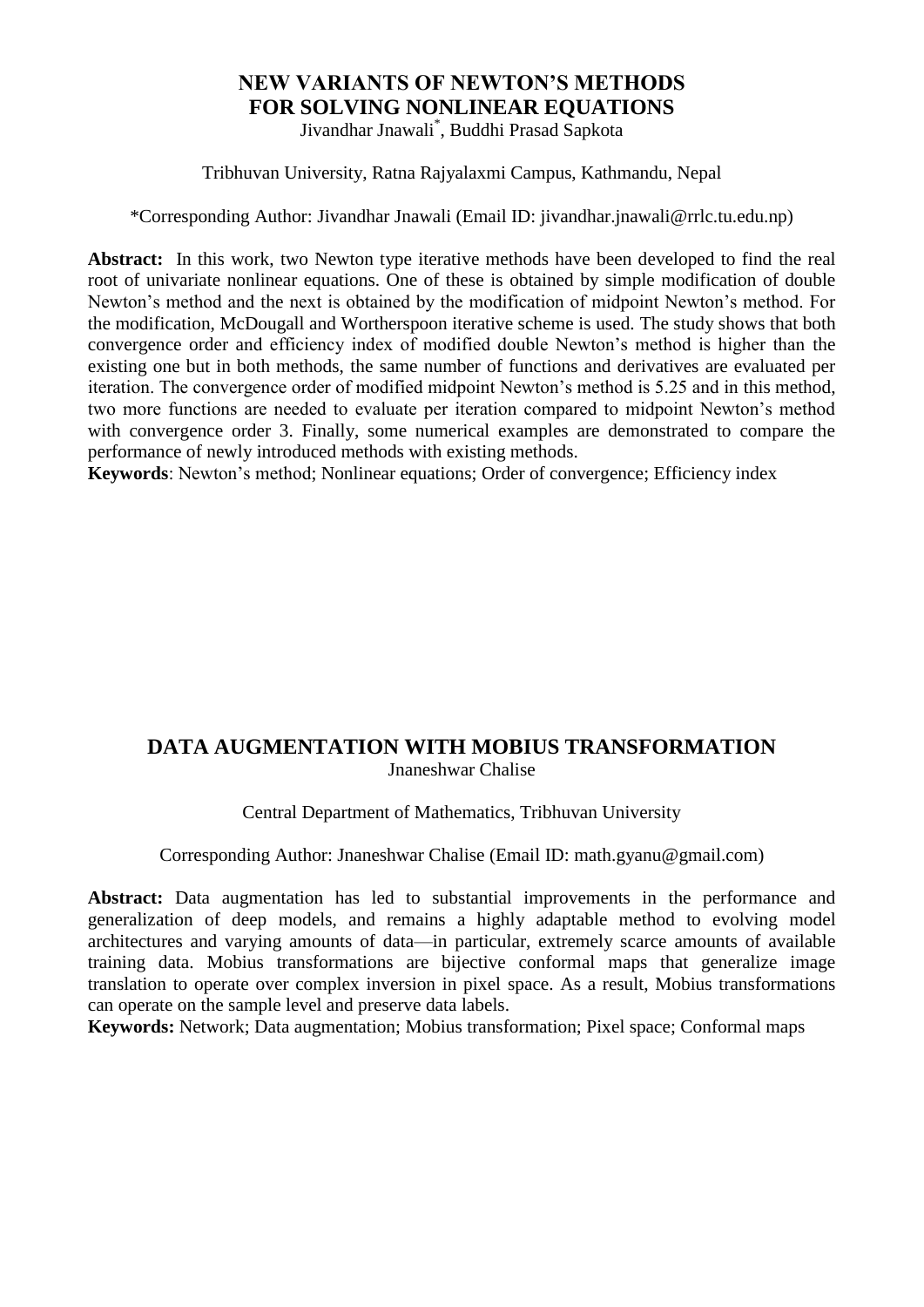## **AXISYMMETRICBIOHEAT TRANSFER MODEL FOR CLOTHING SYSTEM FOR SWEATING AND METABOLIC EFFECTDURING PHYSICAL EXERCISE**

Kabita Luitel<sup>1,\*</sup>, Dil Bahadur Gurung<sup>2</sup>, Harihar Khanal<sup>2</sup>, Kedar Nath Uprety<sup>3</sup>

<sup>1</sup>Department of Mathematics, Bhaktapur Multiple Campus, Nepal  $2$ Department of Mathematics, Kathmandu University, Dhulikhel, Nepal <sup>2</sup>Department of Mathematics, Embry-Riddle Aeronautical University, Florida, USA <sup>3</sup>Central Department of Mathematics, Tribhuvan University, Kirtipur, Nepal

\*Corresponding Author: Kabita Luitel (Email ID: kabi123luitel@gmail.com)

**Abstract:** Physical exercise is one of the processes of keeping the human body healthy, fit, and fine. Sweating due to physical exercise, on one hand, helps to lose heat from the skin. Clothing, on the other hand, prevents the body from losing more heat from the skin and protects from adverse climatic conditions. So, we develop a 2*D* asymmetrical bio-heat transfer model incorporating timedependent metabolism with sweating and clothing effect at the boundary. Crank-Nicolson Scheme has been used to solve the model and we observe the metabolic, sweating, and clothing effects on the human body during physical exercise. Results show that the increased exercise time increases the metabolism as well as body core temperature. The temperature in the radial direction near the skin surface slowly decreases due to sweat evaporation at the skin surface. These parameters together with clothing at the boundary control the human thermoregulatory system.

**Keywords:** Asymmetrical bio-heat transfer model; Crank-Nicolson Scheme; Sweating and clothing effect; Human thermoregulatory system

#### **SET THEORETIC OPERATIONS ON FUZZY SETS**

Kamalesh Kumar Lal Karn

#### Patan Multiple Campus, Lalitpur

Corresponding Author: Kamalesh Kumar Lal Karn (Email ID:kkamalesh349@gmail.com)

**Abstract:** The notions of containment and equality play a central role in the case of fuzzy sets. In this paper, we deal with these notions regarding union, intersection, complement, and difference of fuzzy sets. These operations are also called standard operations on fuzzy sets. This paper serves the purpose of divulging the difference in approach regarding the concept of theoretic operations in the classical (or traditional) set and fuzzy set.

**Keywords:** Classical set; Fuzzy set; Standard operations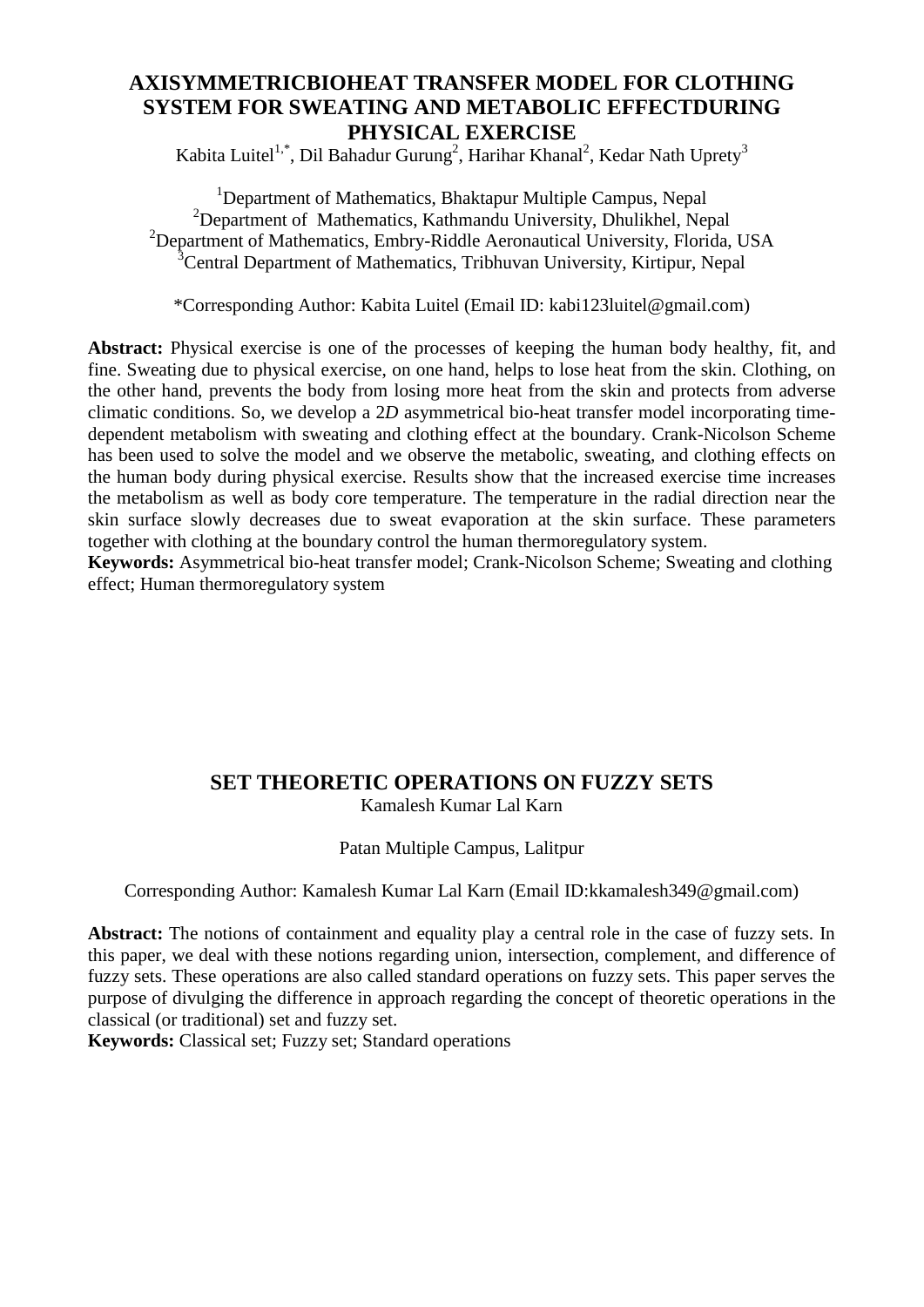#### **FIXED POINT THEORY AND COMPATIBLE MAPPING OF TYPE (***K***)** K.B. Manandhar

Department of Mathematics, School of Science, Kathmandu University, Dhulikhel, Nepal

Corresponding Author: KB Manandhar (Email ID: kb.manandhar@ku.edu.np)

**Abstract:** Fixed point theory is an important part of non-linear functional analysis since 1960. Nowadays, fixed point theory is one of the most dynamic research areas, with lots of applications in various fields. In 1986, G. Jungck introduced the notion of compatible mappings and many authors introduce different types of compatible mappings. In 2014, Jhaet. al. introduced the new notion of compatible mappings of type (*K*) in metric space and extended it to fuzzy metric space with some common fixed point theorems using compatible mappings of type (*K*).The purpose of this paper is to study the fixed point theory and compatible mappings of type (*K*) in metric space and fuzzy metric space.

**Keywords:** Fixed point: Compatible mappings: Fuzzy metric space: Compatible mappings of type (*K*)

### **DATA DRIVEN MODELS FOR THE RISK OF COVID-19 INFECTION AND HOSPITALIZATION: CASE STUDIES ON DELTA AND OMICRON SURGES IN NEPAL**

Khagendra Adhikari<sup>1,\*</sup>, Anjana Pokharel<sup>2</sup>, Ramesh Gautam<sup>3</sup>, Kedar Nath Uprety<sup>4</sup>, Naveen K. Vaidya<sup>5</sup>

<sup>1</sup>Amrit Campus, Tribhuvan University, Kathmandu, Nepal Padma Kanya Multiple Campus, Tribhuvan University, Kathmandu, Nepal Ratna Rajya Laxmi Campus, Tribhuvan University, Kathmandu, Nepal Central Department of Mathematics, Tribhuvan University, Kathmandu, Nepal San Diego State University, San Diego, CA, USA

\*Corresponding Author: Khagendra Adhikari (Email ID: khadhikari51@gmail.com)

**Abstract:** The COVID-19 pandemic continues worldwide with multiple waves due to the emergence of new strains of the Corona Virus. Nepal has already faced three waves of COVID-19 with dominating wild-type, Delta, and Omicron variants of SARS-CoV-2. Notably, the transmission and hospitalization during different waves are found to be quite different, indicating the need for the real-time estimation of the risk of transmission and hospitalization for the proper policy design and health care management. We will present a novel modeling approach for estimating the risk of transmission and the risk of hospitalization during a pandemic. We use our model to compare these risks during the second wave (Delta variant) and the third wave (Omicron variant) in Nepal. We will also discuss the risk-based analysis on the effectiveness of control measures to minimize transmission and hospitalization.

**Keywords:** COVID-19; SARS-CoV-2 variants; Risk of transmission; Risk of hospitalization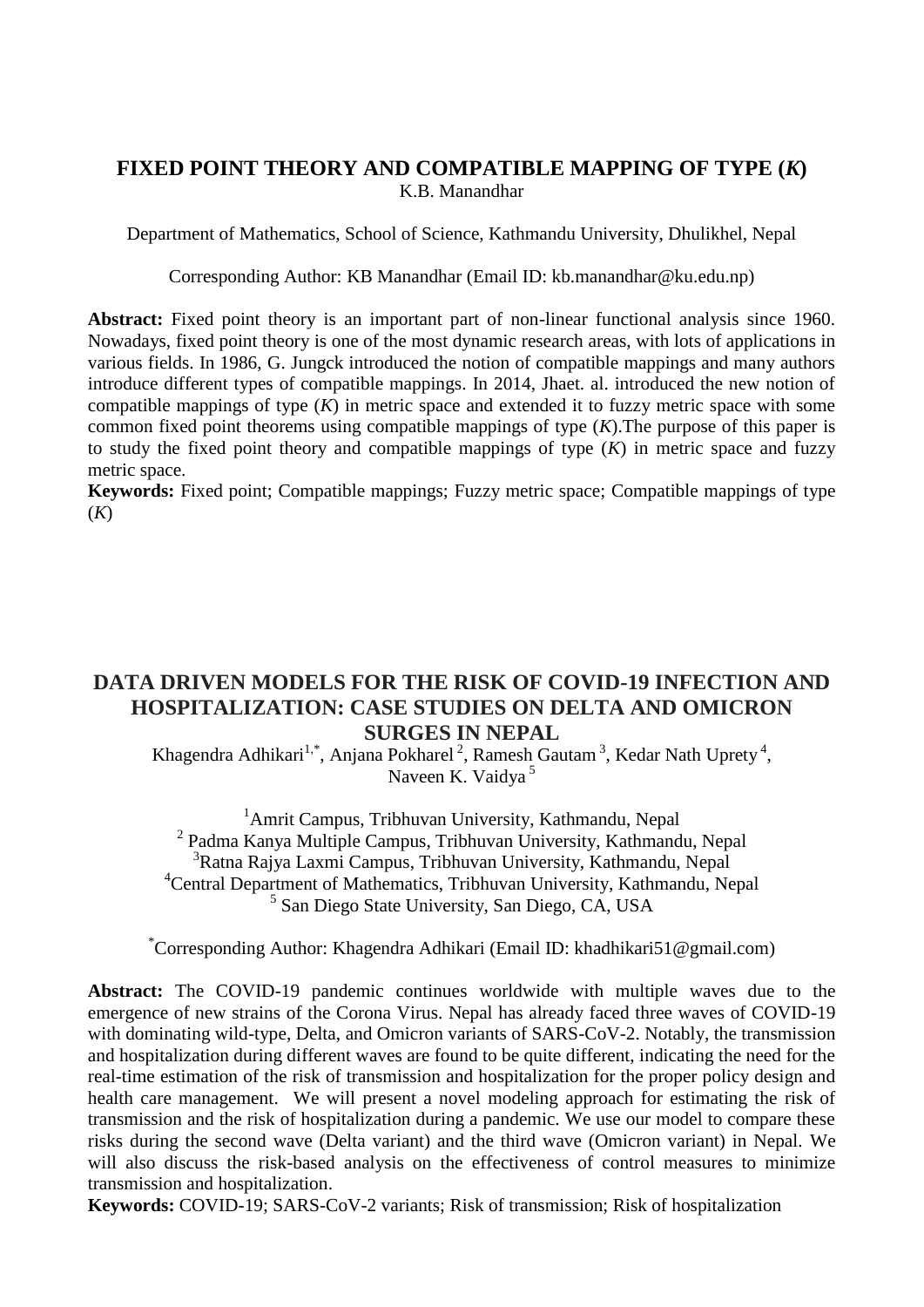#### **GRADE 12 STUDENTS' ANXIETY TOWARDS MATHEMATICS** K. P. Ghimire

National School of Sciences, NIST

Corresponding Author: KP Ghimire (Email ID: kp\_ghimire@hotmail.com)

**Abstract:** Nepal, like other science and the technology-dominated world, is surviving in a very fastchanging political and socio-economic environment and is rapidly moving towards information and knowledge society that require a soundly based mathematics education. The best way to cope with this is to equip the young generation with appropriate knowledge and skills in mathematics. Keeping this view in mind, this research study has been undertaken to investigate the grade twelve science students' anxiety towards mathematics.

**Keywords: S**tudents; Anxiety; Mathematics

## **A STUDY ON ORTHOMODULAR LATTICES FOR COMPACT TOPOLOGICAL SPACES**

R. N. Pandit<sup>1,\*</sup>, G. Adhikari<sup>2</sup>, M. K. Raut<sup>3</sup>

<sup>1</sup>Secondary Teacher Orchid Public SecondarySchool Biratnagar, Nepal <sup>2</sup> Secondary Teacher, Singhadevi Secondary School Damak, Nepal <sup>3</sup>Department of Mathematics, P. G. Campus, Biratnagar, Nepal

\*Corresponding Author: Manoj Kumar Raut (Email ID: rautmanojkumar2023@gmail)

**Abstract:** Here, we have studied orthomodular lattices (OMLs). The properties of OMLs on compact topological spaces with some theorems, examples, and lemmas are explained to make the topic clearer. OMLs on compact topological spaces bear completeness, atomic, and meet continuity properties. It is found that for the finite real Hilbert spaces *H*, the atomic complete orthomodular Lattices *L* is an order Topological OMLs with discrete and also noncompact order property. **Keywords:** OML; Compact totally disconnected semi lattices; Boolean rings;Principle Ideals; **Hypercompactness**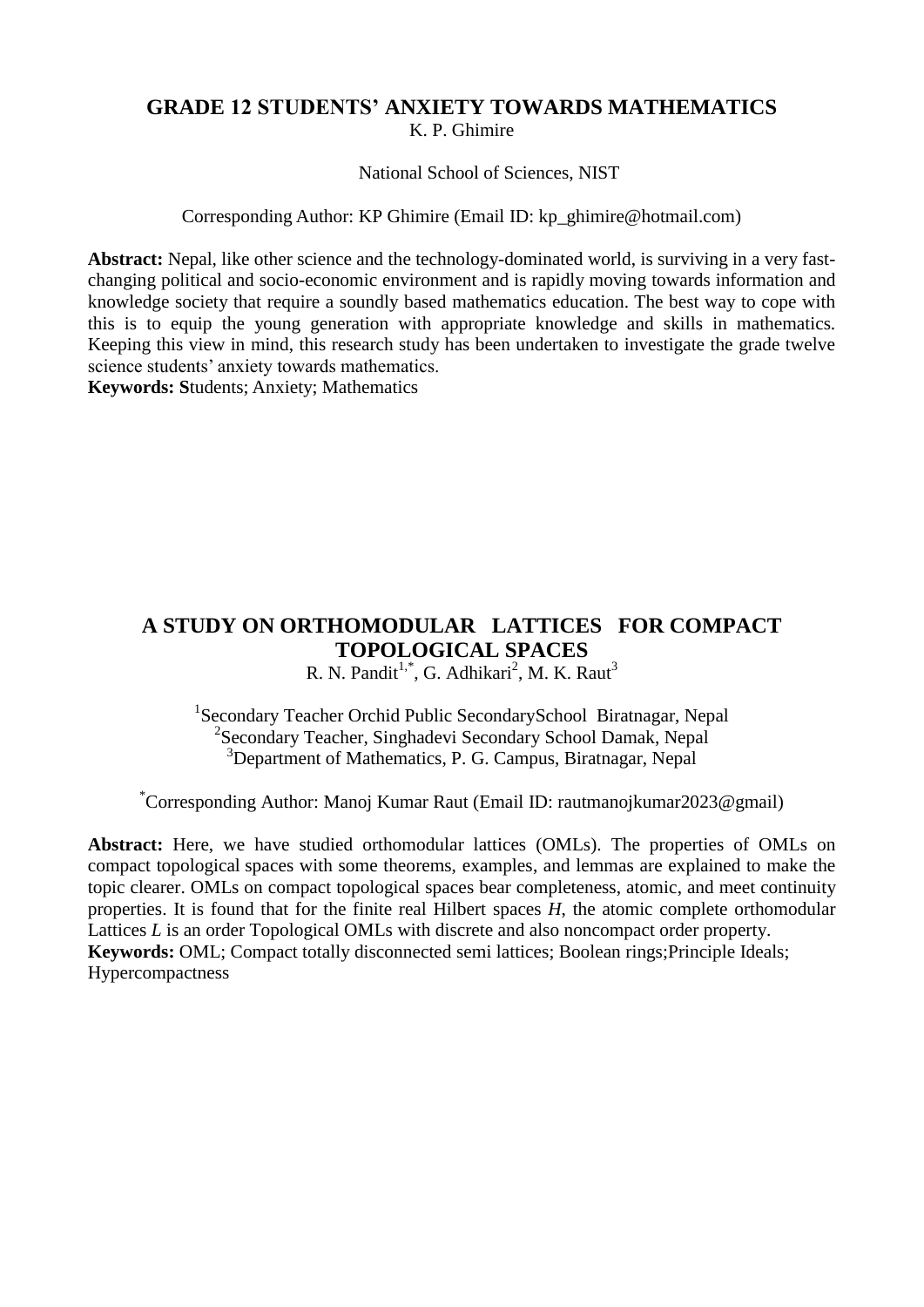## **BOUNDED ORBIT SET OF HOLOMORPHIC SEMIGROUPS**

Nirmal Gurung

Central Department of Mathematics, Tribhuvan University

Corresponding Author: Nirmal Gurung (Email ID: gurungnirmal476@gmail.com)

**Abstract:** In classical holomorphic dynamics, we study the dynamics of cyclic holomorphic semigroups generated by a single holomorphic function. One way of partitioning the complex plane is into the Fatou set where the behavior of dynamics is stable and the Julia set where the behavior of dynamics is unstable. Another way is into the escaping set, bounded orbit set, and neither bounded nor escaping set by seeing the behavior of orbit under the function. Later many mathematicians studied the dynamics of noncyclic holomorphic semigroups generated by more than one holomorphic functions and developed many results related to Fatou, Julia, and escaping set of holomorphic semigroups. Here, I particularly discuss the bounded orbit set of general (cyclic and noncyclic) holomorphic semigroups.

**Keywords:** Semigroup; Holomorphic function; Holomorphic semigroup; Bounded orbit set

## **STEAM SKILLS IN MATHEMATICS: EXAMPLES FROM THE CLASSROOMS**

Niroj Dahal<sup>l,\*</sup>, Bal Chandra Luitel, and Binod Prasad Pant

Kathmandu University School of Education, Department of STEAM Education, Lalitpur, Nepal

\*Corresponding Author: Niroj Dahal (Email ID: niroj@kusoed.edu.np)

**Abstract:** STEAM education is a pedagogical approach that is interdisciplinary and multidisciplinary. These pedagogical approaches have now shifted away from the disciplinary format and toward an integrated approach. As demonstrated in the first author's STEAM experiments, this presentation will discuss some of the STEAM skills that can be applied in everyday life in mathematics. Despite their opposition to the skills and concepts, some educators continue to be critical of a popular discourse that suggests that classroom instruction in the twentyfirst century is less likely to connect to daily life. When exploring STEAM concepts, various approaches can be used to encourage students' imagination and participation in a variety of activities that take place both inside and outside the mathematics classroom. To maximize opportunities, every learner must understand STEAM skills and concepts. The presentation will also highlight and share the critical STEAM skills to teach in schools and universities, such as problemsolving, communication, creativity, and collaboration. During this section of the presentation, critical thinking will also be discussed. Because of the skills discussed, learners will be able to make action-oriented decisions and work through challenges throughout their lives.

**Keywords:** STEAM; Pedagogical; Skills; Interdisciplinary; Multidisciplinary; Action-oriented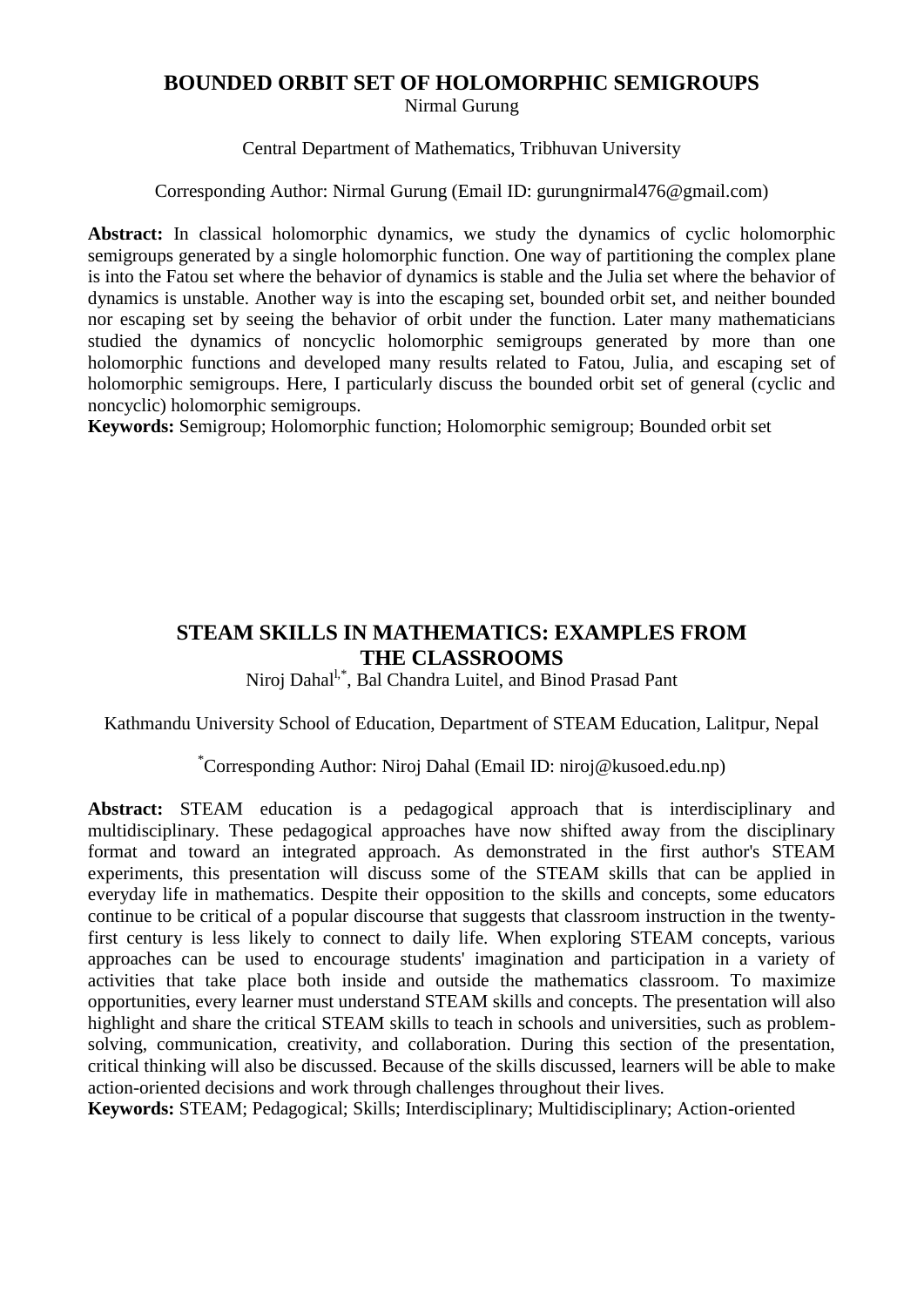# **MODELLING HUB LOCATION PROBLEMS IN PUBLIC TRANSPORTATION**

Nowraj Tiwari

Central Department of Mathematics, Tribhuwan University, Nepal

Corresponding Author: Nowraj Tiwari (Email ID: nowtnraj9@gmail.com)

**Abstract:** Due to globalization, crowded transportation networks, increase in the origin-destination services in terms of passengers and commodities, concern for environmental pollution, and safety and security reasons, optimizing public transportation problems is becoming quite challenging. The objective is to minimize the overall public transportation cost between the origin(source) node and destination(sink) node by using the hub location problem model, formulating and finding the direction of the solution effectively. Hubs are the facilities that collect flow from a set of sources and distribute it to the required destination. Hub location problems (HLPs), aiming to minimize the total cost, are dealt with to determine and allocate major facility nodes as hub nodes. A model of HLP in public transportation networks is formulated here, depending on some existing formulations. To derive such a model, some of the basic assumptions of HLP are relaxed, which are usually satisfied in hub location problems but are not useful for public transportation networks. The main model is formulated by a flow conservation law based on network design formulations, in which the constraint that all flow has to be routed through some hub nodes. Some existing solution approaches for the model are also presented.

**Keywords:** Hub; Spoke; Location; Public transportation; Model

#### *KdV* **TYPE EQUATIONS AND VANISHING VISCOSITY**

Pawan Shrestha<sup>1,\*</sup>, Durga Jang KC<sup>2</sup>, Ramjee Sharma<sup>3</sup>

<sup>1,2</sup>Central Department of Mathematics, Tribhuvan University, Kathmandu, Nepal <sup>3</sup>University of North Georgia, USA

\*Corresponding Author: Pawan Shrestha (Email ID: pawanshrestha2040@gmail.com)

**Abstract:** In this presentation, we mainly discuss the KdV type equation. The general KdV equation is given by  $u_t + au_x + 2bu_x + cu_{xxx} - du_{xx} = 0$ ;  $u(x, 0) = u_0(x)$ , where a, b, c, d are parameters. We discuss various cases depending on the values of  $a, b, c$ , and  $d$ . We here present the analytical approach and different numerical tools to deal with the *KdV* type equations and some numerical simulations for the particular cases.

**Keywords:** *KdV* equation; Viscosity; Nonlinearity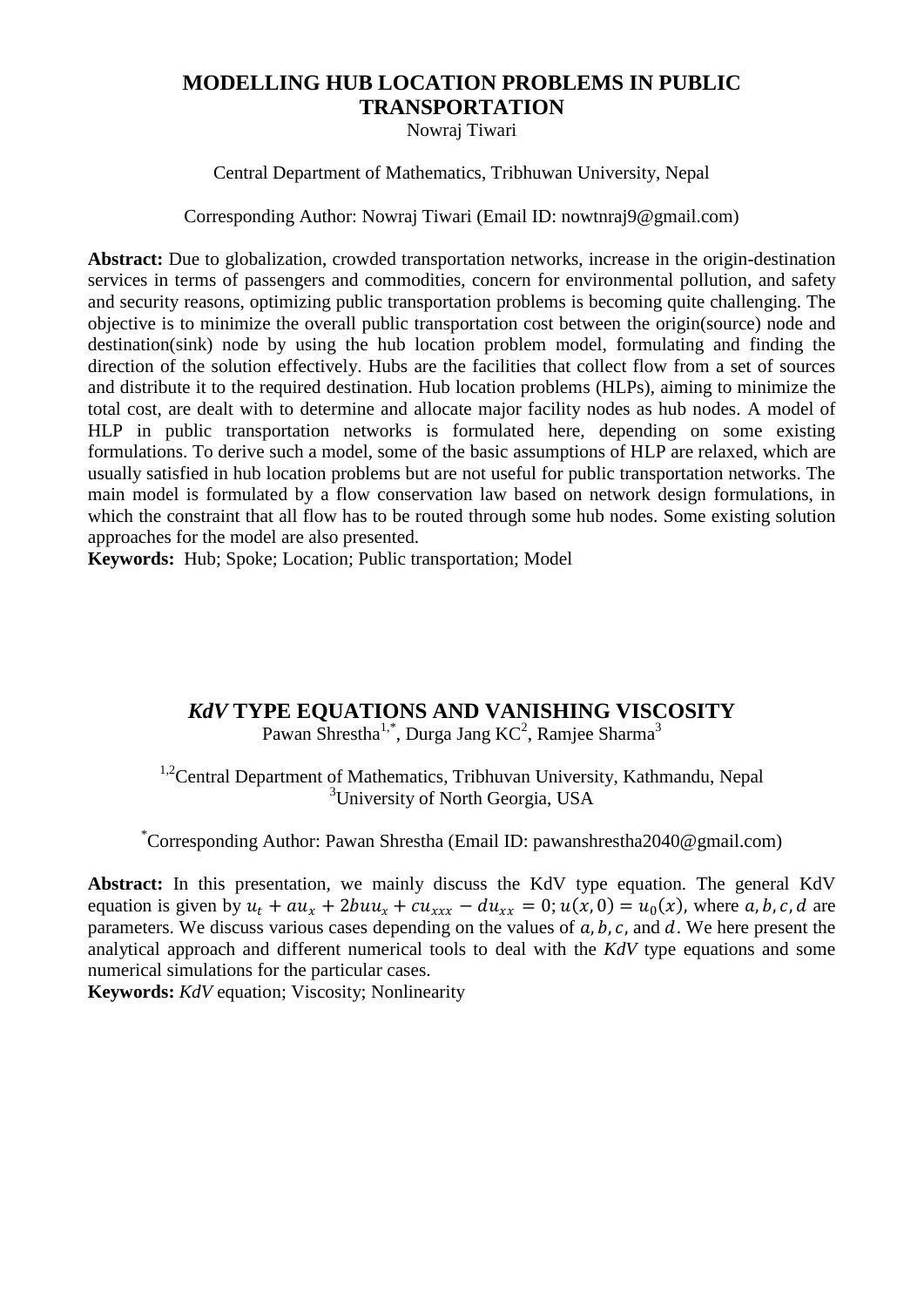## **MATHEMATICAL STUDY OF EFFECT OF TEMPERATURE ON TRANSMISSION DYNAMICS OF DENGUE DISEASE**

Prakash Bayalkoti<sup>1,\*</sup>, Ganga Ram Phaijoo<sup>2</sup>, Jeevan Kafle<sup>1</sup>

<sup>1</sup>Central Department of Mathematics, Tribhuvan University, Kathmandu, Nepal <sup>2</sup>Department of Mathematics, School of Science, Kathmandu University, Nepal

Corresponding Author: Prakash Bayalkoti (Email ID: prakash.bkt123@gmail.com)

**Abstract:** Dengue is an infectious disease that is found in tropical and subtropical regions of the world. It is a vector-borne disease that is transmitted by the infected female *Aedes* mosquitoes and is caused by any one of four types of dengue viruses, DENV 1 - DENV 4. While many DENV infections produce only mild illness, DENV can cause an acute flu-like illness. Occasionally this develops into the potentially lethal complication called severe dengue. We use the SEIR model to study the transmission dynamics of dengue disease. The model consists of four compartments namely, Susceptible, Exposed, Infected, Recovered for the human population, and four compartments namely Immature, Susceptible, Exposed, and Infected for the mosquito population. This model describes the effect of temperature on the transmission dynamics of dengue disease. In the present work, the basic reproduction number of the model is computed using Next Generation Matrix Method. The effect of temperature on the number is studied. Furthermore, simulations are carried out to study mathematical results graphically.

**Keywords:** Dengue disease; SEIR model; Reproduction number; Sensitivity analysis

#### **ICT IN TEACHING-LEARNING MATHEMATICS** Prakriti Dhakal

#### Kathmandu University

Corresponding Author: Prakriti Dhakal (Email ID: prakritidhakal2008@gmail.com)

**Abstract:** The field of education enjoys a high level of respect in society. This era has been engulfed by the spellbinding expansion of information and communications technology (ICT) throughout the world. ICT has seized the opportunity to become an integral part of society, affecting the atmosphere of the teaching and learning process. As a result, the field of mathematics education and learning has gained a foothold in the field of technology. Creating an effective communication environment, utilizing ICT hardware and software, and expanding the teachinglearning options are just a few of the benefits that ICT has brought to areas that practice teaching and learning. The importance of information and communication technology (ICT) in the teaching and learning process has risen in recent years because it facilitates the teaching and learning process, creates a conducive learning environment, and assists learners in developing creative thinking and self-confidence. When it comes down to it, information and communication technology (ICT) has evolved into a repository of knowledge that bridges the gap between mathematics teachers and students. This work demonstrates the importance of information and communications technology (ICT) in the evolving mathematics teaching and learning community. **Keywords**: Technology; Teaching; Learning; Information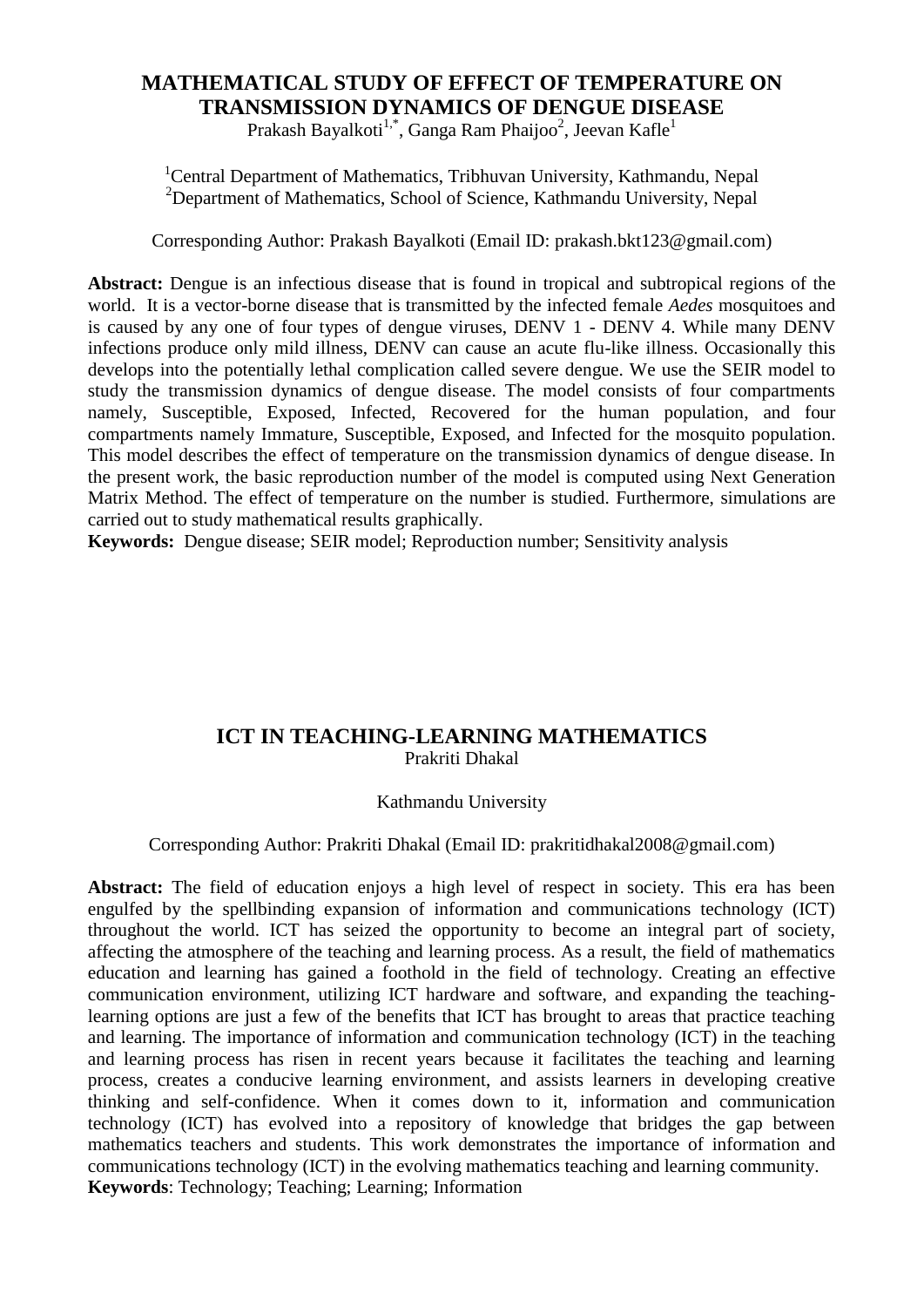# **ETHNOMATHEMATICS: GEOMETRY AND ARCHITECTURE OF THE THARU TRADITIONAL HOUSES AT CHAKHOURA MUSEUM**

Parshu Ram Chaudhary<sup>1,\*</sup>, Jaya Bishnu Pradhan<sup>2</sup>, Dinesh Panthi<sup>3</sup>

<sup>1</sup>Nepal Sanskrit University, Bijauri, Dang 2 Tribhuvan University, Mahendra Ratna Campus, Kathmandu <sup>3</sup>Nepal Sanskrit University, Balmiki Campus, Kathmandu

\*Corresponding Author: Parshu Ram Chaudhary (Email ID: parsuc31958@gmail.com)

**Abstract:** Tharu is one of the indigenous communities having their distinctive culture and practices. They have their own mathematical ideas and concepts practiced to perform everyday activities. The study of mathematical ideas and knowledge practiced in a particular group of people is known as ethnomathematics. However, it is generally ignored by the formal curriculum. This study is intended to uncover the mathematical concepts embedded in the construction of traditional Tharu houses at the Chakhoura museum. For this purpose, this research is carried out with the observation and documentation analysis method for data collection. The re-sketching of the image of the traditional houses obtained in the field is carried out to facilitate the art, structures, and designs of construction systems of the traditional houses. Most of the local knowledge developed by Tharu communities regarding the architecture of traditional houses is usually based on intuition, estimation, observation, and practice handed down from generation to generation closely related to their local culture. Therefore, emic ethnomodeling is used to explore the mathematical ideas embedded in the architecture of traditional houses. The result showed that the architecture of the Tharu traditional houses demonstrates sophisticated geometrical objects, namely, angle, line, parallel line, triangle, rectangle, square, pentagon, circle, cylinder, beam, and so on. The result also showed that the geometrical ideas contained in the Tharu traditional houses include a triangular prism, rectangular parallelepiped, cut and cut cone, pyramid, and the concept of symmetry and reflection. Thus, the result of this study exhibits the diversity and sophistication of mathematical practice in traditional houses made by Tharu communities that have a strong foundation in popular scientific understanding, such as geometric shapes in arts, crafts, architecture, and design. **Keywords:** Ethnomathematics; Architecture; Culture; Geometry; Indigenous knowledge

# **OPTIMAL METHODS FOR SOLVING NONLINEAR EQUATIONS AND THEIR BASINS OF ATTRACTION**

Prem Bahadur Chand

National Academy of Science and Technology (NAST), Dhangadhi, Nepal

Corresponding Author: Prem Bahadur Chand (Email ID: premchand13@gmail.com)

**Abstract:** In this work, using the idea of weight functions on the third-order Potra–Pták method, we present an optimal fourth-order method and a family of optimal eighth-order methods. These methods are tested on some numerical examples, and the results are compared with some known methods of the corresponding order. The proposed methods are tested on some problems related to engineering and science. Furthermore, applying these methods to quadratic and cubic polynomials, their stability is analyzed by means of their basins of attraction.

**Keywords:** Non-linear equations; Potra-Pták method; Complex dynamics; Engineering examples; Basin of attraction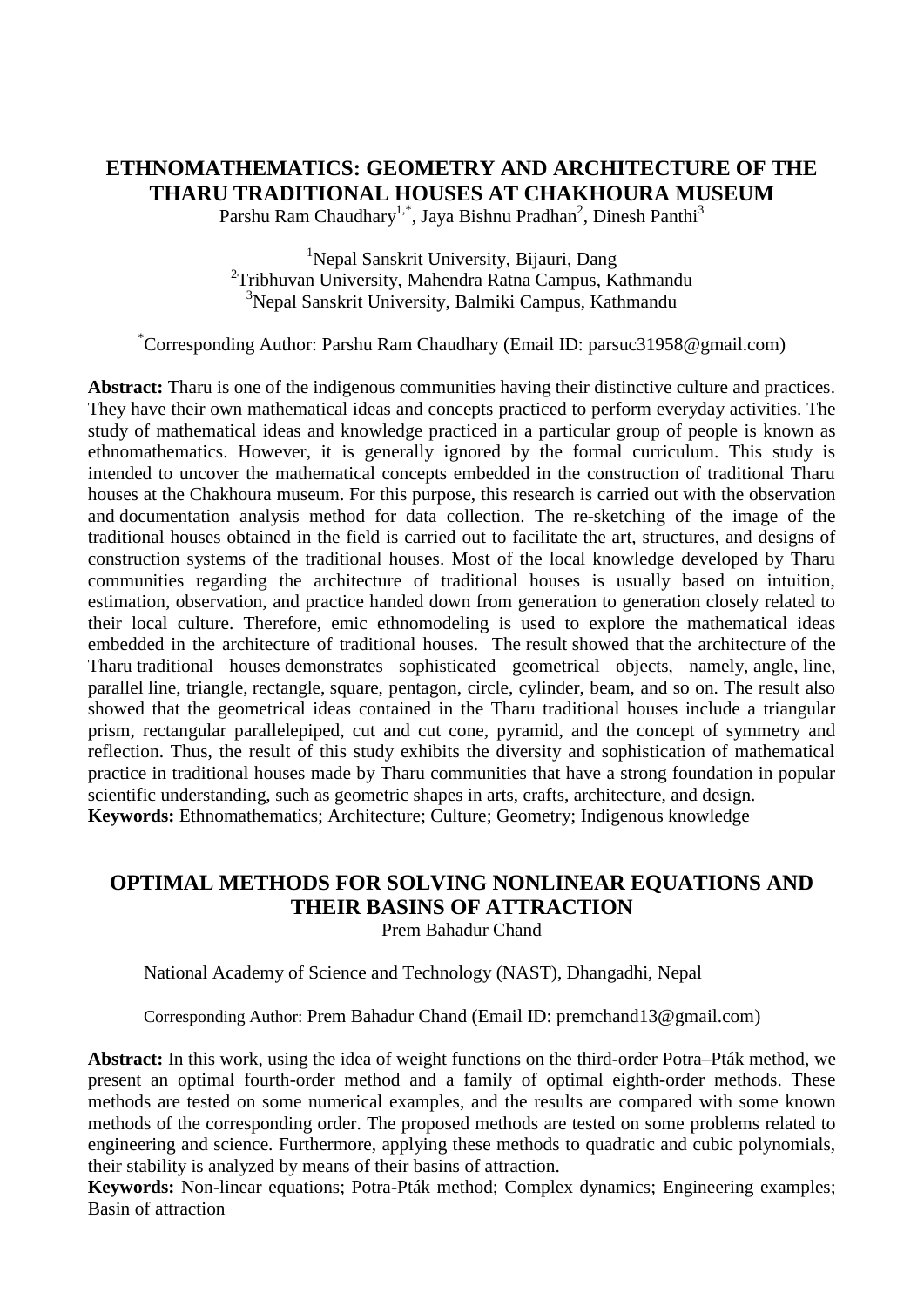## **FEM MODEL FOR VERTICALLY ATMOSPHERIC POLLUTANT DISTRIBUTION WITH DRY DEPOSITION AND GRAVITATIONAL SETTLING VELOCITY EFFECTS**

Prem Gurung

School of Engineering, Faculty of Science and Technology, Pokhara University, Nepal

Corresponding Author: Prem Gurung (Email ID: premgrng@gmail.com)

**Abstract:** The purpose of this work is to develop one-dimensional unsteady state model for atmospheric pollutants distribution in the vertical direction in the troposphere emitted from a point source, the point source is assumed to be on the lower boundary of the troposphere. The chemical reaction and diffusivity of pollutants are assumed to vary with vertical height. So, for the simulation purpose, the troposphere is divided into six layers. Hence the finite element method together with Crank-Nicolson method is used to simulate the model results. The model also incorporates the study of the effects of dry deposition and gravitational settling velocity in the first layer of troposphere measured to the earth's surface.

**Keywords:** Dry deposition; Gravitational settling velocity; Eddy-diffusivity; Finite element method; Crank-Nicolson Method

## **EXPECTATIONS OF UNDERGRADUATE STUDENTS FROM TEACHERS IN LEARNING MATHEMATICS: A STUDY IN MID-WEST UNIVERSITY** Prem Kumari Dhakal

#### Mid-West University, Tribhuvan University, Nepal

#### Corresponding Author: Prem Kumari Dhakal (Email ID: prema.dhakal@gmail.com)

**Abstract:** Teaching Mathematics at the university level is not an easy job due to technological development and the needs of students in the 21st century. The rate of completion of all the papers in Mathematics at the university level also seems low in the Nepali context. This might be the cause of a mismatch between the expectations of the teachers and the learners. This work aims to identify the expectations of the learners from teachers in learning Mathematics at colleges. In our qualitative survey, all the students of undergraduate Mathematics programs of Mid-west University constitute the population for the study. The undergraduate program of Mid-West University is of four years with eight semesters, although the odd or even semesters run correspondingly every six months due to the annual new admission system. Altogether five students from each semester are selected randomly as the sample of this study. A semi-structured questionnaire is a tool for gathering information. I have described the information thematically with statistical and pictorial representations as needed. On the basis of the participants' responses, it is concluded that the learners expect basic information, definitions, formula, and relations before starting a new lesson in Mathematics. Also, the learners expect motivation, support, a clear concept as well as the opportunity to practice and discuss in the classroom to learn Mathematics effectively. In my perspective, this paper will be useful to the Mathematics teachers at the university level as well as the school level to teach Mathematics on the basis of the learners' expectations.

**Keywords:** Clear concept; Expectations; Learning mathematics; Motivation and support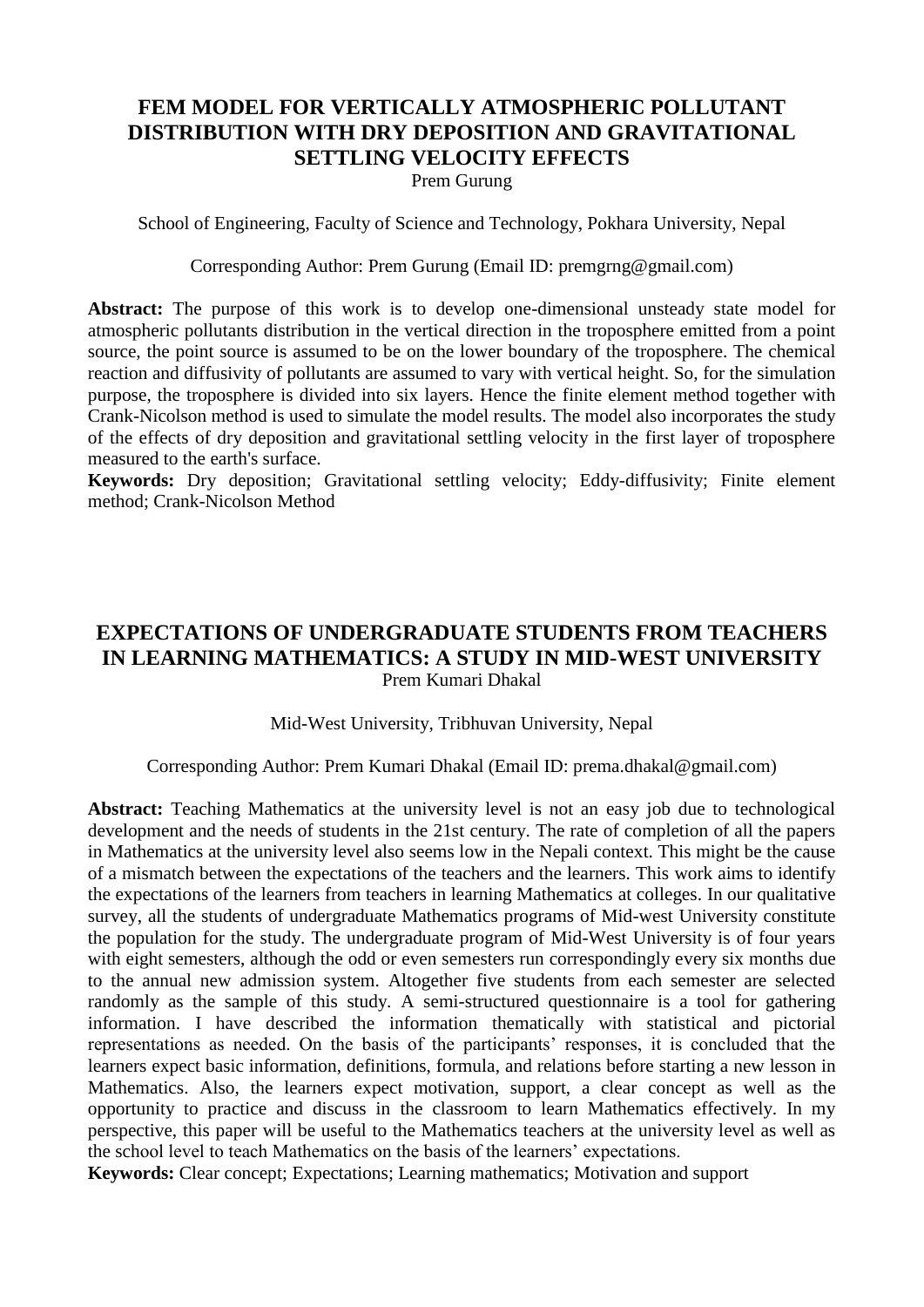## **MODELING TWO-PHASE BLOOD FLOW DYNAMICS THROUGH ARTERY ALONG WITH STENOSIS**

Pushpa Nidhi Gautam<sup>1,\*</sup>, Jeevan Kafle<sup>2</sup>, Ganga Ram Phaijoo<sup>3</sup>, Parameshwari Kattel<sup>4</sup>

<sup>1</sup>Patan Multiple Campus, Tribhuvan University, Nepal <sup>2</sup> Central Department of Mathematics, Tribhuvan University, Nepal <sup>3</sup>Department of Mathematics, School of Science, Kathmandu University, Nepal 4 Tri-Chandra Multiple Campus,Tribhuvan University, Nepal

\*Corresponding Author: Pushpa Nidhi Gautam (Email ID: gtmpushpa1@gmail.com)

**Abstract:** Blood contains plasma as a fluid and other blood cells as solid particles. Blood flow in capillaries is necessary and blocked flow puts human lives at risk. Deposition of fatty particles in the inner wall of the artery gradually reduces the lumen. The thick and hard layer is called stenosis which ultimately blocks the blood flow. This increases the importance of the study of blood flow. Major factors affecting the blood flow are wall shear stress, viscosity, percentage of hematocrit, size of the artery, *etc*. Mathematical modeling of blood flow incorporates all these factors and tries to explain the blood rheology. In past, there are several attempts to study blood flow using a two-phase model. However, the majority is with treating blood effectively as a single phase. The principal difference compared with a two-phase model to a single-phase model is the appearance of the volume fraction for each phase, as well as mechanisms for the exchange of mass and momentum between the phases at the interfaces. Here we present some existing models for blood flow with and without stenosis and curvature effects. The inclusion of the non-Newtonian stress and virtual mass effects will also be a future focus for further improvement of the existing model. **Keywords:** Blood flow models; Stenosis; Curvature effect

# **A COUPLED AND MULTISCALE MODELING OF MIXTURE MASS FLOWS**

Puskar R. Pokhrel

Department of Applied Sciences, Institute of Engineering, Tribhuvan University

Corresponding Author: Puskar R. Pokhrel (Email ID: puskar.pokhrel@pcampus.edu.np)

**Abstract:** Geophysical mass transports such as landslides, debris flows, and flash floods are some widely observed and extremely destructive natural hazards. There is a need for an appropriate description and efficient simulation of these types of flows. A set of highly non-linear and coupled partial differential equations constitutes the advanced physical-mathematical model. Pokhrel et al. (2019) developed a full-dimensional mixture mass flow model to capture the dynamics of flows. I present depth-averaged model equations for mixture mass flows, and multi-scale modeling and simulation of mixture mass flow consisting of solid particles and the interstitial viscous fluids down inclined channels. This technique combines the full-dimensional simulation in the regions where there are large gradients of the field variables, depth-averaged model equations for relatively smooth flows, and the coupling of these models and their simulations. This coupling strategy keeps most of the basic physics of the flow along with very fast and economic numerical computation. Here, I also present a newly constructed model structure for full dimensional mixture flows, and depth-averaged mixture model for channel flows, their domain-decompositions, appropriate coupling across the interfaces, respective boundary conditions at the interfaces, and boundary conditions for the velocities and pressure at the free and the basal surfaces.

**Keywords:** Mixture mass flows; Multi-scale modeling; Depth-averaged model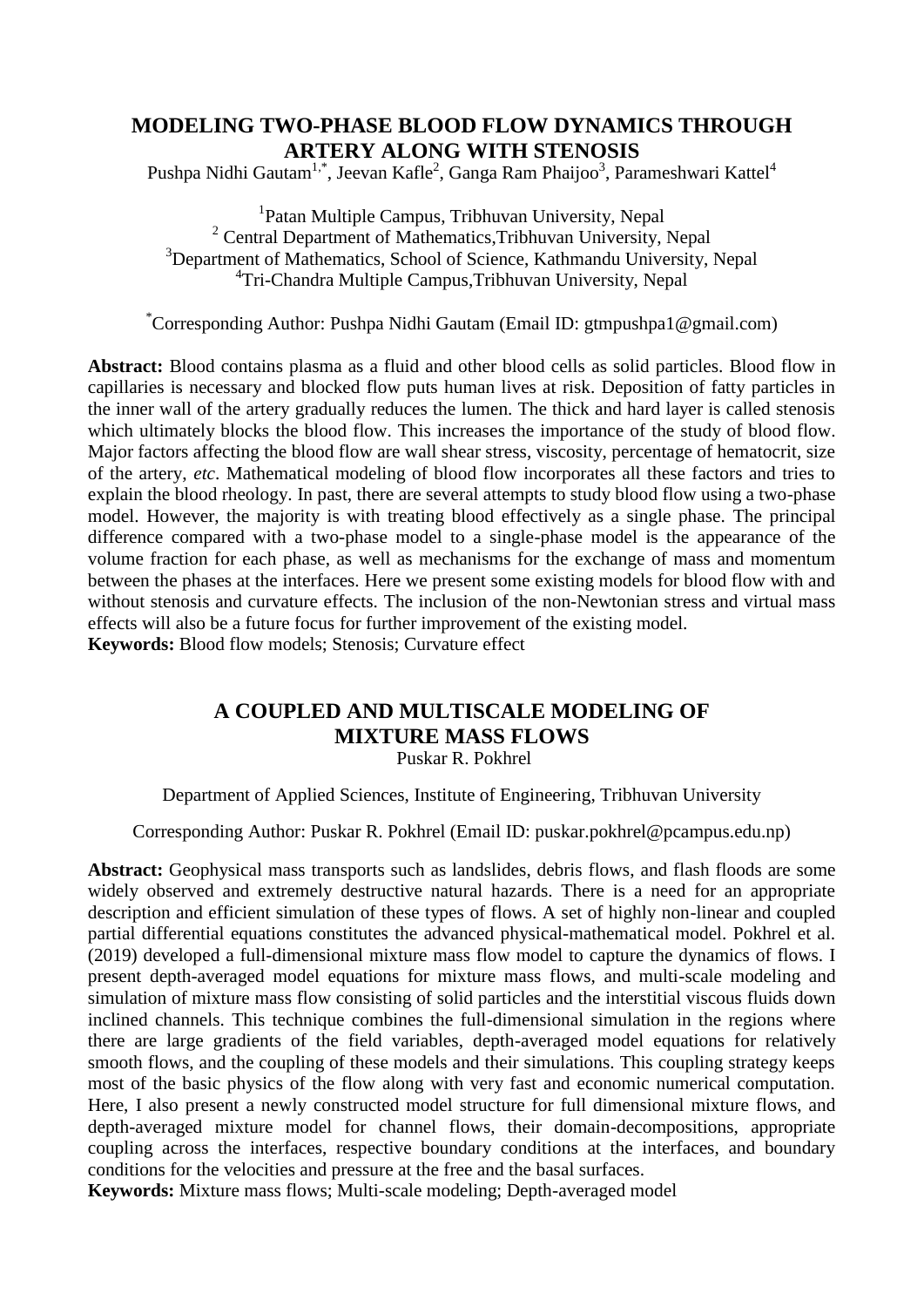## **PSEUDOCOMPLEMENTATION ON THE LATTICE OF CONVEX SUBLATTICS OF A LATTICE**

R M Hafizur Rahman

Department of mathematics, faculty of science, Begum Rokeya University, Bangladesh.

Corresponding Author: R M Hafuzur Rahman (Email ID[:salim030659@yahoo.com](mailto:salim030659@yahoo.com) )

**Abstract:** By a new partial ordering relation  $\leq$  the set of convex sublattices CS(L) of a lattice L is again a lattice. In this paper we establish some results on the pseudocomplementation of (CS(L);  $\leq$ ). We show that a lattice L with 0 is dense if and only if CS(L) is dense. Then we prove that a finite distributive lattice is a Stone lattice if and only if CS(L) is Stone. We also prove that an upper continuous lattice L is a Stone lattice if and only if CS(L) is Stone.

**Keyword:** Upper continuous lattice; Pseudo-complementation lattice; Dense lattice; Stone lattice

## **MODELING OF TRANSMISSION DYNAMICS OF COMMUNICABLE DISEASES WITH YOGA**

Raghu Bir Bhatta

#### Aishwarya Multiple Campus, Dhangadhi, Kailali, Nepal

#### Corresponding Author: Raghu Bir Bhatta (Email ID: [bhattaraghu2029@gmail.com\)](mailto:bhattaraghu2029@gmail.com)

**Abstract:** A mathematical model is developed which describes the dynamics of communicable diseases under the assumption that Yoga Pranayama produces immunity power. These immunity powers protect us from infection and re-infection and immune protection may wane over time. The population is divided into naïve Susceptible and Yoga Sadaka susceptible. A scheduled package of pranayama through yoga classes and yoga *shibir* is considered as a disease control strategy. A distinction is made between infection in naive individuals and infection in Yoga Sadhaka individuals. The immune system has been primed by Yoga Pranayama. The association between the prevalence of infection and immunity induced by Yoga Pranayama is analyzed. The model shows that the prevention of diseases depends on the parameters we have developed.

**Keywords:** Transmission dynamics; Communicable diseases; Yoga; Immunity; Pranayama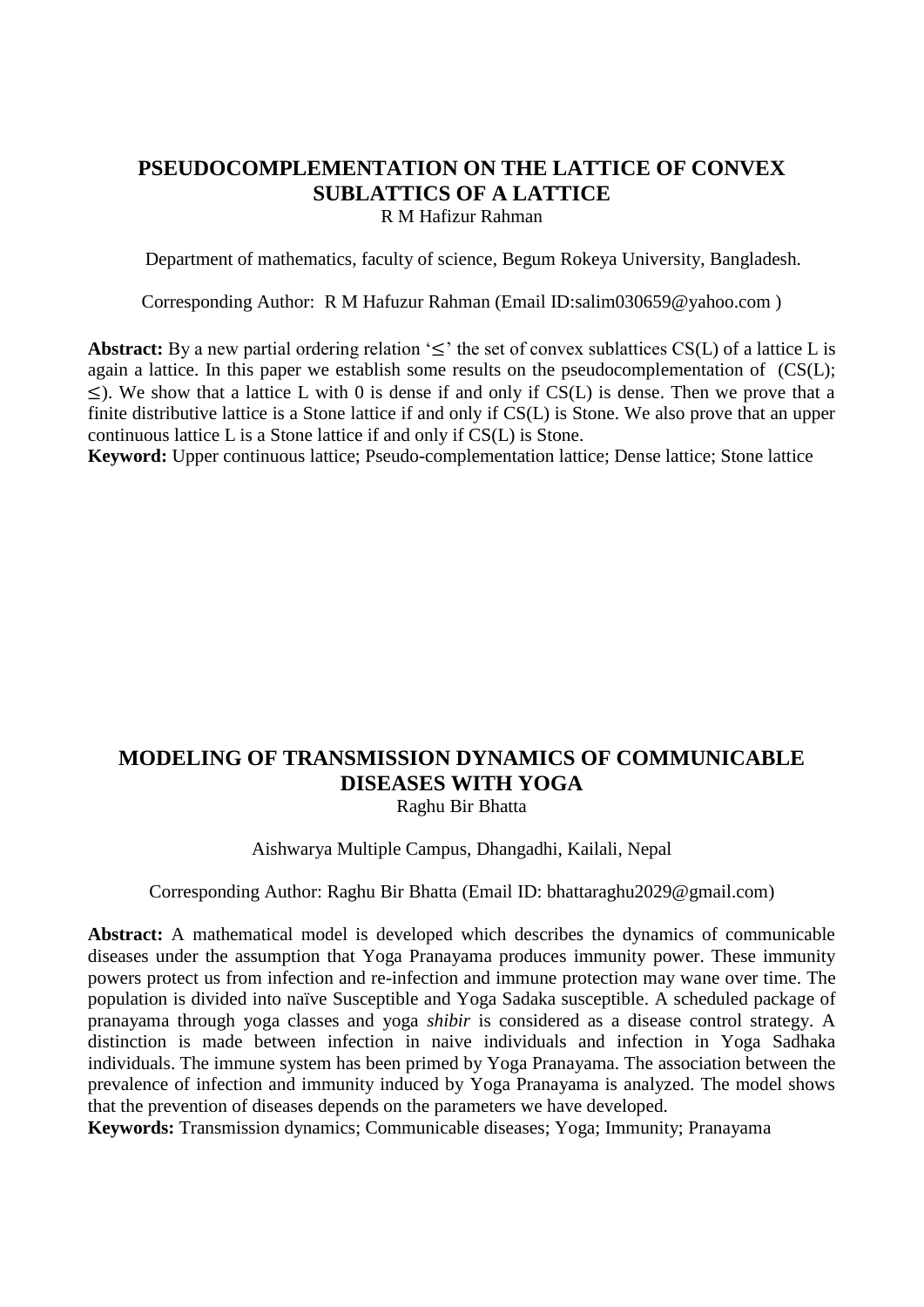#### **RECENT DEVELOPMENTS IN DISCRETE FRACTIONAL CALCULUS** Rajendra Dahal

Coastal Carolina University, Conway, South Carolina

Corresponding Author: Rajendra Dahal (Email ID: rdahal@coastal.edu)

**Abstract:** In this talk, fractional discrete calculus is introduced from its basics, its developments over the years and its applications are discussed. Some unusual results like the positive fractional derivative of a function does not always mean it is an increasing function will be discussed. **Keywords:** Discrete fractional calculus; Delta and nabla difference; Gamma function

# **A MATHEMATICAL STUDY OF THE CAR-FOLLOWING MODEL UNDER DIFFERENT TRAFFIC FACILITIES AND ROAD CONDITION**

Raj Kumar Pradhan $^{1,2,*}$ , Samir Shrestha $^2$ , Dil Bahadur Gurung $^2$ 

1,2Khwopa College, Bhaktapur, Nepal <sup>2</sup>Department of Mathematics, Kathmandu University, Dhulikhel, Nepal

\*Corresponding Author: Raj Kumar Pradhan (Email ID: rajpradhan63@gmail.com)

**Abstract:** The topic of car-following has become of increased importance in traffic engineering and safety research. The car-following models describe the interaction between adjacent vehicles in the same lane. The car-following model controls the motion of the vehicles in the network, which are being introduced as a driver safety aid in an effort to mimic driver behavior. In the car-following models, the following vehicle must continuously adjust its distance from the leading vehicle to avoid the collision in real-time. The heterogeneity of driver's sensitivity reproduces the effects on speed, acceleration, emission, and fuel consumption of each vehicle. In this work, we observe and analyze the velocity and acceleration profile of the vehicles using the modified car-following models under different traffic facilities and road conditions through the simulated results.

**Keywords:** Car-following model; Following vehicle; Leading vehicle; Driver's sensitivity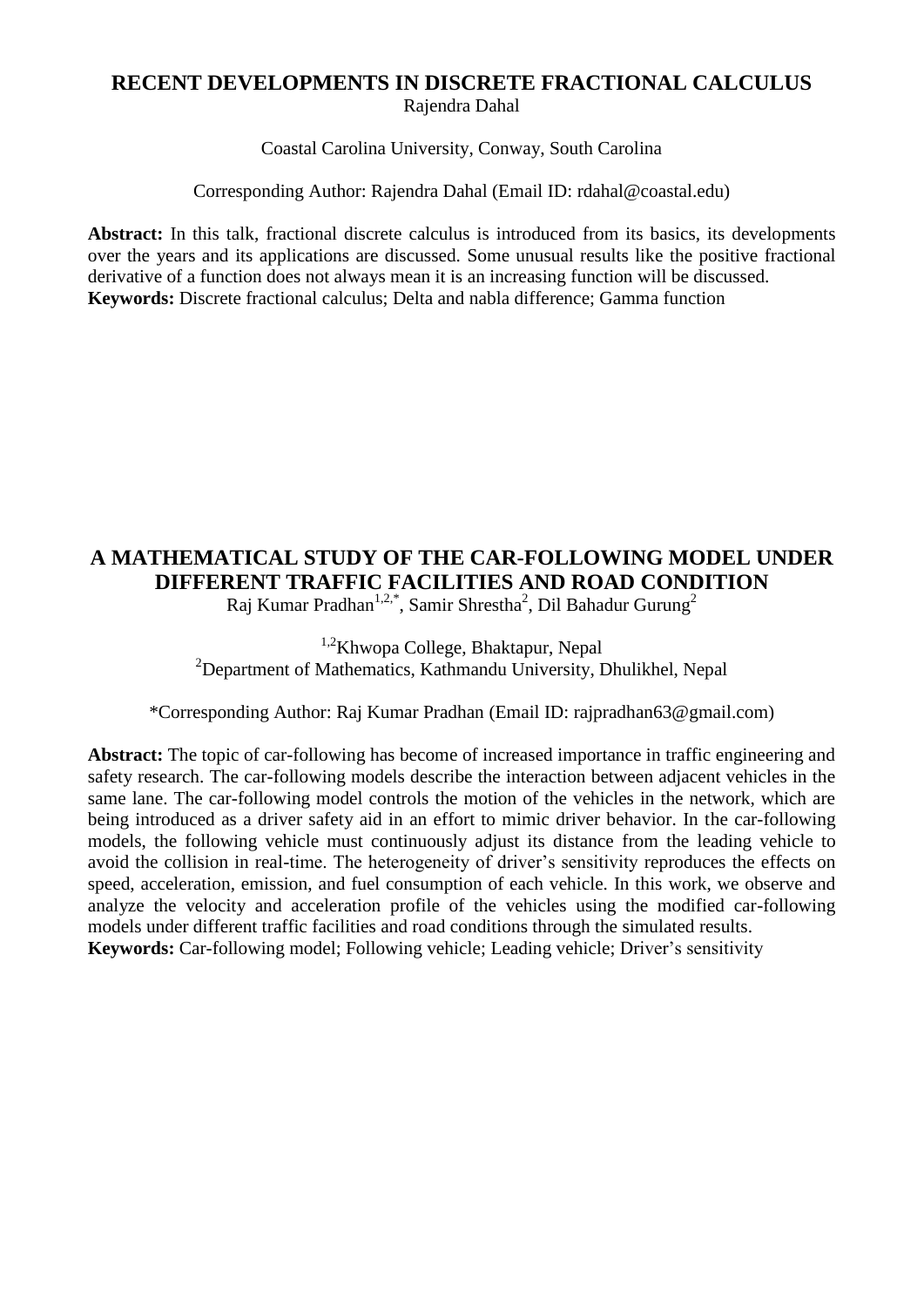## **BIFURCATION ANALYSIS OF MALARIA TRANSMISSION MODEL: ROLE OF CROSS-BORDER MOBILITY IN ITS ELIMINATION**

Ramesh Gautam<sup>1,\*</sup>, Anjana Pokharel<sup>2</sup>, Khagendra Adhikari<sup>3</sup>, Kedar Nath Uprety<sup>4</sup>, Naveen K. Vaidya<sup>5</sup>

<sup>1</sup>Ratna Rajya Laxmi Campus, Tribhuvan University, Kathmandu, Nepal <sup>2</sup> Padma Kanya Multiple Campus, Tribhuvan University, Kathmandu, Nepal <sup>3</sup>Amrit Campus, Tribhuvan University, Kathmandu, Nepal <sup>4</sup> Central Department of Mathematics, Tribhuvan University, Kathmandu, Nepal 5 San Diego State University, San Diego, CA, USA

\*Corresponding Author: Ramesh Gautam (Email ID: rgnumberth79@gmail.com)

**Abstract:** Multiple endemic equilibrium points in a model may imply the existence of backward bifurcation. In such cases, malaria persists in the population even though the basic reproduction number is less than 1, needing to formulate another new threshold, such as the transmission threshold, to assert malaria elimination. Therefore, bifurcation analysis is essential for countries like Nepal that are in the malaria elimination phase to ensure the level of control strategies is above the transmission threshold leading to the successful elimination of malaria. Our analysis shows that cross-border mobility can exhibit the phenomenon of backward bifurcation even if the diseaseinduced death rate is zero. Our result on the role of cross-border mobility further advances from the previous understanding that the disease-induced death rate is the primary driver of backward bifurcation.

**Keywords:** Endemic equilibrium point; Backward bifurcation; Forward bifurcation; Transmission threshold of malaria

# **A MATHEMATICAL MODEL FOR TRANSPORT AND GROWTH OF MICROORGANISMS IN UNSATURATED POROUS MEDIUM (SOIL)**

Ramesh Chandra Timsina<sup>1,\*</sup>, Kedar Nath Uprety<sup>2</sup>, Harihar Khanal<sup>3</sup>

<sup>1</sup>Department of Mathematics, Patan Multiple Campus Lalitpur, Nepal  $2^2$ Central Department of Mathematics, Kirtipur, Nepal <sup>3</sup>Embry-Riddle Aeronautical University, Florida, USA

\*Corresponding Author: Ramesh Chandra Timsina (Email ID: timsinaramesh72@yahoo.com)

**Abstract**: We develop a mathematical model for the transport and growth of microorganisms by natural (rain) water infiltration and flow through unsaturated porous medium soil along the vertical direction under gravity and capillarity by coupling a system of advection reaction-diffusion equation for concentration of microorganisms and their growth-limiting substrate with the Richards equation governing flow in unsaturated porous medium and solve it numerically by using different time-stepping schemes and compare their performance.

**Keywords:** Unsaturated porous medium; Transport of microorganisms; Richards equation; Substrate transport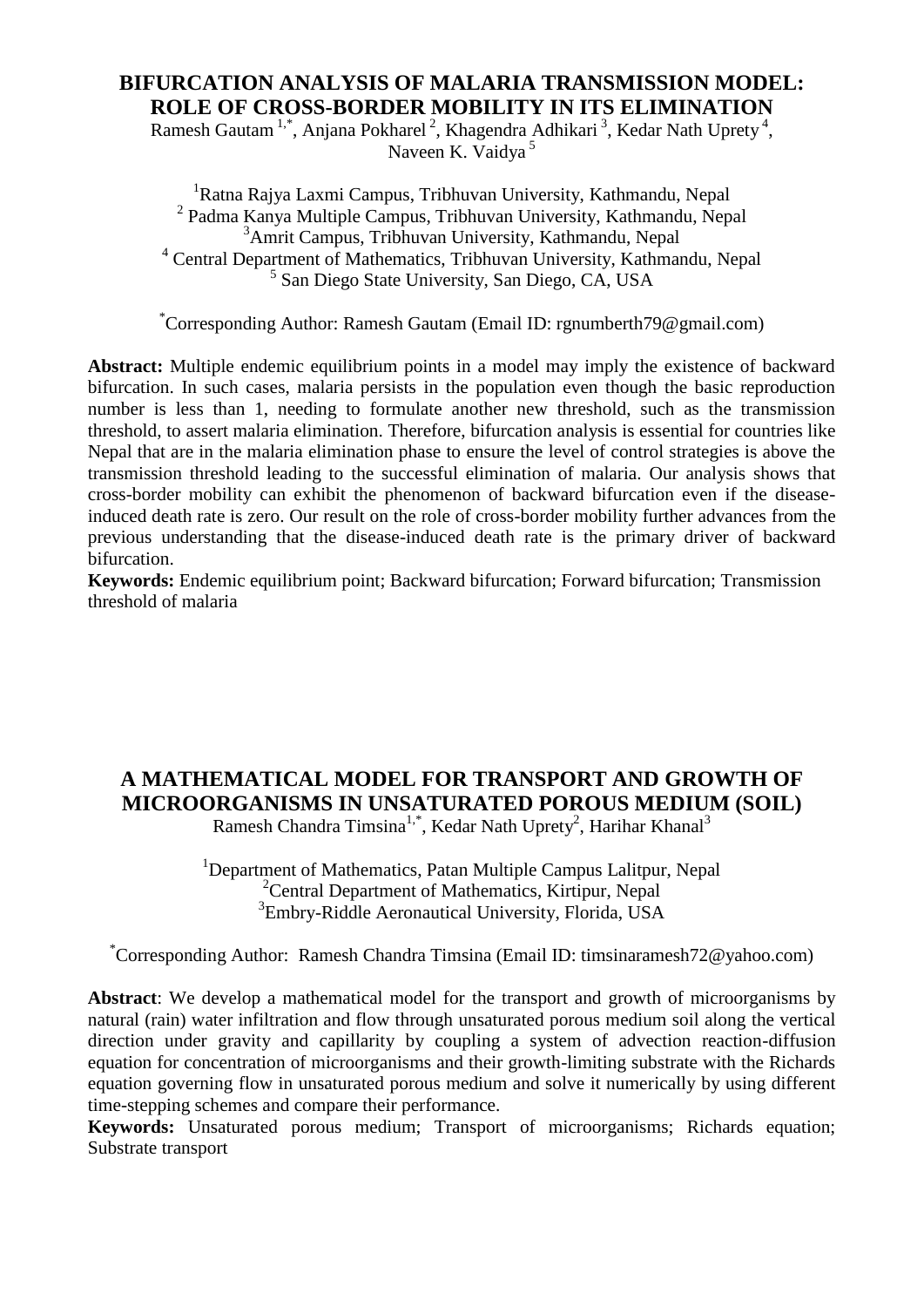## **INFLUENCE OF FRICTION ANGLES ON EARTH PRESSURES IN DRY GRANULAR FLOW DYNAMICS AND SOIL MECHANICS**

Ramuna Pandey<sup>1,\*</sup>, Bekha Ratna Dangol<sup>2</sup>, Chet Nath Tiwari<sup>3</sup>, Jeevan Kafle<sup>4</sup>, Parameshwari Kattel<sup>5</sup>

<sup>1</sup> Central Department of Mathematics, Tribhuvan University, Kirtipur, Nepal <sup>2</sup>Department of Mathematics, Patan Multiple Campus, Tribhuvan University, Nepal <sup>3</sup>Deptment of Mathematics, Tri-Chandra Multiple Campus, Tribhuvan University, Nepal

\*Correspondence to: Ramuna Pandey (Email ID: pandeyramuna557@gmail.com)

**Abstract:** Natural events like avalanches, debris, mudflows, granular flows, and landslides are also physical problems of the real world occurring regularly in mountainous regions on our globe. The Savage-Hutter model is applied to describe gravity-driven granular material in inclined channels of parabolic-like shapes. Many works have already been done in Savage-Hutter model. The earth pressure coefficient  $(K)$  determines the nature of (tendency of) deformation of the granular mass during flow or deposition. When flow velocity is increasing,  $K = K_{act}$ , and the flow is divergent, and when the velocity of flow is decreasing, then  $K = K_{pas}$  and the flow is convergent. The earth pressure is at rest if the wall is in its natural position. The mathematical relations presented here and their 2-D and 3-D plots underline that the passive and active earth coefficients strongly depend on the internal angle  $\phi$  and basal angle  $\delta$  of frictions. The mathematical relation for dry granular mass flow is extended to find these coefficients in soil mechanics. Active earth pressure drops as the internal angle of friction increases, but passive earth pressure rises.

**Keywords:** Earth pressure coefficient; Active earth pressure; Passive earth pressure; Internal friction angle; Basal friction angle

#### **NEW CONCEPTS ON FUZZY SOFT TOPOLOGICAL SPACES** Ruhul Amin<sup>1,\*</sup>, Raihanul Islam<sup>2</sup>

<sup>1</sup>Department of mathematics, faculty of science, Begum Rokeya University, Bangladesh <sup>2</sup>Department of mathematics, faculty of science, Begum Rokeya University, Bangladesh

\*Corresponding Author: Ruhul Amin (Email ID:ruhulamin@brur.ac.bd )

Abstract: In this paper, we have introduced and studied some new notions of R<sub>1</sub> separation axiom in fuzzy soft topological spaces by using quasi-coincident relation for fuzzy soft points. We have observed that all these notions satisfy good extension property. We have shown that these notions are preserved under the one-one, onto and FSP continuous mapping. Moreover, we have obtained some other properties of this new concept.

Keyword: Fuzzy soft set; Fuzzy soft topological spaces; Fuzzy soft R<sub>1</sub> separations; Initial soft topology; Final soft topology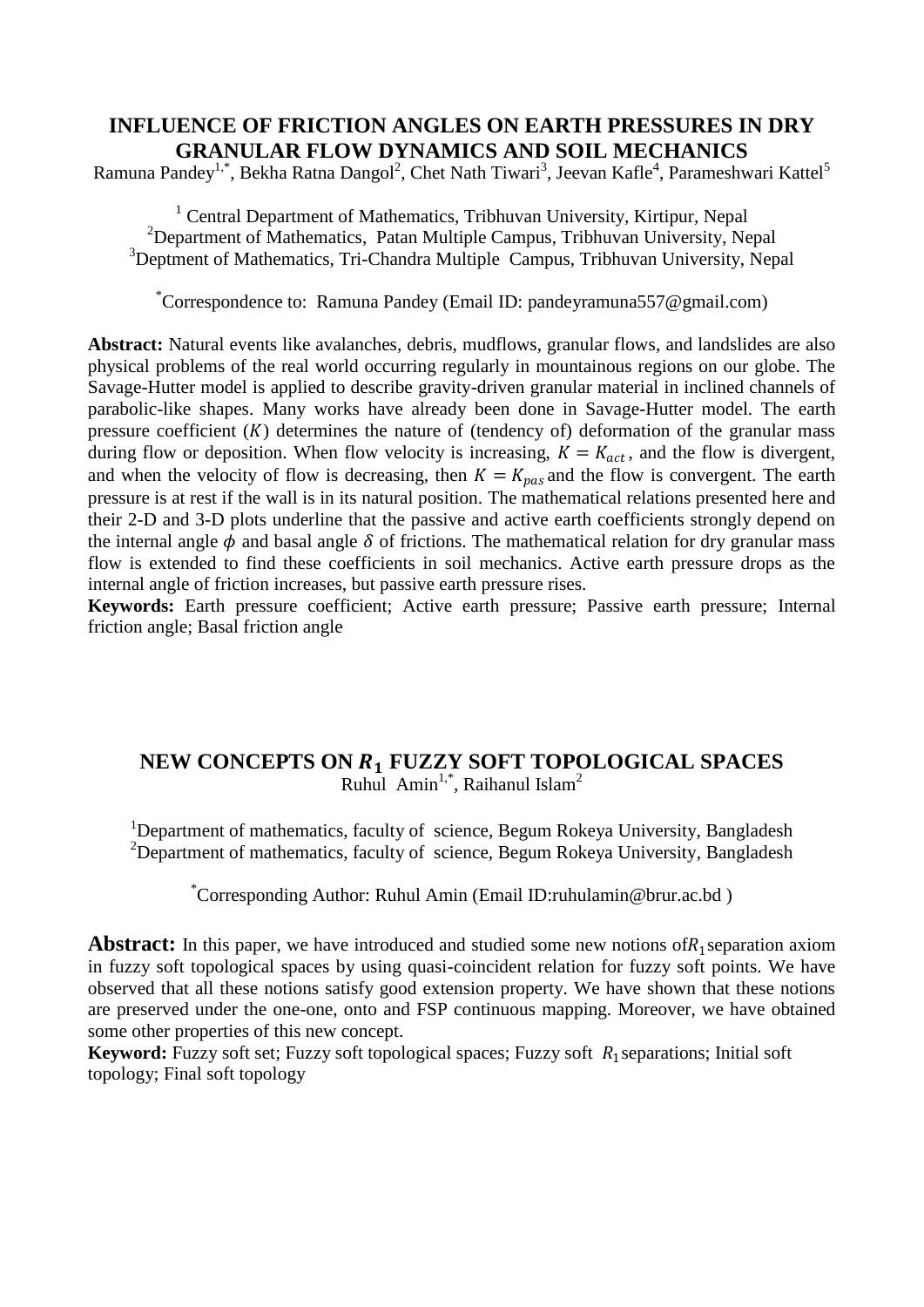#### **SEPARATION AXIOM (HAUSDORFF) ON SUPRA FUZZY BI-TOPOLOGICAL SPACE**

Saikh Shahjahan Miah\*, Nusrat Jahan Jisat, Mohammad Mokaddes Ali

Department of Mathematics, Faculty of Science, Mawlana Bhashani Science and Technology University, Bangladesh

\*Corresponding Author: Saikh Shahjahan Miah (Email ID: skhshahjahan@gmail.com)

**Abstract:** Four new definitions of Hausdorff  $(T_2)$  supra fuzzy bi-topological (pairwise) space have been defined and implications among them have been studied with appropriate counter examples. Subspace and product space of pair wise $T_2$  supra fuzzy bi-topological spaces have been discussed with proofs. Mappings between two  $T_2$  supra fuzzy bi-topological (pairwise) spaces have been shown.

**Keywords:** Suprafuzzy bi-topological space; Supra fuzzy  $T_2$  bi-topological Space; Good extension; Hereditary, Productive and projective properties

# **TWO-LAYERED BLOOD FLOW WITH MILD 2 STENOSIS**

Samundra Timilsina Tripathee<sup>1,\*</sup>, Pushpa Nidhi Gautam<sup>2</sup>, Jeevan Kafle<sup>3</sup>

<sup>1</sup>Central Departement of Mathematics, Kritipur, Nepal <sup>2</sup>Patan Campus,Lalitpur, Nepal <sup>3</sup>Central Department of mathematics, Kritipur, Nepal

\*Corresponding Author: Samundra Timilsina Tripathee (shreya2015@yahoo.com)

**Abstract:** The effect of asymmetric mild stenosis on the flow of blood as Newtonian fluid in an artery is studied with some boundary conditions. The formation of stenosis in the arterial lumen disrupts the normal flow which leads to a reduced amount of flow and causes arterial disorders. Blood has been represented by a two-layered fluid consisting core layer of suspension of all erythrocytes and a peripheral layer of plasma. Using appropriate boundary conditions, an analytical expression is constructed in order to examine the variation of velocity profile and volumetric rate for a two-layered model. The study is based on theoretical consideration and numerical evaluation. **Keyboard:** Mild stenosis; Newtonian fluid; Arterial lumen; Core layer; Volumetric rate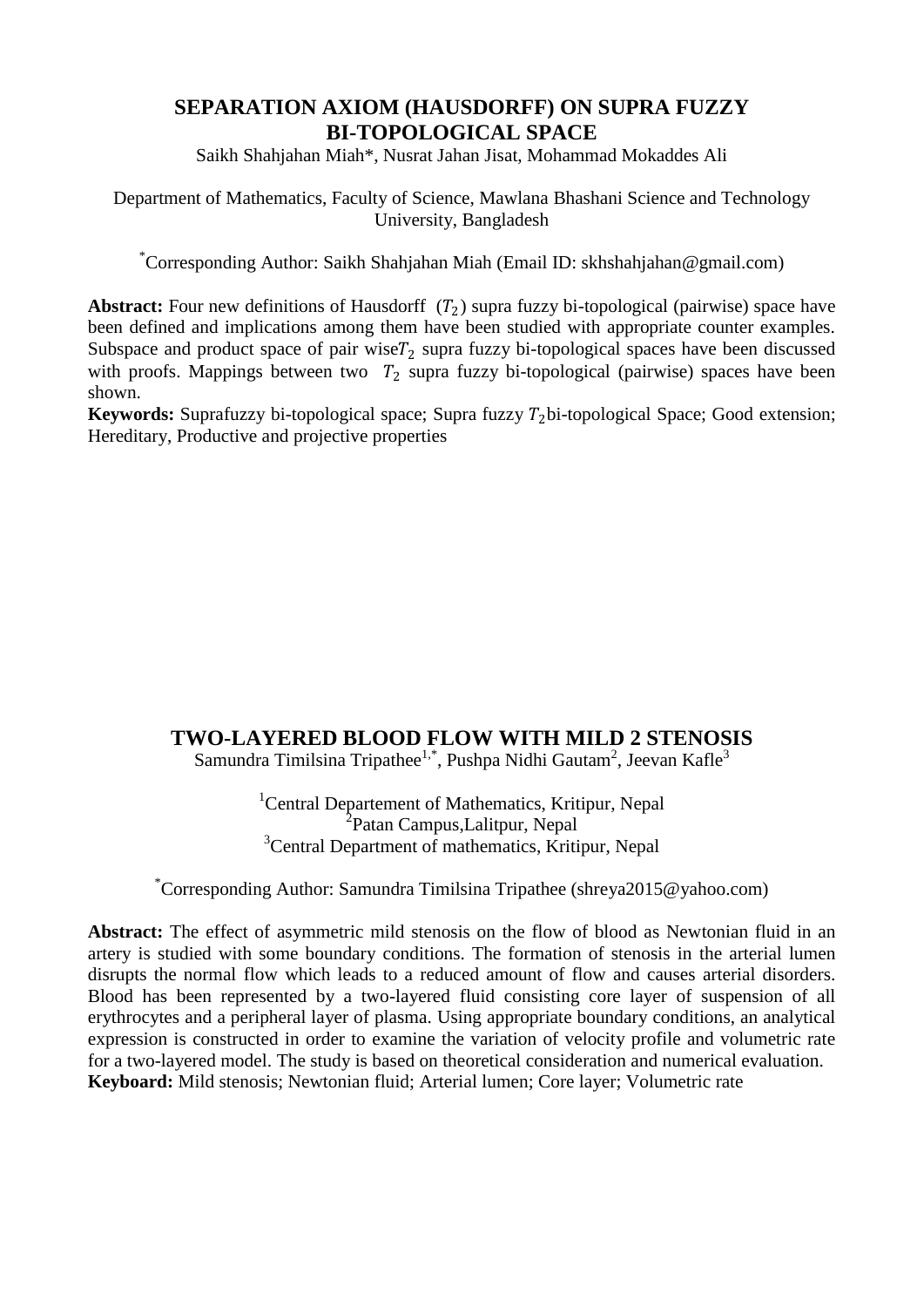#### **MATHEMATICAL LITERACY AND PROBLEM-SOLVING ABILITY** Sarala Luitel

Department of Mathematics Education, Tribhuvan University, Kathmandu

Corresponding Author: Sarala Luitel (Email ID: sarala.luitel@cded.tu.edu.np)

**Abstract:** Mathematical literacy is taken as a vital construct to be a successful person in the mathematical area. This study aims to explore the relationship between mathematical literacy and the problem-solving ability of grade eight students. The survey was conducted with 271 students using a survey questionnaire from a school in Kathmandu in grade eight. Out of 271 respondents, I had selected high achiever 10, middle achiever 10, and low achiever 10 papers using a stratified random sampling method. The grounded theory approach had used to analyze the data of the study and the result had drawn for good problem-solving ability is found with a strong mathematical literacy foundation.

**Keywords:** Mathematical literacy; Problem-solving ability; Fundamental knowledge of mathematics

#### **THE FRACTIONAL WAVE EQUATION FOR A VIBRATING STRING** Shankar Pariyar<sup>1,2,\*</sup>, Jeevan Kafle<sup>1</sup>

<sup>1</sup>Central Department of Mathematics, Tribhuvan University, Nepal <sup>2</sup>Department of Mathematics, Tri-Chandra Multiple Campus, Tribhuvan University, Nepal

\*Corresponding Author: Shankar Pariyar (Email ID: paarr2034shan@gmail.com)

Abstract: Fractional Calculus is one of the emerging subjects in the present century in which numerous researches have been carried out. It is widely used in all spheres of academic research. Fractional calculus has a long and very interesting history in the field of mathematics and physics with many practical applications. Here, we introduce the solution of a general time-fractional wave equation for a vibrating string and it is also obtained in terms of the Mittag–Leffler-type functions and the complete set of Eigen functions of the Sturm-Liouville problem. The time-fractional derivative is calculated in the Caputo sense, and the problem is solved using the separation of variables approach and the Laplace transform method. Riemann-Liouville derivatives with the Caputo fractional derivatives are also compared with the classical derivatives through MATLAB by finite difference method.

**Keywords:** Fractional calculus; Mittag–Leffler; Sturm–Liouville; Caputo; Riemann-Liouville; Finite difference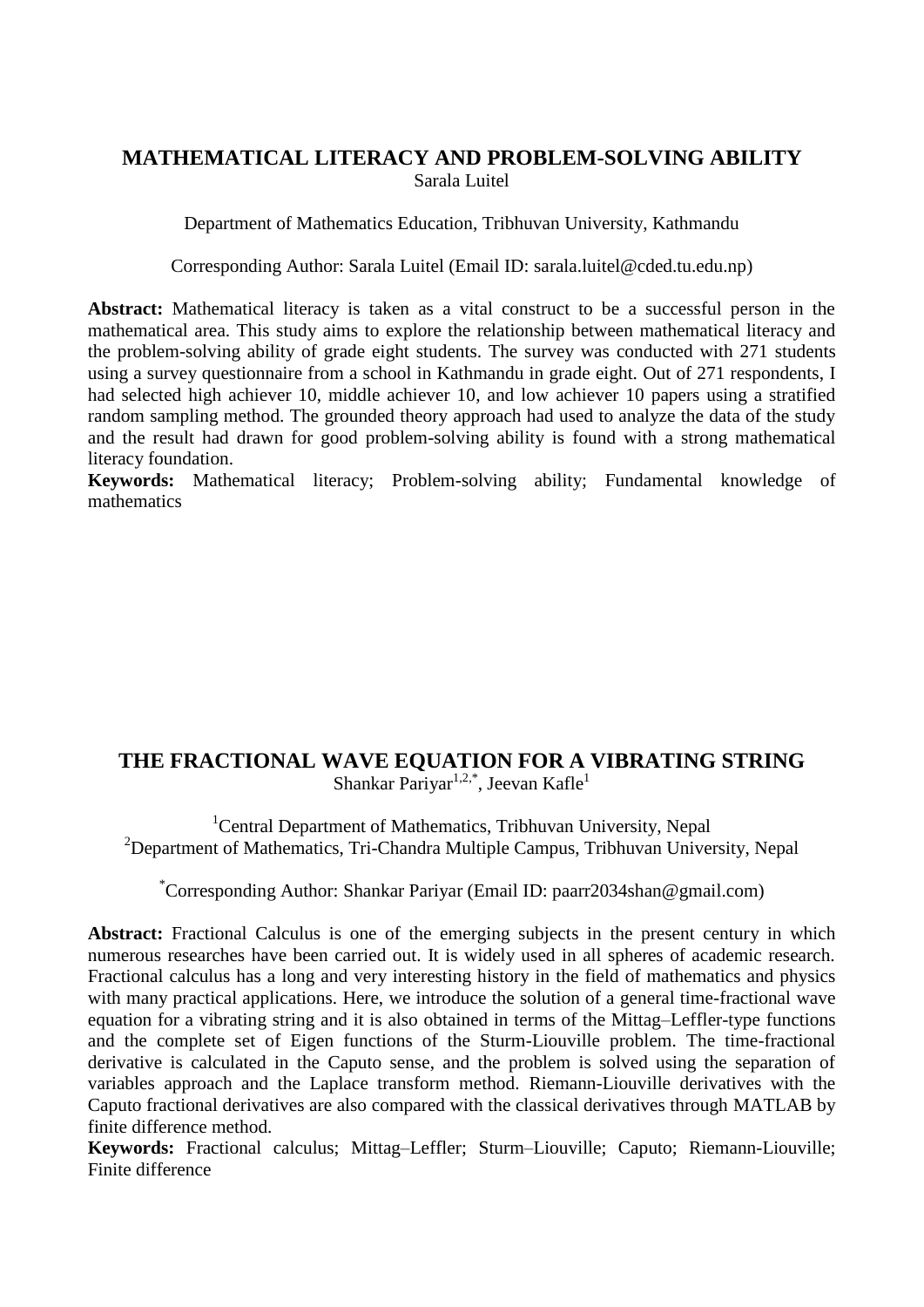#### **REDEFINITION OF FUZZY LINEAR SPACE**

Shraddha Niraula<sup>1,\*</sup>, Manoj Kumar Raut<sup>2</sup>, Suman Kumar Jha<sup>2</sup>, Raju Ram Thapa<sup>2</sup>

<sup>1</sup>Sagarmatha Secondary School, Biratnagar, Nepal <sup>2</sup>Post Graduate Campus, Tribhuvan University, Biratnagar, Nepal

\*Corresponding Author: Shraddha Niraula (Email ID: sneeroula@gmail.com)

**Abstract:** We give some preliminaries regarding fuzzy fields and fuzzy linear spaces. Thereafter, we redefine fuzzy linear space by dropping one condition from the definition given by S. Nanda. Finally, with this definition, we prove that the inverse image of a fuzzy linear space is again a fuzzy linear space.

**Keywords:** Fuzzy field; Intuitionistic fuzzy set; Inverse image; Membership function of fuzzy set; Non-membership function

# **STUDY OF BREAST TISSUE TEMPERATURE AT DIFFERENT AGES OF TUMOR**

Sharmila Shrestha $^{1,2,*}$ , Dil Bahadur Gurung<sup>1</sup>, Gokul K. C.<sup>1</sup>

<sup>1</sup>Department of Mathematics, School of Science, Kathmandu University, Nepal <sup>2</sup>Khwopa Secondary School, Bhaktapur, Nepal

\*Corresponding Author: Sharmila Shrestha (Email ID: rajmila2@gmail.com)

Abstract: Tumor is characterized by the abnormal and uncontrolled growth of cells due to some physical and chemical factors. Breast tumors develop inside the mammary glands of the breast. When a tumor grows, it needs more nutrition. So, blood perfusion and metabolism are higher in tumors than in normal tissues. This causes the temperature to rise in the in-vivo breast tissue. The size of a tumor is determined by the tumor age. In this work, the finite element method (FEM) is used to solve the two-dimensional bio-heat equation to find the temperature distribution in the breast tissue at different ages of a tumor. The results show that the blood perfusion and metabolic rate play important roles to determine the temperature of a breast tumor.

**Keywords:** Breast tumor; Temperature; Tumor age; Bio-heat equation; FEM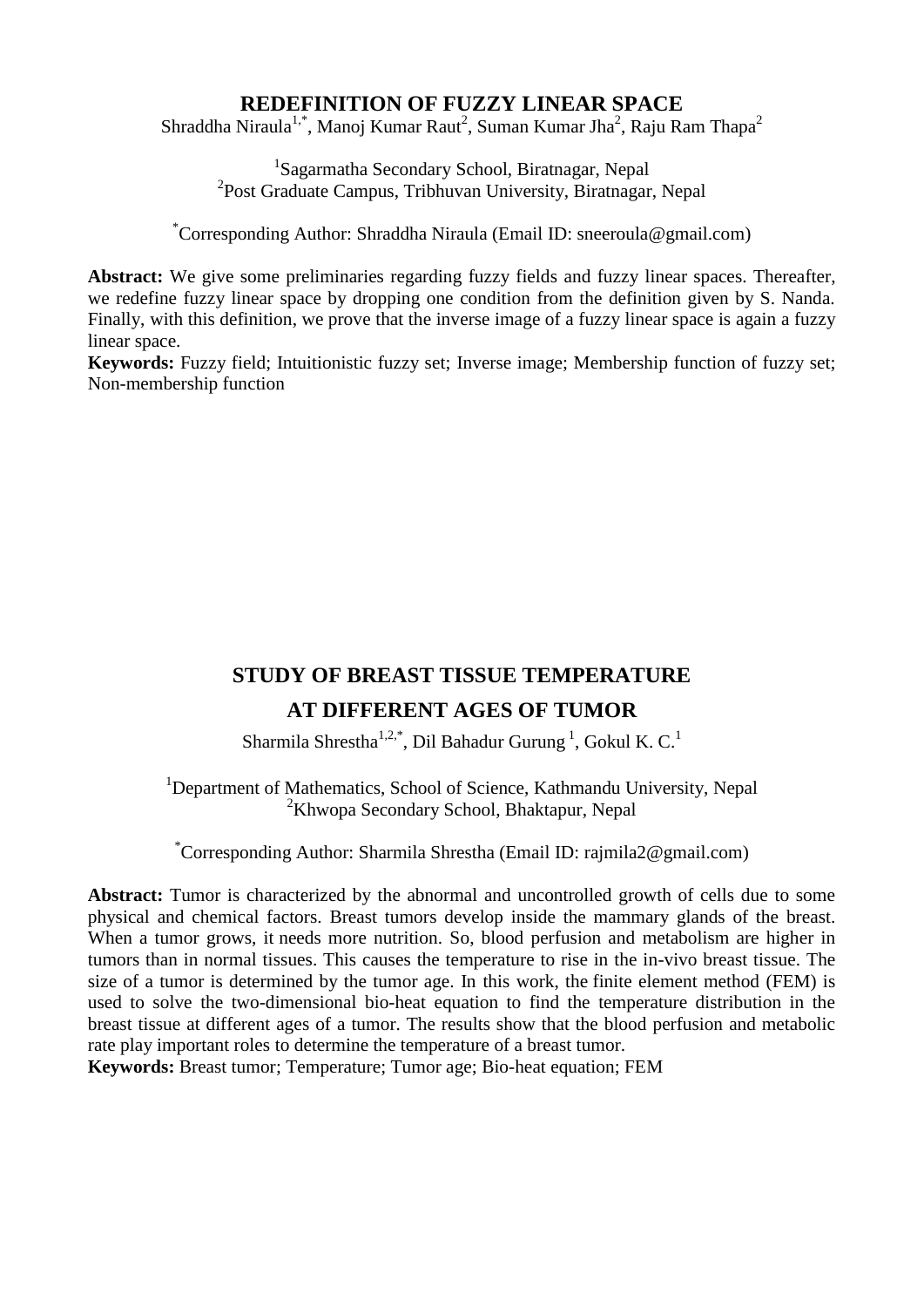## **MECHANICS OF LOVE**

Sushil Chandra Karna

#### Department of Mathematics, M. B. M. Campus, Rajbiraj, Saptari, Nepal

#### Corresponding Author: Sushil Chandra Karna [\(Email ID: Karnasushil55@gmail.com\)](mailto:Email%20ID:%20Karnasushil55@gmail.com)

**Abstract:** This work deals with the Mechanics of love in an interpersonal relationship. Robert Sternberg's theory describes types of love based on three different scales: intimacy, passion, and commitment. We will try to recognize that a relationship based on a single element is less likely to survive than one based on two or more mathematically. In fact, relationship dynamics are the patterns of behavior that happen between people in ways. We relate, interact and communicate with each other. We find the result as no need for suicide in the case of love affairs. **Keywords:** Love; Responsibility; Dynamics; Relationship

#### **TEACHING MATHEMATICS EDUCATION TO NEPALI LEARNERS IN A BLENDED LEARNING APPROACH** Susmita Pathak

#### Tribhuvan University, Nepal

#### Corresponding Author: Susmita Pathak (Email ID: pathaksusmita46@gmail.com)

**Abstract:** The purpose of this writing is to share the author's experience of using the blended approach to teaching mathematics in the Nepali context. There is increasing national concern about the academic accomplishment of Nepali mathematics learners. National and international studies have justified that the implication of mathematics education in blended learning approaches has been alarmingly supportive in the new normal. The extent of motivation by the facilitators, learners in the e-classroom, concepts of mathematics teaching, giving assignments, and evaluation have proved to be important during the pandemic and new normal too. The emotional aspects of teaching mathematics to the particular situation during the pandemic seemed significant. Teaching mathematics at a distance is related to the fact that, at the higher education level, the facilitators generally teach mathematics in a formal way using mathematical symbols and formulas. Again, the way of teaching mathematics depends upon the learners to whom the teaching is addressed. This work explores that teaching mathematics in a blended learning approach guides the learners in fruitful directions as they sort out details and experience connections for themselves. The study results show that the attitude of the mathematics teachers at the tertiary level towards using ICT tools in terms of behavioral engagement and confidence is positive. However, in the new normal, they lose some specific knowledge in embedding technological tools in order to make the physical classroom more lively and fruitful.

**Keywords:** Mathematics; Teaching; Blended learning approach; Assessment; New normal; ICT tools; 5Es; Constructivist; Behaviorist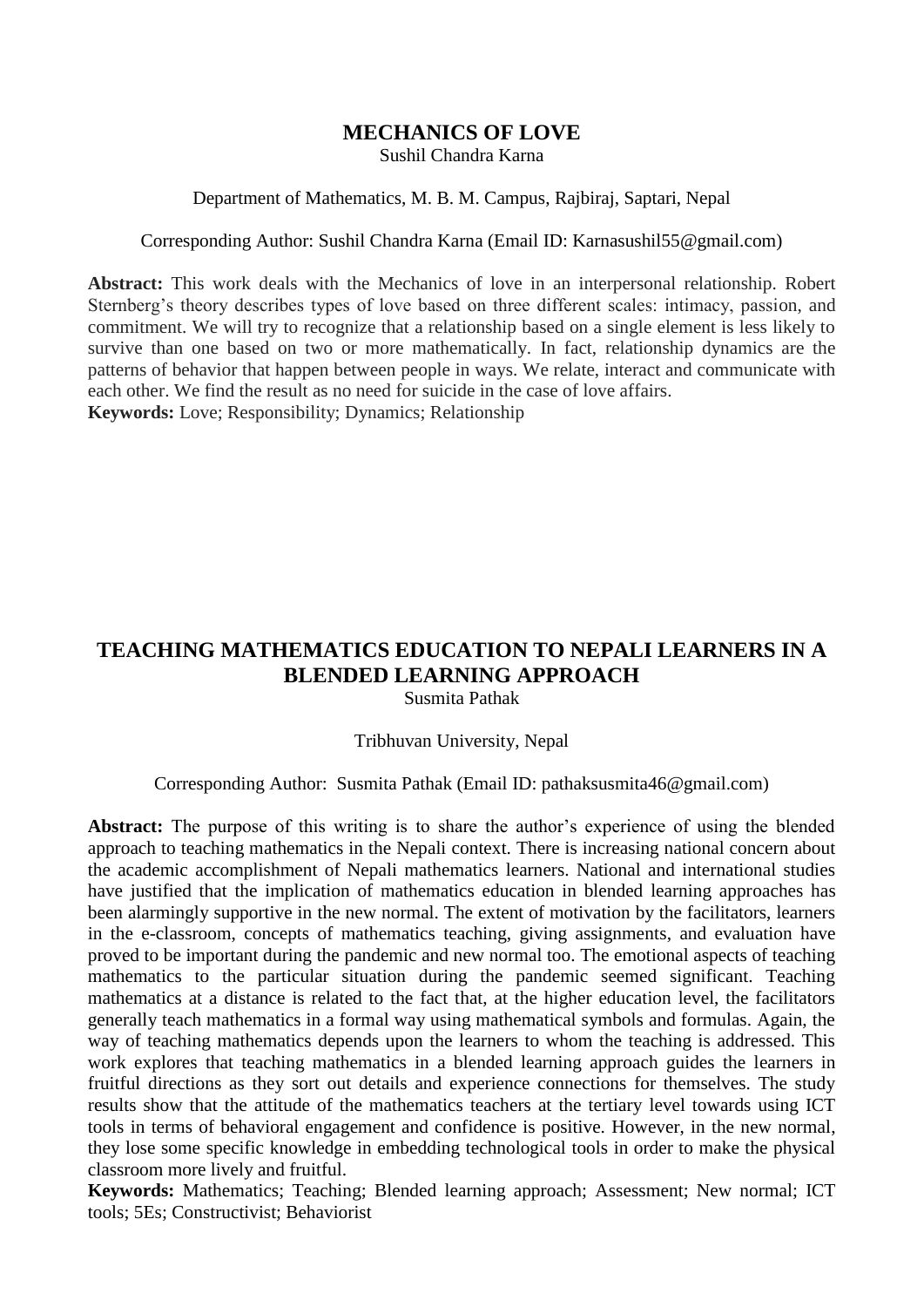#### **TRANSFORMATIVE LEARNING AND IDENTITY CHANGE**

Tara Paudel<sup>1,\*</sup>, Bal Chandra Luitel<sup>2</sup>

<sup>1</sup>Mahendra Ratna Campus, Tribhuvan University, Kathmandu, Nepal <sup>2</sup>Department of STEAM Education, Kathmandu University, School of Education

\*Corresponding Author: Tara Paudel (dhakaltara76@gmail.com)

**Abstract:** The agenda of this presentation is to reveal the role of transformative learning for identity change in teaching. Transformative learning is the fundamental change in the old habit of mind, values, and belief systems. In the teaching process, transformative learning is an ongoing process to conquer the conventional prevalent teaching method so far. It profounds change that develops the capacities for reforming at various levels by transforming the persons and their identities through questioning the prevalent belief systems. We have attempted to visualize the process of conquering the conventional teaching-learning method of mathematics to bring about change in our personal selves. As identity is a dimension for self-confidence, self-understanding, and self-realization, how exactly transformative learning brings a change in identity becomes the major concern here? To address this gap, our purpose is to share the identity change through the role and theories of transformative learning. We have highlighted Kund Illereris and Drix's theory and its ranges. This presentation lands with an implication that transformative learning and identity are interrelated for bringing a change in a person from the individual level to professional wellbeing.

**Keywords:** Transformative learning; Conventional method; Transformative learning theory; identity change

# **APPLICATION OF FIXED POINT IN ORDINARY NON-LINEAR DIFFERENTIAL EQUATIONS**

Thaneshor Bhandari<sup>1,\*</sup>, Kanhaiya Jha<sup>2</sup>, K.B. Manandhar<sup>2</sup>

<sup>1</sup>Department of Mathematics, Butwal Multiple Campus, Tribhuvan University, Nepal <sup>2</sup>Department of Mathematics, School of Science, Kathmandu University, Dhulikhel, Nepal

\*Corresponding Author: Thaneshor Bhandari (Email ID: tnbhandari2072@gmail.com)

Abstract: Fixed point theory is one of the most important tools for proving the existence and uniqueness of the solution for various mathematical models such as ordinary and partial differential equations. Since 1922, the well-known Banach fixed point theorem is an extremely applicable theory in the field of fixed point theory. The purpose of this paper is to study the concept of fixed point with its geometry and elaborate on this concept while solving non-linear differential equations together with introducing the Jacobian matrix. We will also test the stability of the solution with the help of eigenvalues

**Keywords:** Fixed point; Differential equations; Jacobian matrix; Eigenvalue; Stability of solution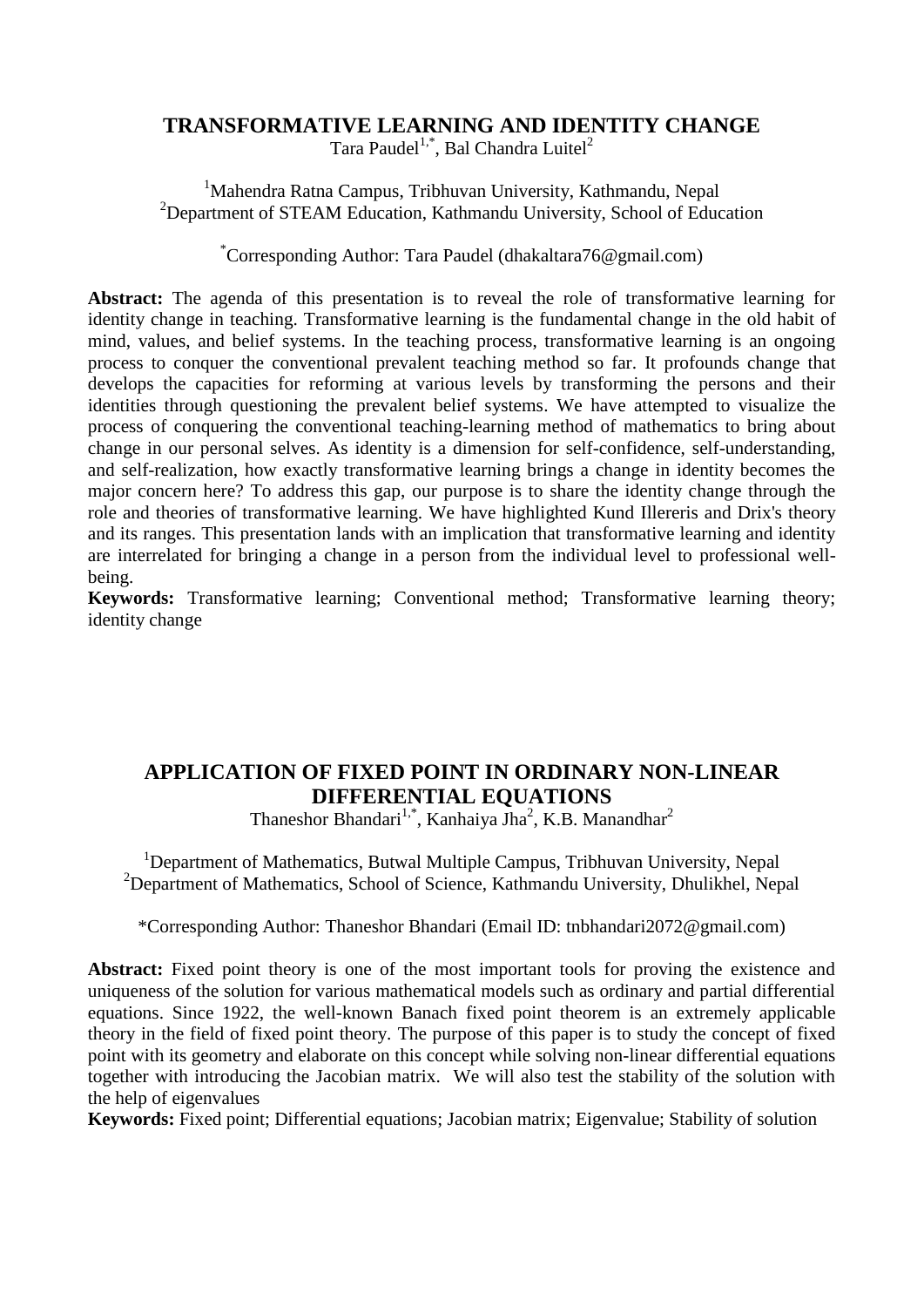# **COMMON FIXED POINT THEOREM FOR THREE PAIRS OF MAPPING IN SEMI-METRIC SPACE USING Ø-CONTRACTION**

Umesh Rajopadhyaya

Department of Management Sciences (Mathematics), School of Management, Kathmandu University, Nepal.

Corresponding Author: Umesh Rajopadhyaya (Email ID: umesh@kusom.edu.np)

**Abstract:** Fixed point theory in semi-metric space is one of the emerging areas of interdisciplinary mathematical research. It plays a crucial role in nonlinear functional analysis. S. Banach published his contraction principle in 1922. Since then, this principle has been extended and generalized in several ways in semi-metric space. Among these, one such generalization is formulated in semimetric space initiated by M. Frechet, K. Menger, and W.A. Wilson. In 1976 M. Cicchese introduced the notion of a contractive mapping in semi-metric space and proved the first fixed point theorem for this class of spaces. The purpose of this paper is to establish a common fixed point theorem for three pairs of mappings in semi-space metric space using ∅-contraction.

**Keywords:** Semi-metric space; Compatibility; Weakly compatible; Fixed point; Common fixed point

## **LEARNING MATHEMATICS CONNECTION IN WEAVING PATTERNS OF BAMBOO ARTIFACT, CHALNO: EXPERIENCES ON SECONDARY LEVEL STUDENTS OF A PRIVATE SCHOOL IN NEPAL** Kharika Devi Parajuli

#### Graduate School of Education, Tribhuvan University, Nepal

#### Corresponding Author: Kharika Devi Parajuli (Email ID: [kharikaparajuli@gmail.com\)](mailto:kharikaparajuli@gmail.com)

Abstract: The main purpose of this work is to explore the experiences of secondary level students in learning mathematics based on ethnomathematics and ethnomodelling using the weaving patterns of bamboo artifacts, *chalno*. The design of this study involved a critical interpretive qualitative approach. The information was collected from 15 purposively selected students studying in grades nine and ten in the academic year 2078–2079 in the Pokhara valley. Information was collected through distributed artefact patterns, participant observation, interviews, and in-depth individual and group discussions. The interviews were audio-recorded and transcribed for coding. Then the themes were generated. The major themes that emerged were, *chalno* patterns and holes: beautiful manipulative materials for a holistic approach of learning sequences and series modeling through non-use and use of the GeoGebra software; single artifact but generated multicontents and multi-lessons in mathematics; and sequence and series of patterns of holes: single and composite transformation, formulae, and graph hold. The findings will be presented thematically. The study finds that integration of the aforesaid manipulative single *chalno* helped students to learn geometry (circle, transformation, triangle, and parallelogram concepts), sequence and series (Algebra) in grades ten and nine, and graph-related problems as the web of spider approach in a creative and fast way, working collaboratively through research-based. The findings of this study could be helpful to both teachers, students, and teacher educators to learn and teach various lessons of multi-content by blending technology and cultural heritage such as bamboo artifacts. The study also adds to the literature for teaching and learning mathematics in similar areas.

**Keywords:** Learning; Multi-contents; Bamboo artifact; Ethnomathematics; GeoGebra software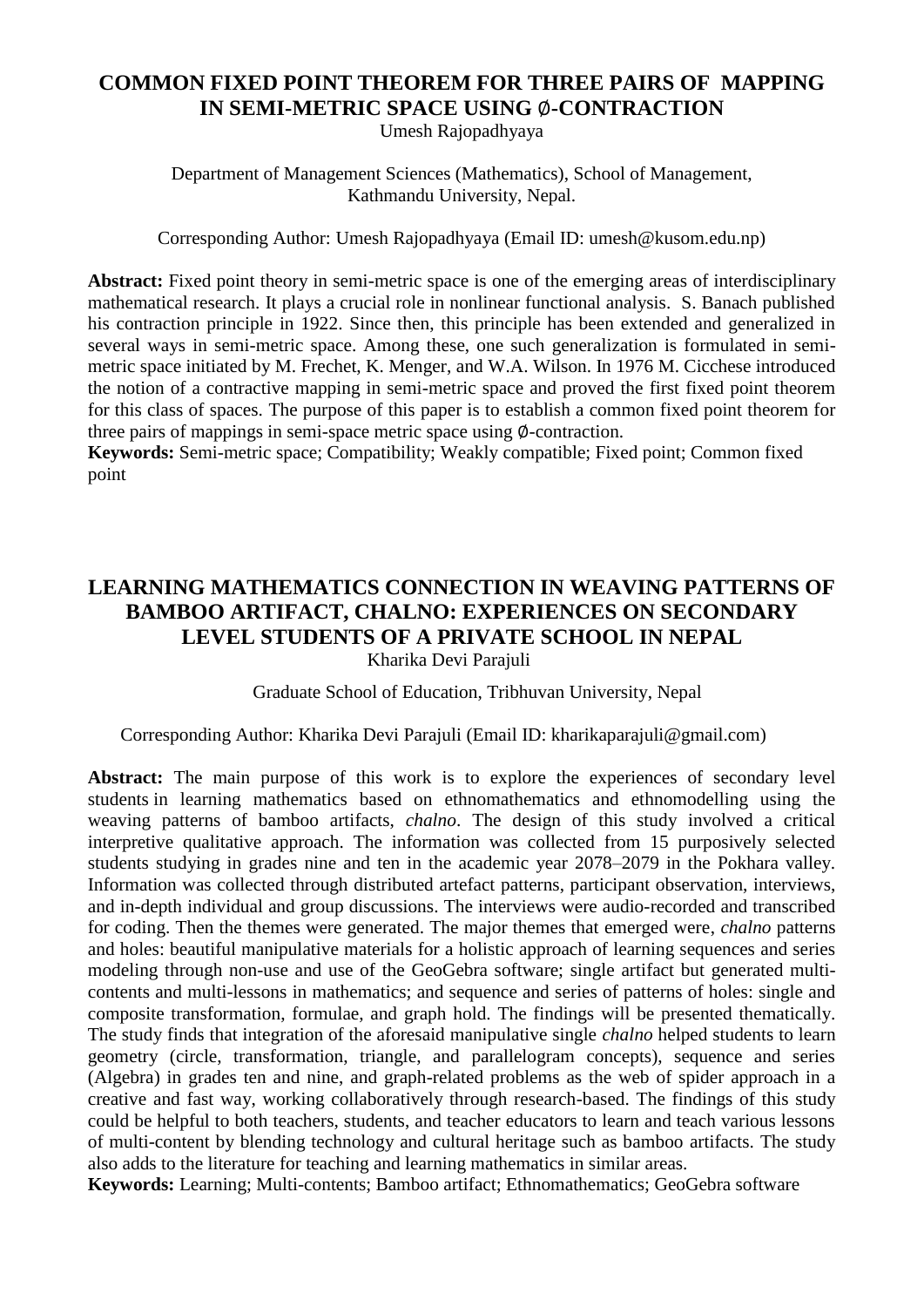## **ARTIFICIAL NEURAL NETWORK-GENETIC ALGORITHM FOR OPTIMIZATION OF MULTIVARIATE FUNCTION: AN APPLICATION TO LACTIC ACID PRODUCTION**

Utsav Darlami<sup>1,\*</sup>, Asim Mahat<sup>1</sup>, Unique Karki<sup>1</sup>, Paras Mani Timilsina<sup>2</sup>, Samir Shrestha<sup>3</sup>

<sup>1</sup>Department of Computer Science & Engineering, Kathmandu University, Nepal  $2$ Department of Biotechnology, Kathmandu University, Nepal <sup>3</sup>Department of Mathematics, Kathmandu University, Nepal

\*Corresponding Author: Utsav Darlami (Email ID: utsavdarlami17@gmail.com)

**Abstract**: In the scientific work with the experimental procedure, it is essential to establish a relationship between factors affecting a process and the outputs of that process. Additionally, out of all possible factors, one needs to estimate the best possible factors that optimize the output. The relation between the factors and output is modeled by Artificial Neural Network (ANN) to develop a functional relation. The meta-heuristic Genetic Algorithm has been used for the optimization of the ANN modeled function. For the validity, the ANN model is used to construct a known multivariate function and finally, GA is applied to estimate its optimal value. Finally, this approach is applied for the optimization of lactic acid production. Finally, this approach is used to optimize the experimental conditions for the fermentation of lactic acid.

**Keywords:** Optimization; ANN; GA; Lactic acid

# **HIGHER-ORDER THINKING SKILLS: AN INVESTIGATION OF HIGH SCHOOL MATHEMATICS BOARD EXAMS IN NEPAL**

Kedar Nepal<sup>1,\*</sup>, Deepak Basyal<sup>2</sup>, Krishna Pokharel<sup>3</sup>

<sup>1</sup>Mercer University, USA <sup>2</sup>Coastal Carolina University, USA <sup>3</sup>University of North Georgia-Oconee Campus, USA

\*Corresponding Author: Kedar Nepal (Email ID: nepal\_k@mercer.edu)

**Abstract:** Higher-order thinking skills (HOTS) that help students think critically and enable them to solve real-world problems are emphasized in the mathematics curriculum of many nations. However, assessment practices do not always seem to be aligned with curricular goals. Exams are indicators of what is valued and have the potential "washback effect" on the teaching and learning of mathematics. Therefore, it is important to understand how HOTS are being assessed in exams and other forms of assessment. In an attempt to do so in the context of Nepal, we analyzed mathematics board exams of grades XI and XII from the last fifteen years. We used the revised Bloom's taxonomy as a framework to categorize exam questions. Preliminary results show that there is a scarcity of HOTS questions, and an overwhelming majority of the problems just tested lower-order thinking skills (LOTS). Results also show that most of the exam questions can be solved by mimicking the examples and exercise problems given in the textbooks and practicing those problems that have appeared in previous board exams. We will discuss the significance of the findings in relation to the teaching and learning of mathematics in Nepal.

**Keywords:** Higher-order thinking skills; Mathematics teaching; Assessments; Washback effect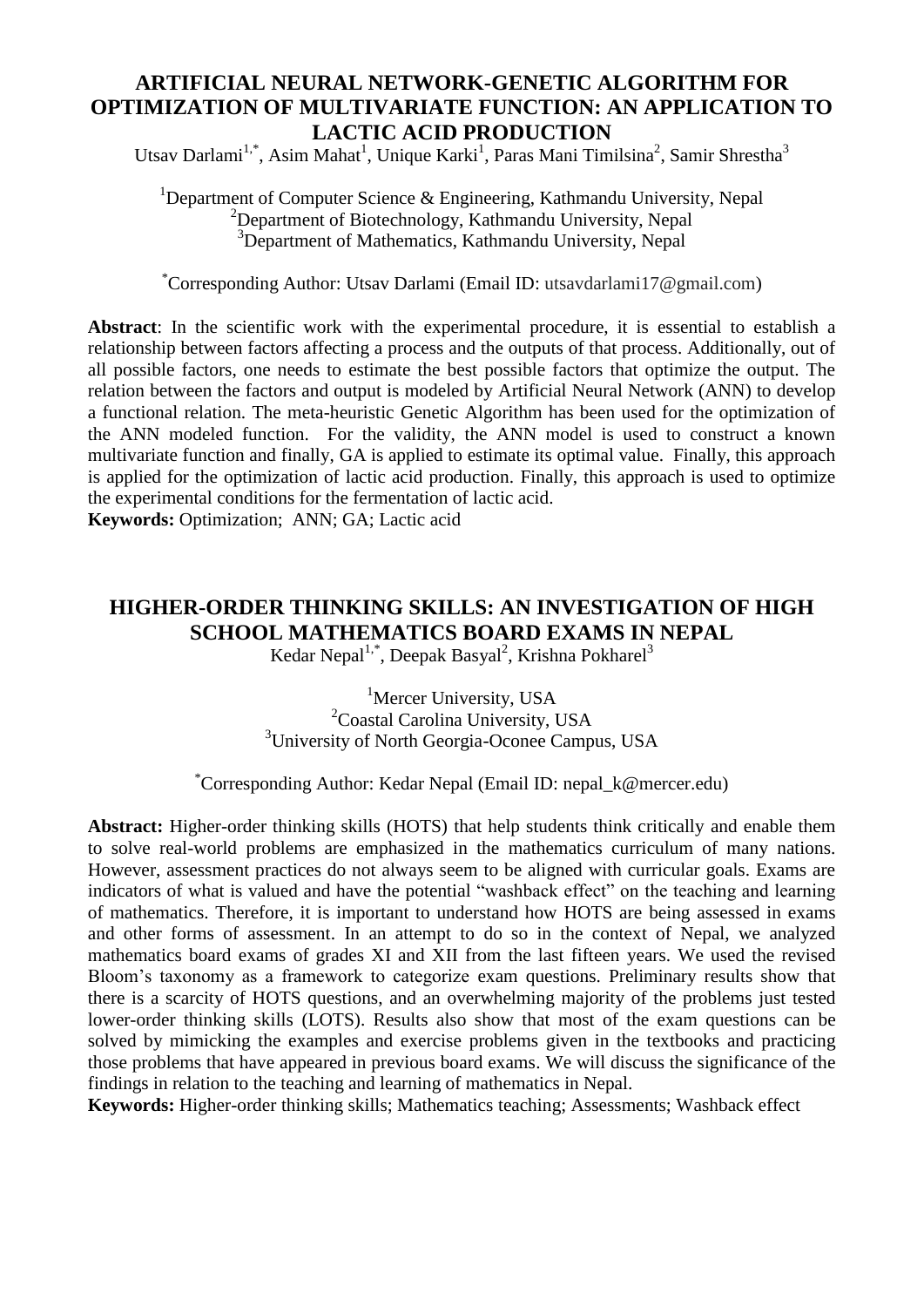## **A STUDY ON RELATIONS BETWEEN COMPLETENESS AND COMPACTNESS IN FINITE-DIMENSIONAL FUZZY NORMED LINEAR SPACE**

Badri Tamang $^{1,*}$ , Manoj Kumar Raut $^2$ , Suman Kumar Jha $^3$ , Raju Ram Thapa $^4$ <sup>1</sup>Mahendra Multiple Campus, Dharan, Tribhuvan University 2,3,4Post Graduate Campus, Biratnagar, Tribhuvan University

\*Coresponding Author: BadriTamang (E-mail: badribomzon@gmail.com)

**Abstract:** In this work, we introduce continuous *t*-norm and continuous *t*-co-norm. We first establish necessary and sufficient conditions for a subset to be compact. An attempt is made to deal with some important results involving completeness and compactness of finite-dimensional fuzzy normed linear spaces.

**Keywords:** Boundedness; Fuzzy norm; Intuitionistic fuzzy normed linear space; *t*-norm; *t*-co-norm

# **ON CERTAIN TYPES OF DIFFERENCE SEQUENCE SPACES DEFINED BY φ-FUNCTION**

Jhavi Lal Ghimire<sup>1,\*</sup>, Narayan Prasad Pahari<sup>2</sup>

Central Department of Mathematics, Tribhuvan University, Kirtipur, Kathmandu

\*Corresponding Author: Jhavi Lal Ghimire (Email ID: jhavighimire@gmail.com)

**Abstract:** So far a large number of research works have been studied and investigated in basic sequence spaces. In the present work, we introduce the difference sequence spaces  $W_0(\Delta, f)$ ,  $W(\Delta, f)$  and  $W_{\infty}(\Delta, f)$  defined by non-negative real valued  $\varphi$ -function on the set of real numbers and study some of their topological properties defined by the paranorm structure on these spaces. **Keywords:** Sequence spaces; Difference sequence spaces; Paranormed space; Orlicz function; Normal space